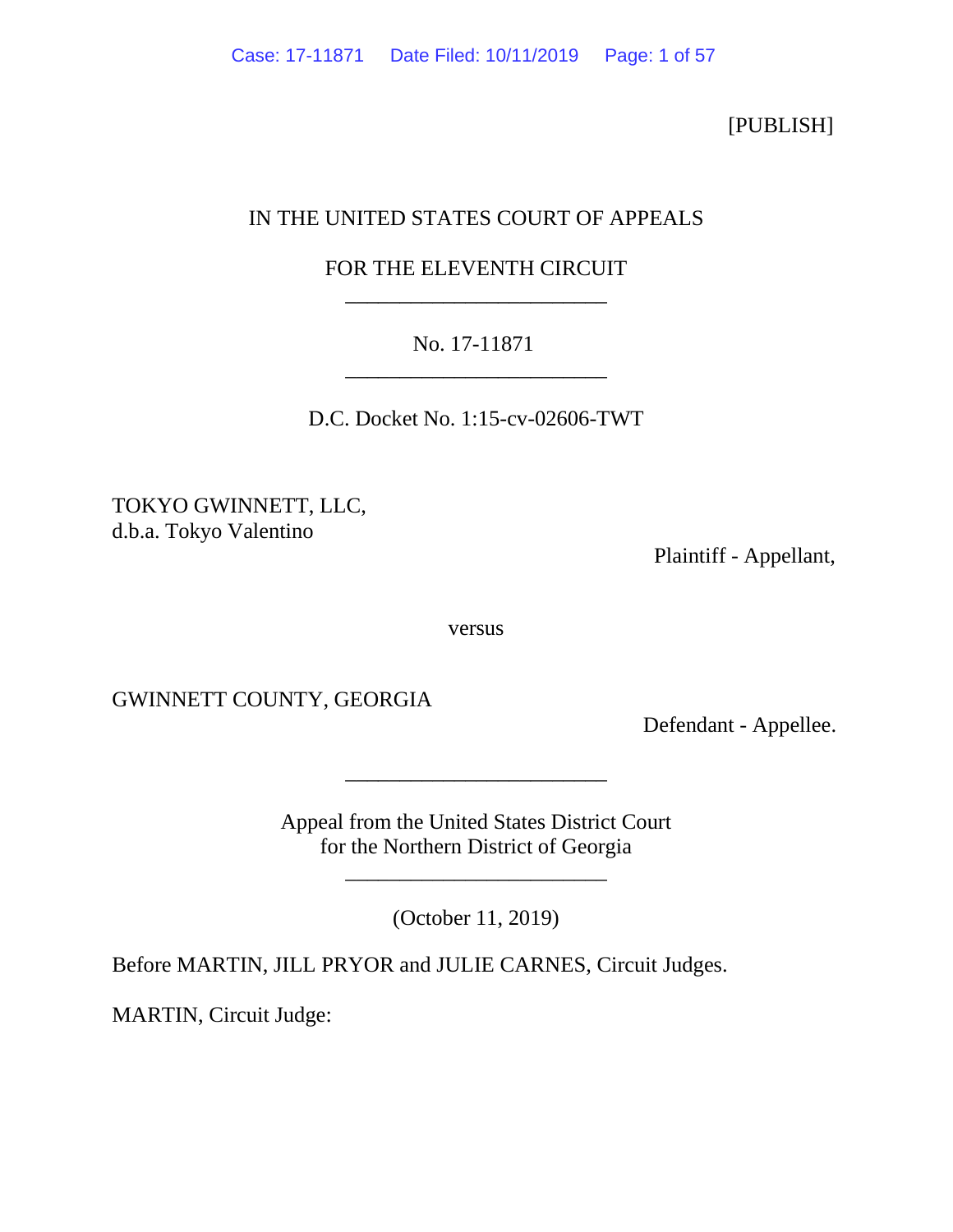#### Case: 17-11871 Date Filed: 10/11/2019 Page: 2 of 57

In 2015, Tokyo Gwinnett, LLC (doing business as "Tokyo Valentino") sued Gwinnett County, Georgia ("the County"), challenging certain business licensing and adult entertainment ordinances. Tokyo Valentino sought damages under 42 U.S.C. § 1983 and declaratory and injunctive relief. Unfortunately for these parties, they have been litigating ever since.

The District Court first dismissed Tokyo Valentino's amended complaint on mootness grounds after the County repealed and replaced the challenged ordinances. This Court vacated the District Court's order and remanded. On remand, Tokyo Valentino filed a second amended complaint, challenging both the repealed ordinances and the County's new, replacement ordinances. Again the District Court dismissed Tokyo Valentino's claims. It is this second dismissal that is the subject of the present appeal.

Tokyo Valentino appeals the District Court's finding that it lacks standing to bring claims related to the repealed ordinances. Tokyo Valentino also appeals the District Court's decision to abstain under the doctrine established in Younger v. Harris, 401 U.S. 37, 91 S. Ct. 746 (1971). Citing Younger, the District Court abstained from hearing claims as to the replacement ordinances because of a pending state court enforcement proceeding initiated by the County against Tokyo Valentino while the earlier appeal was pending before this Court.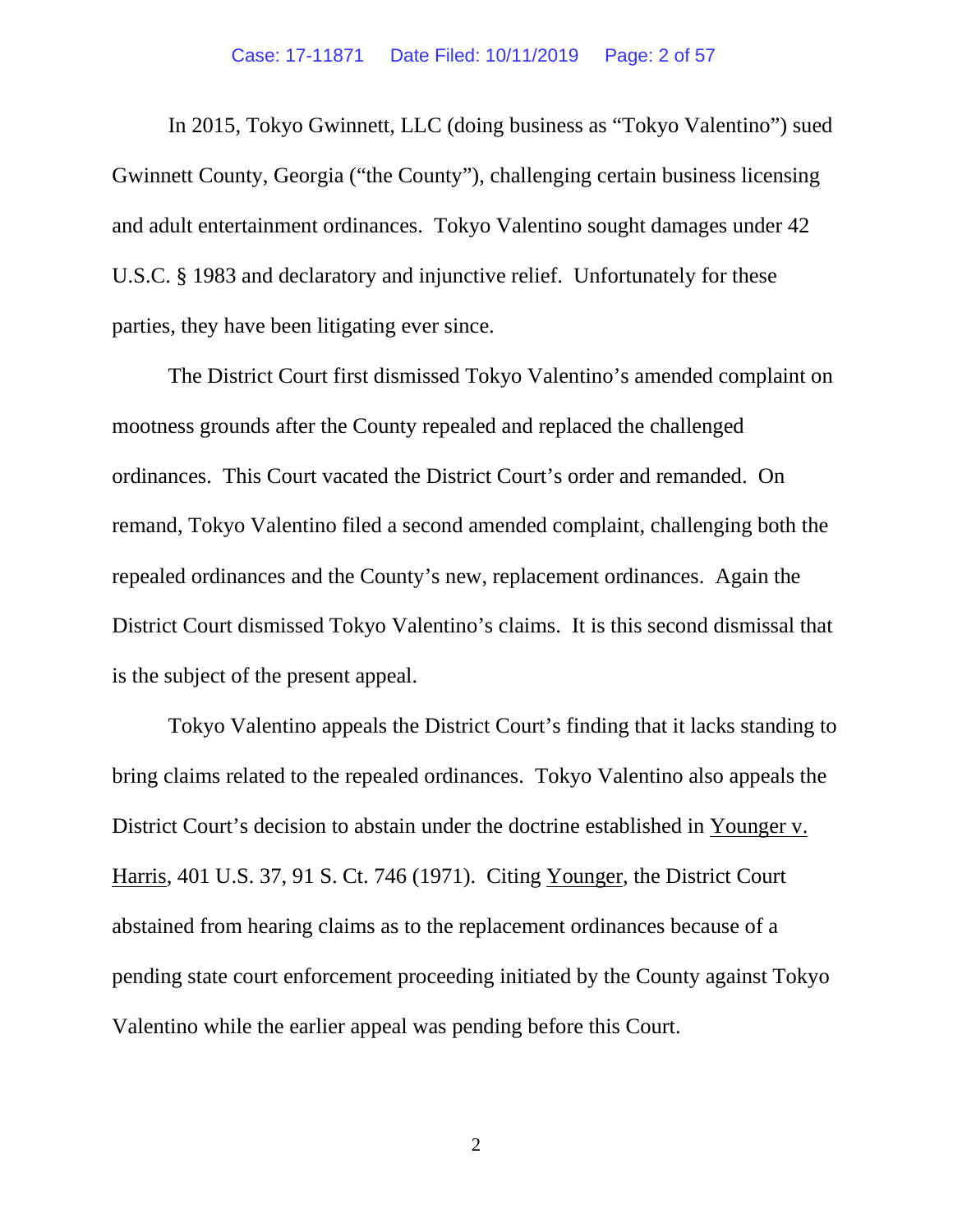After careful consideration, and with the benefit of oral argument, we affirm the District Court's dismissal of Tokyo Valentino's claim for compensatory damages relating to the repealed ordinances. However, we reverse the dismissal of Tokyo Valentino's request for a declaratory judgment regarding whether its sale of sexual devices constitutes a lawful prior nonconforming use authorized under the repealed ordinances and whether the new ordinances' failure to include provisions grandfathering in prior lawful uses violates federal and state law. It is also our judgment that the District Court abused its discretion by abstaining under Younger from hearing Tokyo Valentino's claims stemming from the County's new ordinances. We therefore affirm in part, reverse in part, and remand for further proceedings consistent with this opinion.

#### **I.**

In May 2015, Tokyo Valentino applied for an initial business/occupation tax certificate. The application defined the business's line of work as "Retail" and appended a copy of Tokyo Valentino's license to sell tobacco products. The County approved the application, describing Tokyo Valentino as a "Tobacco Store[]" on the certificate it issued.

The next month, Tokyo Valentino wrote to the County stating it intended to stock sexually explicit materials. It specified it would be adding a small number of DVDs and magazines, and sexual devices "including dildos, vibrators, and other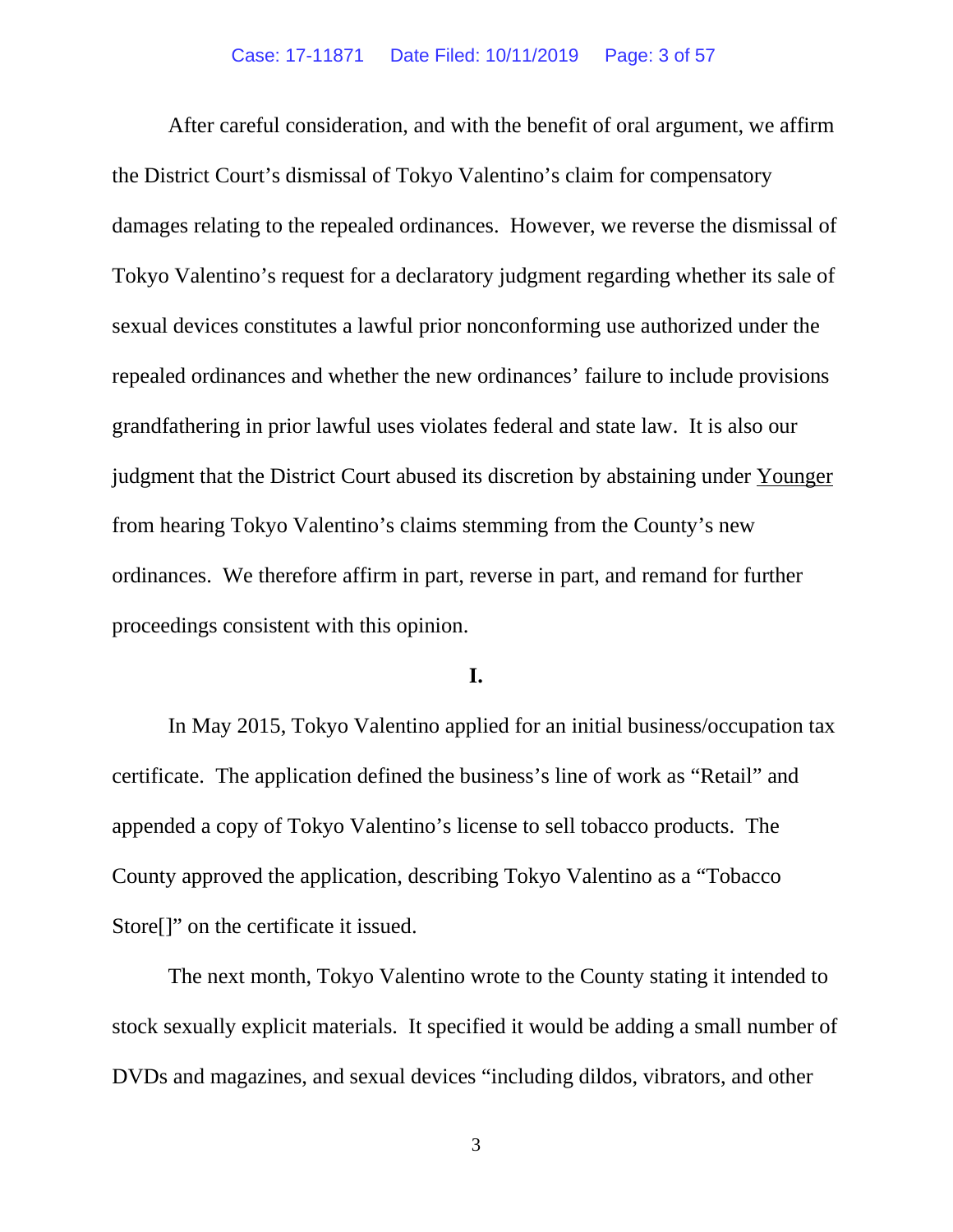#### Case: 17-11871 Date Filed: 10/11/2019 Page: 4 of 57

devices commonly used to stimulate human genitalia"—to its inventory. The letter indicated Tokyo Valentino believed its plans comported with the County's ordinances and maintained Tokyo Valentino did not need any additional licenses to lawfully operate.

Weeks later, the County took two actions. First, on June 23, 2015, it adopted a resolution beginning a study into the effects of adult entertainment on its community. The resolution included a moratorium on accepting any new applications or issuing any new licenses for adult entertainment establishments until August 27, 2015, when the study was due to be completed. Second, the County responded to Tokyo Valentino in a letter dated June 24, 2015. In this letter, the County asserted that Tokyo Valentino's new description of its product lines was not consistent with the description it offered in its initial application. The County insisted Tokyo Valentino update its application and threatened to revoke its business license if it failed to do so.

After Tokyo Valentino submitted revised application materials, the County informed the business that, although it was authorized to sell most of the items it planned to stock, it would need an adult entertainment establishment license to sell sexual devices. Nevertheless, because of the County's moratorium on issuing such licenses, the County advised Tokyo Valentino of two options: it could eliminate sexual devices from its planned inventory or it could wait until the County lifted its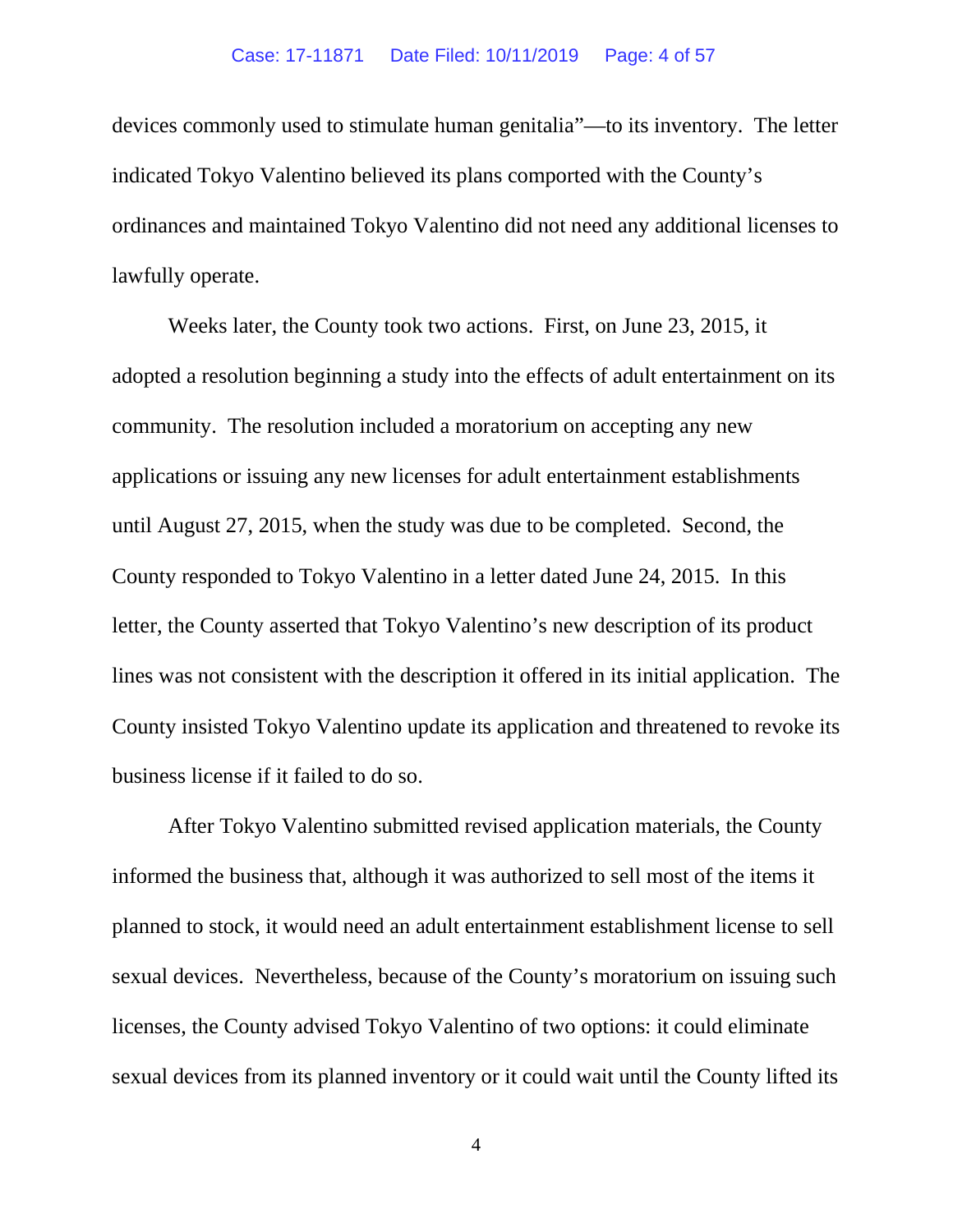#### Case: 17-11871 Date Filed: 10/11/2019 Page: 5 of 57

moratorium and apply for a license then. The County also advised it would "have no choice but to enforce its ordinances" if Tokyo Valentino did not take one of the courses the County had outlined. Instead of taking either outlined option, Tokyo Valentino filed suit on July 22, 2015.

Tokyo Valentino's first amended complaint challenged the constitutionality of several local ordinances, asserting they violated its First and Fourteenth Amendment rights. The complaint sought an injunction barring the County from interfering with Tokyo Valentino's business operations, a "declar[ation] that [Tokyo Valentino] is a lawful use under the County's existing ordinances," nominal and compensatory damages, and attorney's fees and costs. On September 1, 2015, the parties agreed to a consent temporary restraining order. Under this agreement, the County would refrain from requiring Tokyo Valentino to seek an adult entertainment establishment license for ninety days so long as it operated its business according to representations made in its amended business/occupation tax certificate application. In October 2015, the County answered Tokyo Valentino's amended complaint.

Before the agreed upon ninety-day period elapsed, the County adopted new adult entertainment ordinances and rescinded its former ordinances. The new ordinances specifically defined "sexual device" and identified "sex paraphernalia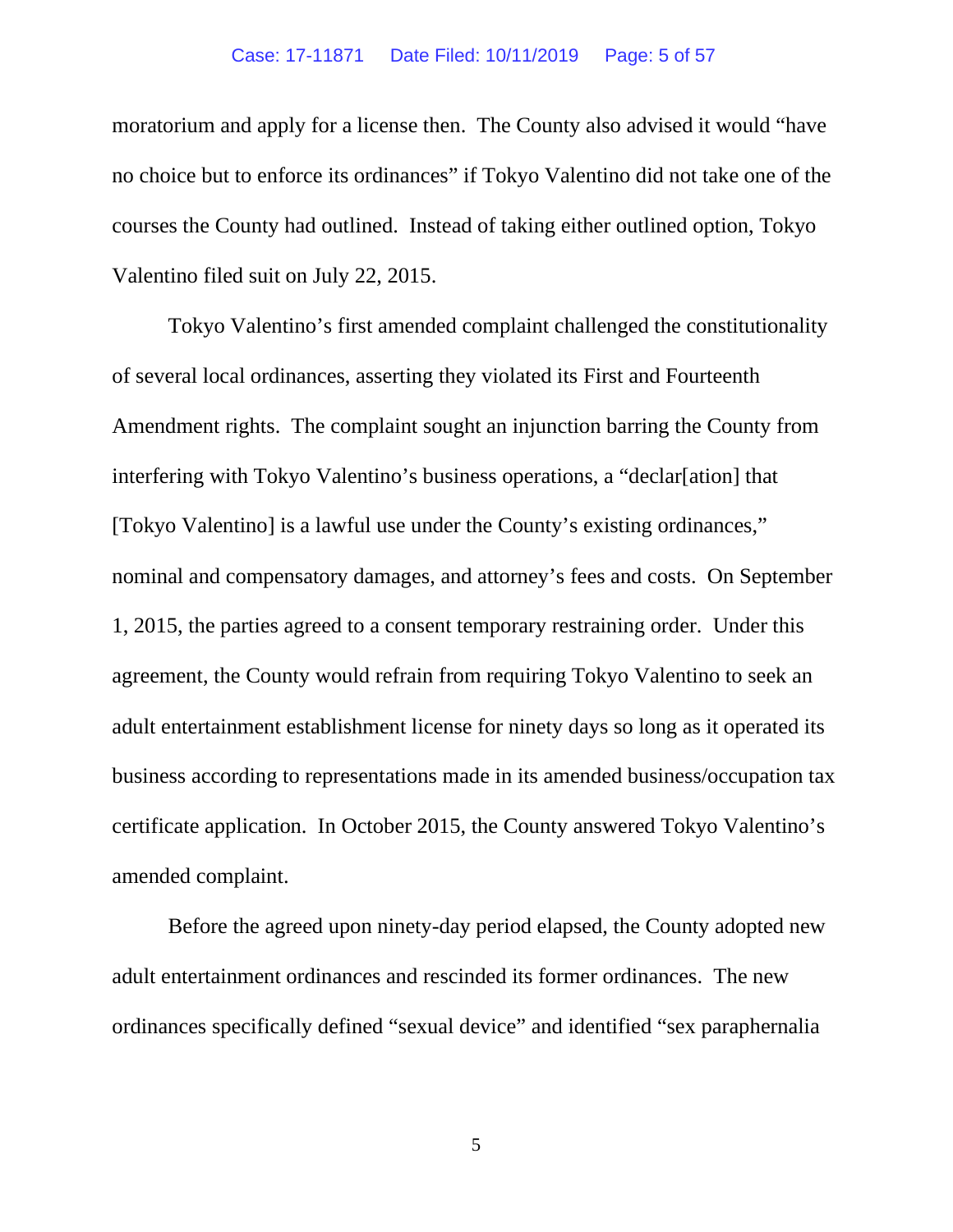stores" as a regulated "adult establishment" for which an operator must receive a special permit. Gwinnett County, Ga., Ordinance § 18-292 (2015).

Shortly after the new ordinances were enacted, the County moved to dismiss Tokyo Valentino's suit as moot. Insisting dismissal was not warranted, Tokyo Valentino sought leave to amend its complaint for a second time to add claims challenging the newly enacted ordinances. In a one paragraph order issued in January 2016, the District Court denied Tokyo Valentino's motion for leave to amend because "there may be a ripeness issue" and granted the County's motion to dismiss the action as moot. Tokyo Valentino appealed to this Court.

Before this Court decided Tokyo Valentino's appeal, the County filed a separate action against Tokyo Valentino in the Superior Court of Gwinnett County. Gwinnett County v. Tokyo Gwinnett, LLC, Civ. No. 16-A-06816-2 (Gwinnett Cty. Super. Ct., filed July 8, 2016). In that action, the County sought an injunction prohibiting Tokyo Valentino from operating in violation of the replacement adult entertainment ordinances. On September 26, 2016, the Superior Court denied the County's motion for an interlocutory injunction and stayed the action pending the outcome of the federal appeal.<sup>[1](#page-5-0)</sup>

<span id="page-5-0"></span><sup>&</sup>lt;sup>1</sup> The Superior Court initially stayed the action before it pending the results of the first federal appeal and later "clarifie[d] that its order staying th[e] [state court] proceeding will remain in place until final resolution" of this appeal.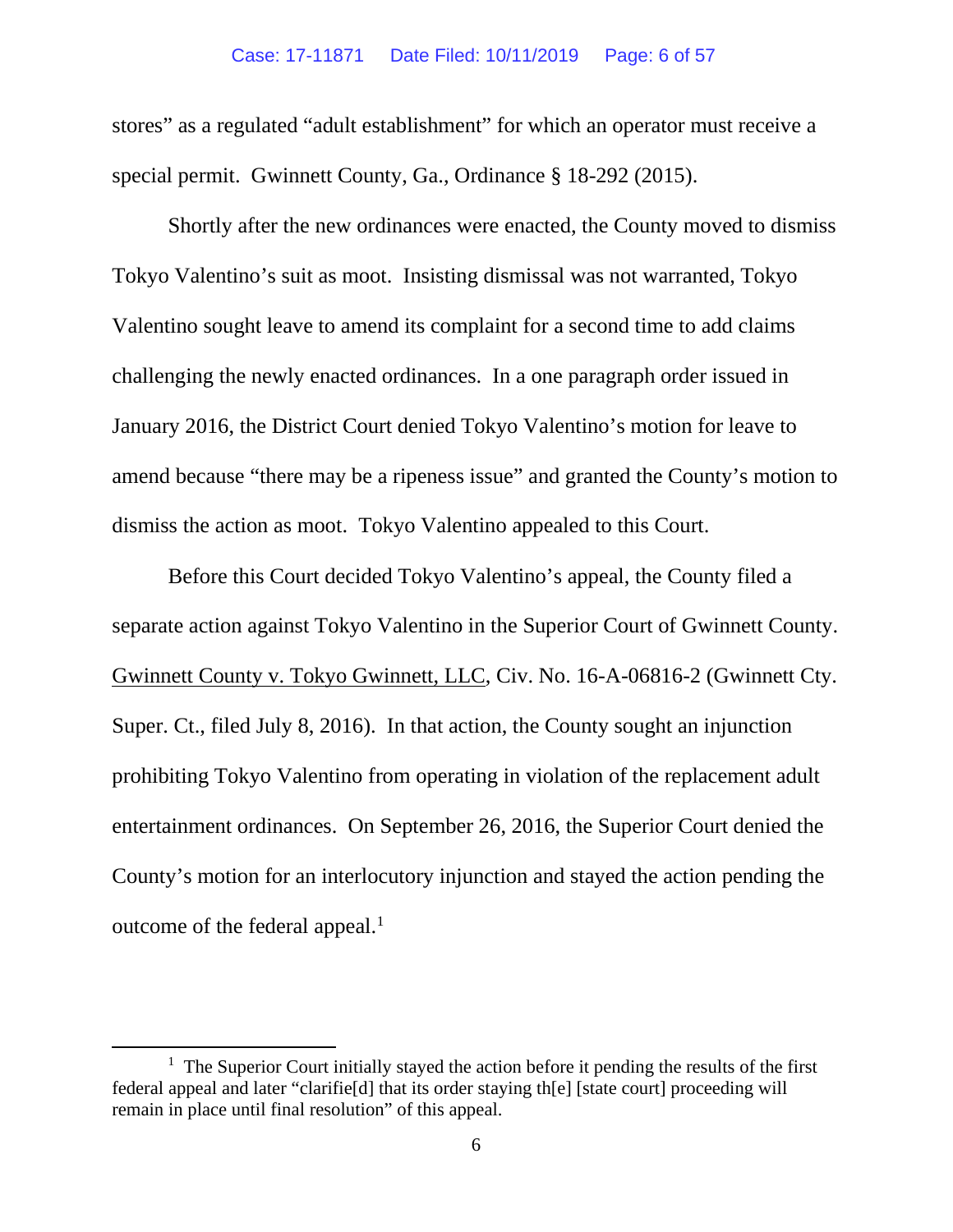Just two days later, a panel of this Court decided Tokyo Valentino's appeal. The panel partly vacated the order dismissing Tokyo Valentino's action and remanded the case, explaining the District Court erred in dismissing the entire action as moot. Tokyo Valentino's damages claim was not mooted when the County's ordinances were repealed, even though its claims for prospective declaratory and injunctive relief were mooted and were rightly dismissed. But the panel clarified that its opinion did not address whether there might be some other valid ground for dismissing Tokyo Valentino's action. The panel also held that the District Court abused its discretion when it denied Tokyo Valentino's motion for leave to amend on the "mere possibility" its proposed claims might be unripe.

In November 2016, Tokyo Valentino filed its second amended complaint. In the new complaint, Tokyo Valentino sought "an order (1) granting preliminary and permanent injunctive relief preventing the County from enforcing certain adult entertainment laws against it, and from threatening to revoke its business license based on perceived violations of those adult [entertainment] laws, (2) declaring that it is a lawful prior nonconforming use under the County's existing ordinances, (3) awarding damages for infringing on its rights, and (4) awarding reasonable attorney's fees and costs."

Once again, the County moved to dismiss. This time, the County argued Tokyo Valentino lacked standing to bring claims challenging the original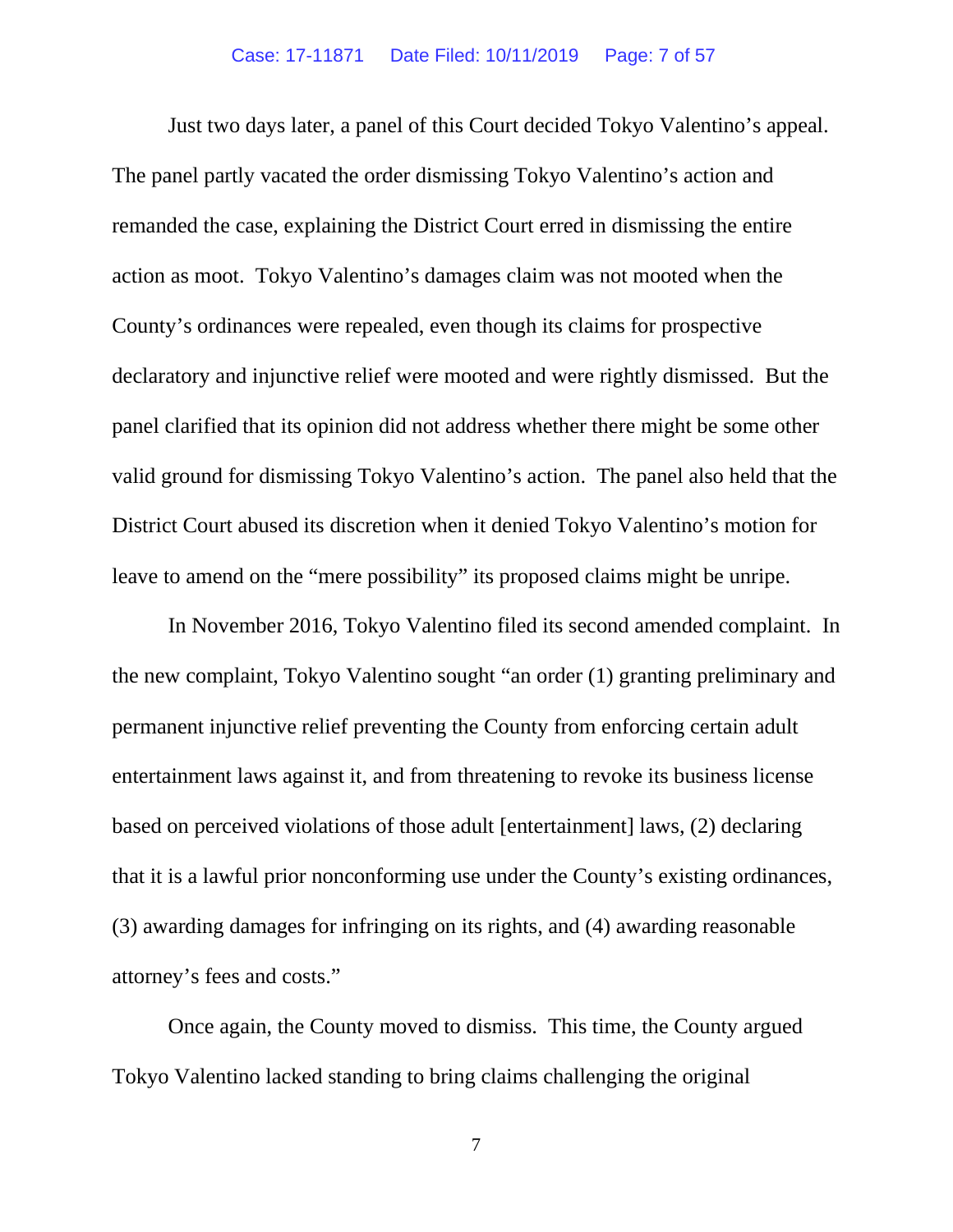ordinances. The County's standing argument centered on a previously unmentioned provision of the Gwinnett County zoning code that identifies permitted activities within each zoning district. That provision contains a table of permitted uses that features more than 100 commercial and retail land uses including "Convenience Store (with or without fuel pumps)," "Department Store," "Discount Department Store, Big-Box Specialty Store or Supercenter," "Dollar or Variety Store," "Recreation and Entertainment Facility (indoor)," "Smoke Shop or Novelty Shop." Gwinnett Cty., Ga., Unified Dev. Ordinance § 230-100 (2015). The provision provides "[a]ny use not listed in said table shall be prohibited, except as contained herein" and indicates the County's Zoning Director has the authority to approve unlisted land uses. Id. A different part of the zoning code establishes that "[w]henever a conflict of definitions is considered to exist or an interpretation of these definitions is necessary, the Director shall resolve the conflict and interpret the definition." Id. § 110.20.5.

According to the County, because Section 230-100 did not list "sexual device store" as a permitted land use in the zone in which Tokyo Valentino operated, the land use was presumptively prohibited. Tokyo Valentino did not challenge the zoning provision, so the County contended it independently barred the sale of sexual devices. This being the case, the County argued that the District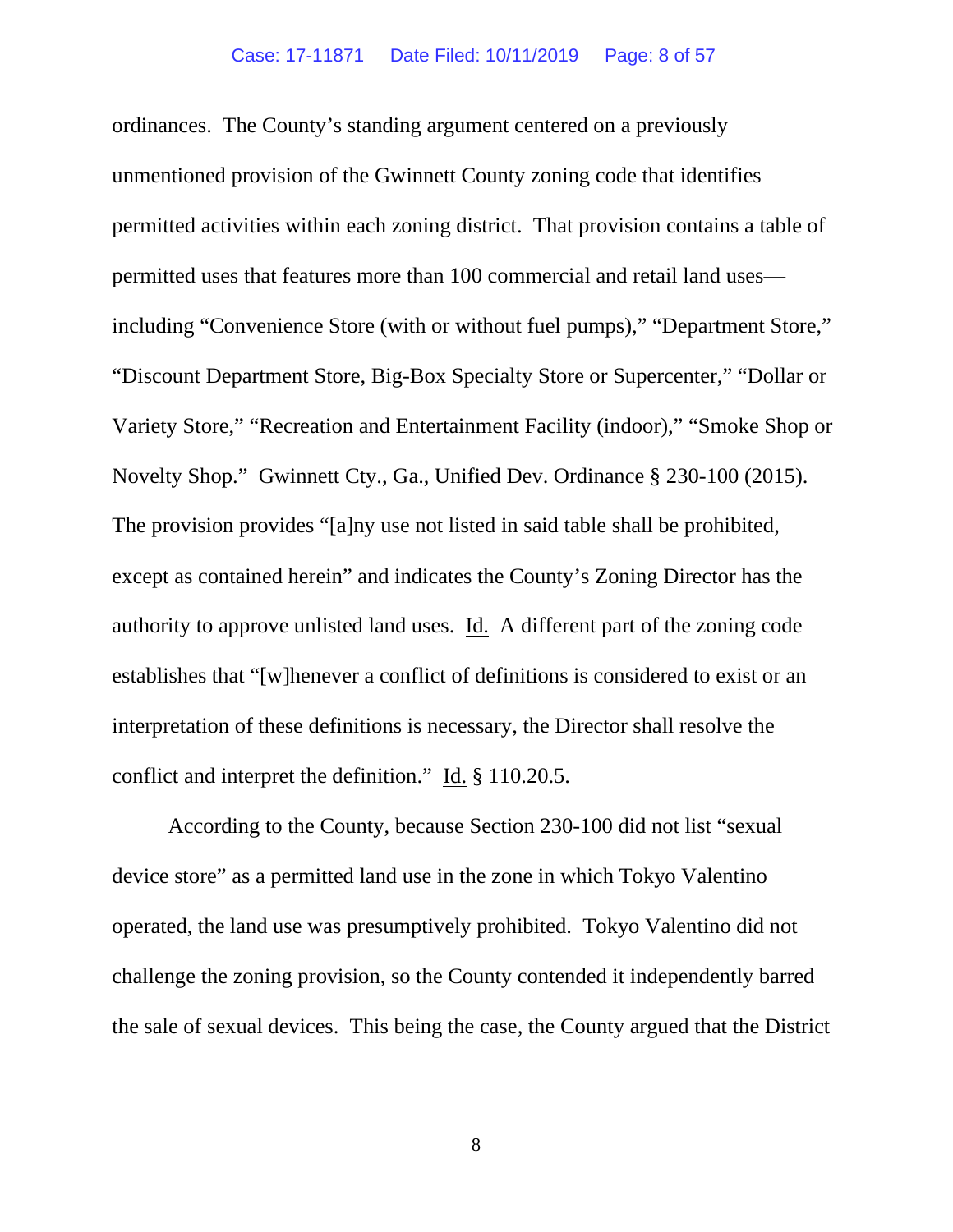Court could not redress injuries that purportedly stemmed from the original adult entertainment ordinances.

Regarding the replacement ordinances, the County invoked Younger v. Harris, 401 U.S. 37, 91 S. Ct. 746 (1971), which held that federal courts should abstain from hearing suits aimed at restraining pending state criminal prosecutions. Id. at 41, 95 S. Ct. at 749. The County contended the District Court should abstain from hearing Tokyo Valentino's challenges because the pending Superior Court action concerned the same subject matter.

The District Court agreed with the County in all regards and granted its motion to dismiss. Relying on Unified Development Ordinance § 230-100, the District Court found Tokyo Valentino's challenges to the original ordinances were not redressable. The District Court reasoned that the zoning provision prohibited the sale of sexual devices and found Tokyo Valentino had not challenged that provision.

Tokyo Valentino argued it was not a sexual device store, but instead a novelty store, which was a permitted land use. The District Court rejected this argument. According to the District Court, Section 230-100 "clear[ly]" defined each land use listed in the table by the "primary type of good or service being sold or marketed." Because "there [was] no doubt that Tokyo Valentino is attempting to, at least in some respect, operate a sexual device store" and "the sale of adult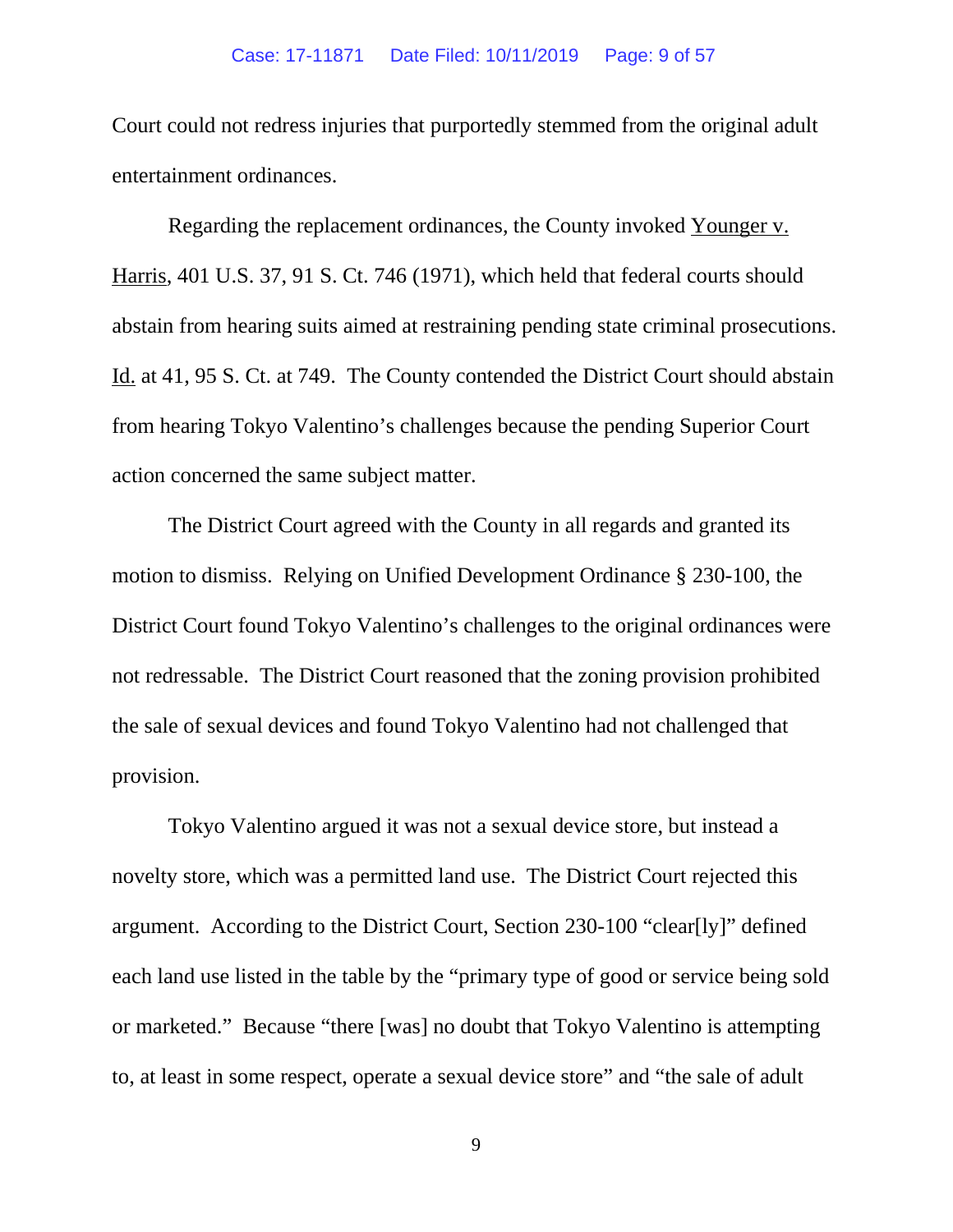sexual devices is fundamentally distinct from the sale of other novelties," the District Court sided with the County. After offering its own interpretation of the zoning ordinance, the District Court observed:

> Regardless of what the Court thinks, the authority to discern and distinguish between different land uses would seem to rest squarely in the hands of the Zoning Director. In this case, the Director made the decision that selling sexual devices was not covered by any land use listed in the table.

Additionally, the District Court found Tokyo Valentino's complaint did not show it suffered an injury related to the repealed ordinances. Specifically, the District Court declared there was no threat of future harm stemming from the ordinances because they were already repealed, and Tokyo Valentino's second amended complaint had not asserted it suffered any actual harm under the repealed ordinances, dooming its request for damages.

As for claims relating to the current ordinances, the District Court deemed it appropriate to abstain under the Younger doctrine. The Court explained the statecourt enforcement proceeding was ongoing at the time Tokyo Valentino filed its second amended complaint, which first asserted claims concerning the new ordinances. Furthermore, in the District Court's view, it had only decided procedural issues regarding the new ordinances while the state court held a substantive proceeding when it considered the County's motion for interlocutory injunction.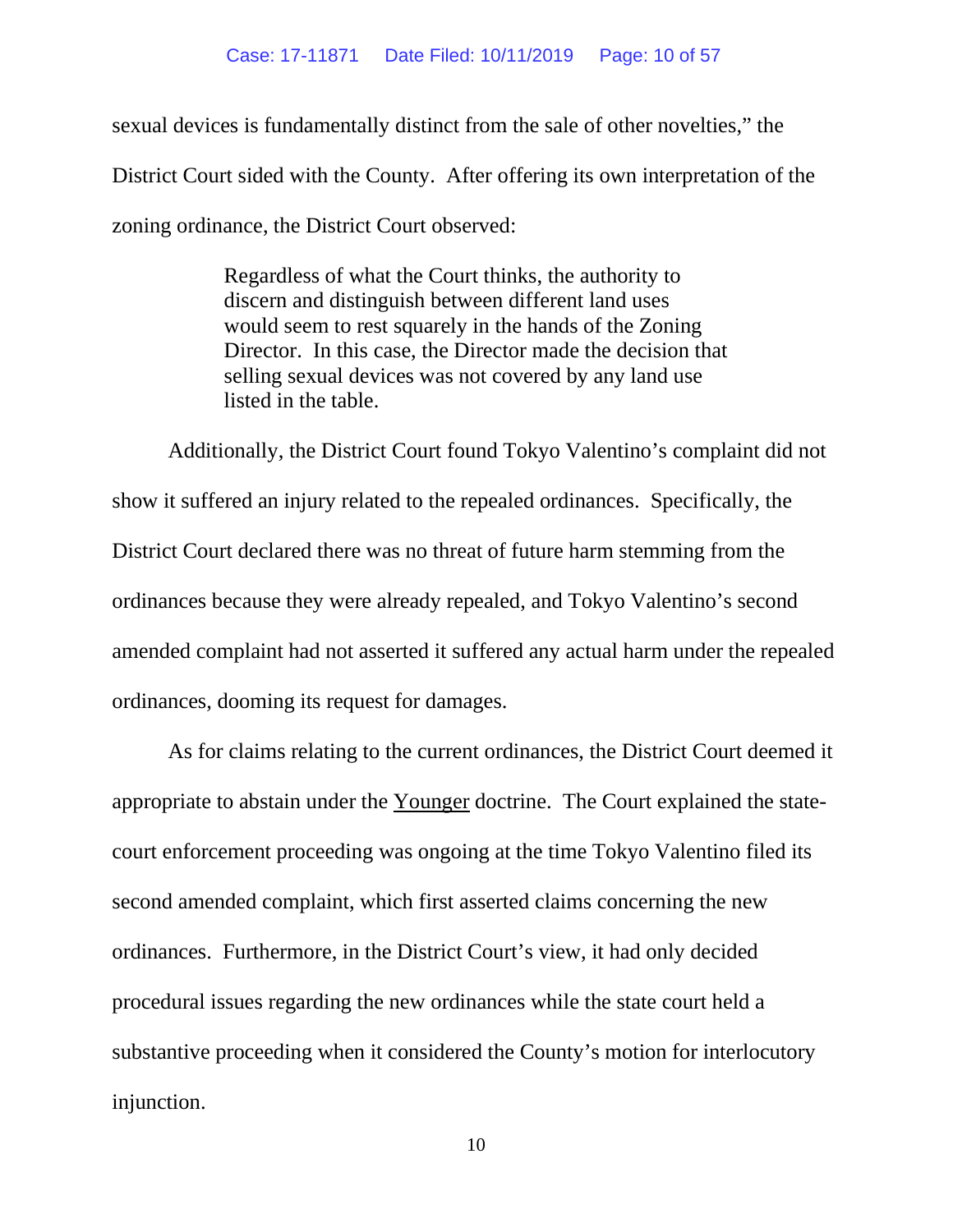Tokyo Valentino now appeals, contesting the District Court's dismissal of its second amended complaint.

## **II.**

Tokyo Valentino first contests the District Court's finding that it lacks standing to bring claims challenging the County's now-repealed adult entertainment ordinances. To establish Article III standing, a prerequisite to invoking federal jurisdiction, a plaintiff must have "(1) suffered an injury in fact, (2) that is fairly traceable to the challenged conduct of the defendant, and (3) that is likely to be redressed by a favorable judicial decision." Spokeo, Inc. v. Robins, 578 U.S. \_\_, 136 S. Ct. 1540, 1547 (2016). "When the defendant challenges standing via a motion to dismiss, 'both . . . trial and reviewing courts must accept as true all material allegations of the complaint, and must construe the complaint in favor of the complaining party.'" Region 8 Forest Serv. Timber Purchasers Council v. Alcock, 993 F.2d 800, 806 (11th Cir. 1993) (quoting Warth v. Seldin, 422 U.S. 490, 501, 95 S. Ct. 2197, 2206 (1975)). But even at the pleading stage, "a plaintiff must 'clearly allege facts demonstrating each element,' and we evaluate standing on a motion to dismiss based on the facts alleged in the complaint." Aaron Private Clinic Mgmt. LLC v. Berry, 912 F.3d 1330, 1336 (11th Cir. 2019) (internal citation omitted) (quoting Spokeo, 136 S. Ct. at 1547). This Court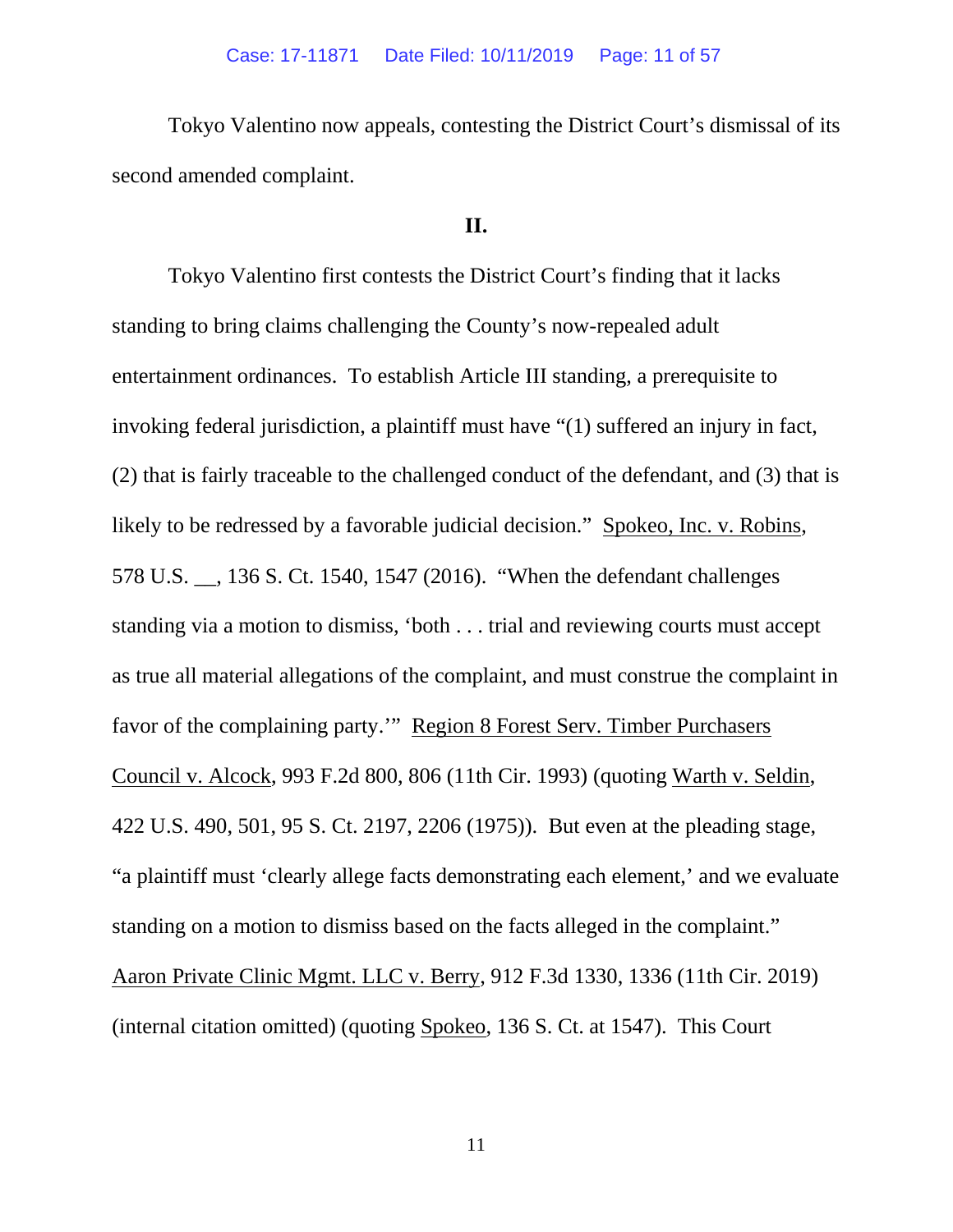reviews a district court's standing determination de novo. Hollywood Mobile Estates Ltd. v. Seminole Tribe of Fla., 641 F.3d 1259, 1264 (11th Cir. 2011).

Tokyo Valentino requests two primary types of relief as to the repealed ordinances: (1) an award of "damages for infringing on its rights," and (2) a "declar[ation] that it is a lawful prior nonconforming use under the County's existing ordinances."<sup>[2](#page-11-0)</sup> Because a plaintiff must establish standing for each type of relief sought, Summers v. Earth Island Inst., 555 U.S. 488, 493, 129 S. Ct. 1142, 1149 (2009), we must separately assess these forms of relief. As set out below, we affirm the District Court's dismissal of Tokyo Valentino's request for damages but reverse the dismissal of its request for declaratory relief.

### A.

We first consider Tokyo Valentino's argument that the District Court erred in finding it lacks standing to bring its claim for compensatory damages relating to the County's original ordinances. We agree with the District Court's finding that Tokyo Valentino's second amended complaint does not contain factual allegations

<span id="page-11-0"></span><sup>&</sup>lt;sup>2</sup> Tokyo Valentino's second amended complaint seeks reasonable attorney's fees and costs. Similarly, Tokyo Valentino's brief argues the money spent on this litigation constitutes an injury in fact. But a request for attorney's fees alone is plainly insufficient to establish injury under Article III. See Lewis v. Cont'l Bank Corp., 494 U.S. 472, 480, 110 S. Ct. 1249, 1255 (1990) ("[I]nterest in attorney's fees is, of course, insufficient to create an Article III case or controversy where none exists on the merits of the underlying claim."). And the Supreme Court has held that "a plaintiff cannot achieve standing to litigate a substantive issue by bringing suit for the costs of bringing suit." Steel Co. v. Citizens for a Better Env't, 523 U.S. 83, 107, 118 S. Ct. 1003, 1019 (1998). These alleged injuries fail to satisfy Article III.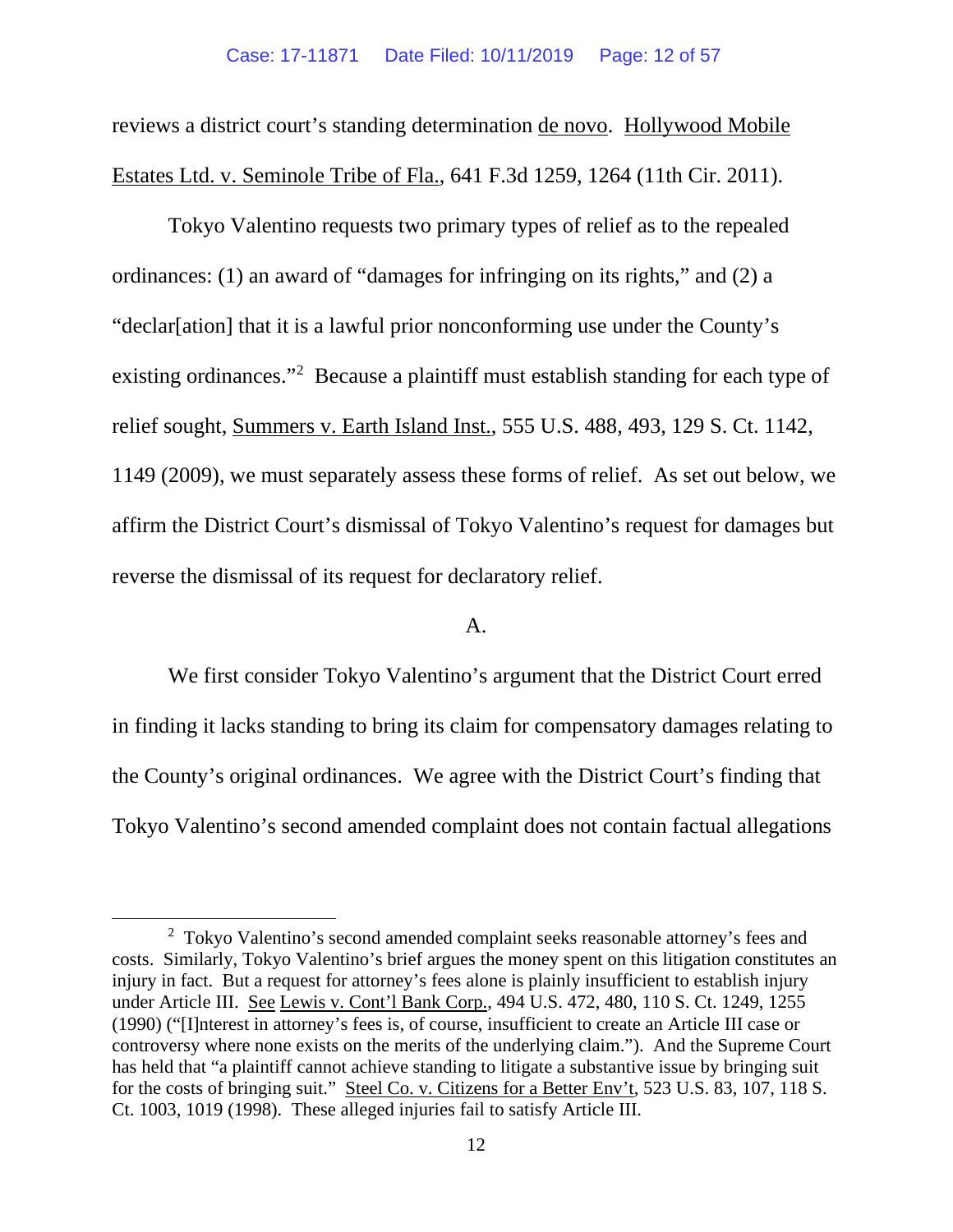that establish it suffered a cognizable injury in fact for which compensatory damages might be warranted.

"To establish injury in fact, a plaintiff must show that he or she suffered an invasion of a legally protected interest that is concrete and particularized and actual or imminent, not conjectural or hypothetical." Spokeo, 136 S. Ct. at 1548 (quotation marks omitted). Tokyo Valentino contends it met this requirement, pointing to several injuries alleged in its second amended complaint. These include: (1) the County adopted the adult entertainment ordinances in "bad faith" in a "thinly-veiled effort[] to thwart or eliminate a business that purveys erotic media and sells sexual devices"; (2) "[i]f the County's efforts continue, Tokyo Valentino will suffer additional costs, lost profits and increased damage to its goodwill"; (3) the County applied its original ordinances in a way that "restrained [Tokyo Valentino] from enjoying benefits of its contractual relationships" and "providing to the adult public [s]exual [d]evices"; and (4) Tokyo Valentino "suffered damages when the County enforced [the now-repealed ordinances] against it." However, none of these alleged injuries suffices to establish Tokyo Valentino's standing to seek damages.

The first alleged injury—the County's past "bad faith" efforts to thwart Tokyo Valentino's business—is wholly abstract. To be cognizable, an injury must be "concrete"; "that is, it must actually exist." Spokeo, 136 S. Ct. at 1548.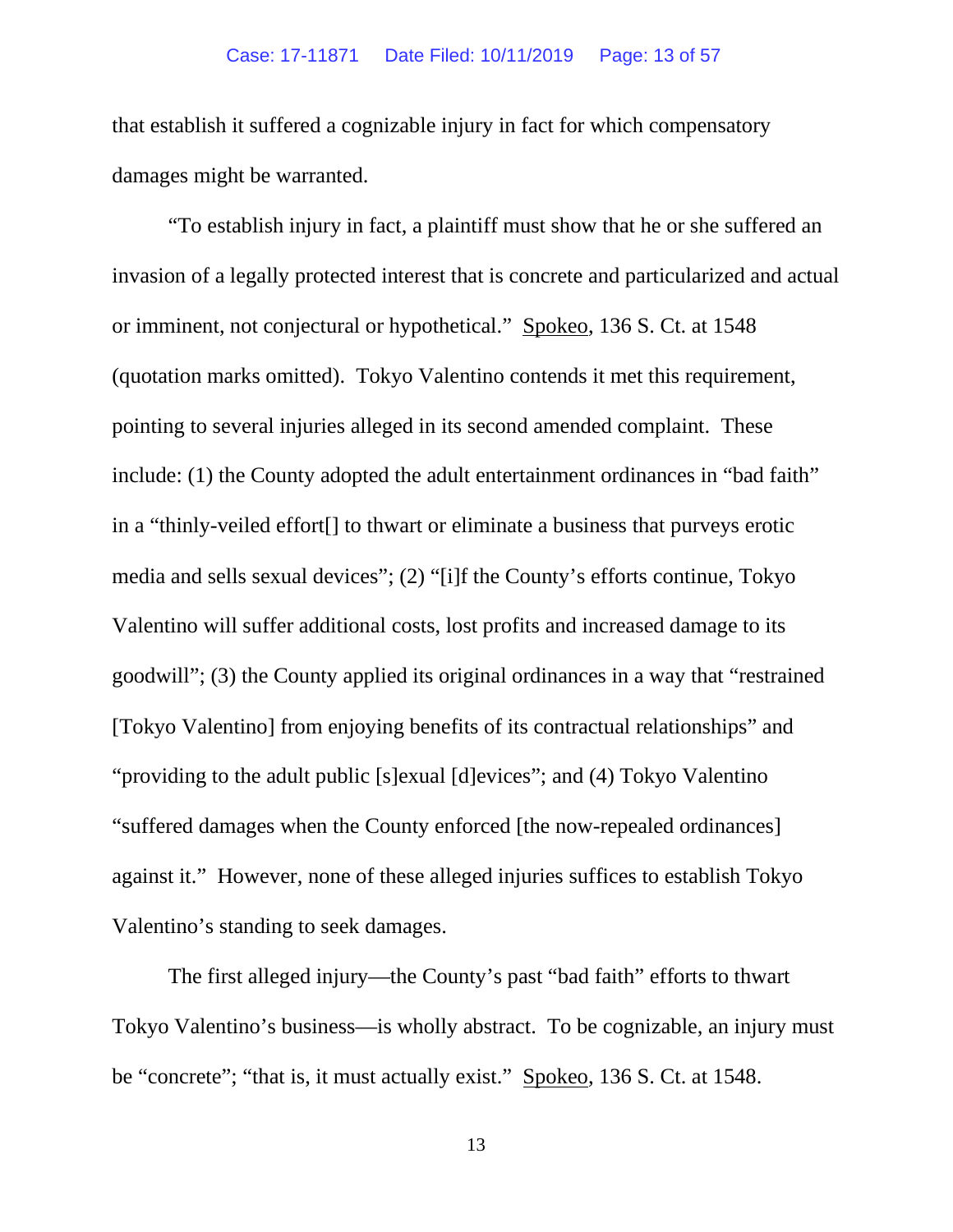#### Case: 17-11871 Date Filed: 10/11/2019 Page: 14 of 57

"[C]laims of injury that are purely abstract . . . do not provide the kind of particular, direct, and concrete injury that is necessary to confer standing to sue in the federal courts." ASARCO Inc. v. Kadish, 490 U.S. 605, 616, 109 S. Ct. 2037, 2045 (1989). Tokyo Valentino's perception that the County acted in bad faith isn't a cognizable Article III injury; it's simply an allegation regarding the County's motives.

Tokyo Valentino's second purported injury concerns its fears that in the future the business "will suffer" harm "[i]f the County's efforts continue." But this alleged injury relates to future or prospective harm, not imminent or actual harm. See Spokeo, 136 S. Ct. at 1548. Because the old ordinances were repealed and replaced, these alleged injuries stemming from those ordinances will never materialize and cannot support Article III standing. Cf. Elend v. Basham, 471 F.3d 1199, 1205 (11th Cir. 2006) ("If an action for prospective relief is not ripe because the factual predicate for the injury has not fully materialized, then it generally will not contain a concrete injury requisite for standing.").

Tokyo Valentino's other claimed injuries—damage to its goodwill and contractual relationships and lost profits resulting from the County's enforcement of its repealed ordinances—are recognized, cognizable harms. See Koziara v. City of Casselberry, 392 F.3d 1302, 1305 (11th Cir. 2004) (mentioning "physical, economic, reputational, contractual, or even aesthetic" harms as cognizable). But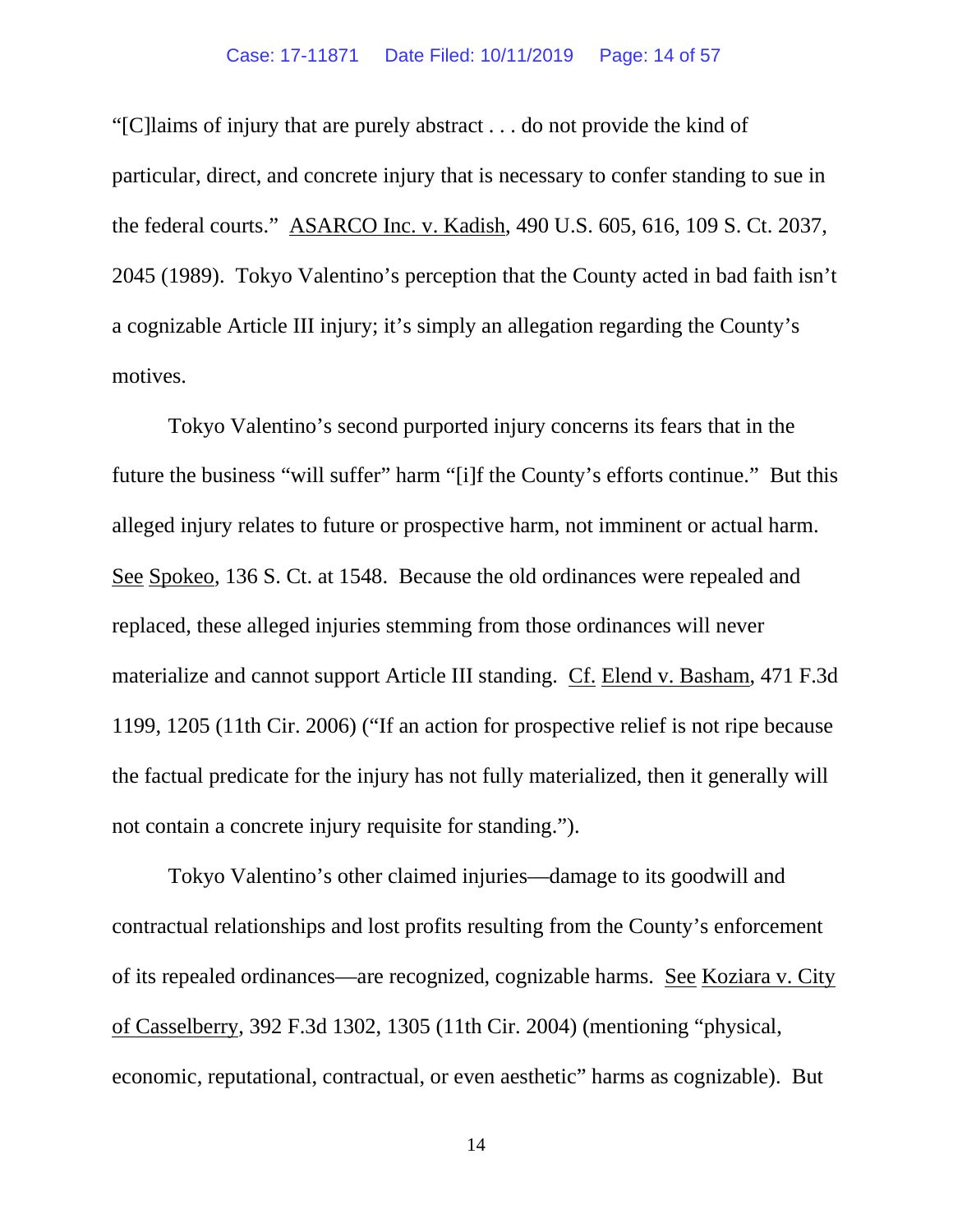Tokyo Valentino's second amended complaint still fails to satisfy the requirements of Article III because it contains no factual allegations even suggesting Tokyo Valentino could have been harmed in the ways it claims. See Aaron Private Clinic Mgmt. LLC, 912 F.3d at 1336. Although Tokyo Valentino's complaint says the company was harmed by the County's enforcement of its ordinances, the complaint does not so much as charge that the County ever enforced the original, now-repealed ordinances against Tokyo Valentino. The complaint mentions "threats" by the County to revoke Tokyo Valentino's business license and to enforce the ordinances. But it is not clear from the complaint how these threats alone might have caused lost profits, impaired contractual relationships, and damaged the company's goodwill.

It is a plaintiff's burden to "allege specific, concrete facts demonstrating that the challenged practices harm[ed] [it]." Warth, 422 U.S. at 508, 95 S. Ct. at 2210. And a plaintiff does not meet this burden by merely outlining in a complaint "facts from which we could imagine an injury sufficient to satisfy Article III's standing requirements,' since 'we should not speculate concerning the existence of standing, nor should we imagine or piece together an injury sufficient to give plaintiff standing when it has demonstrated none.'" Bochese v. Town of Ponce Inlet, 405 F.3d 964, 976 (11th Cir. 2005) (quoting Miccosukee Tribe of Indians of Fla. v. Fla. State Athletic Comm'n, 226 F.3d 1226, 1229–30 (11th Cir. 2000)); see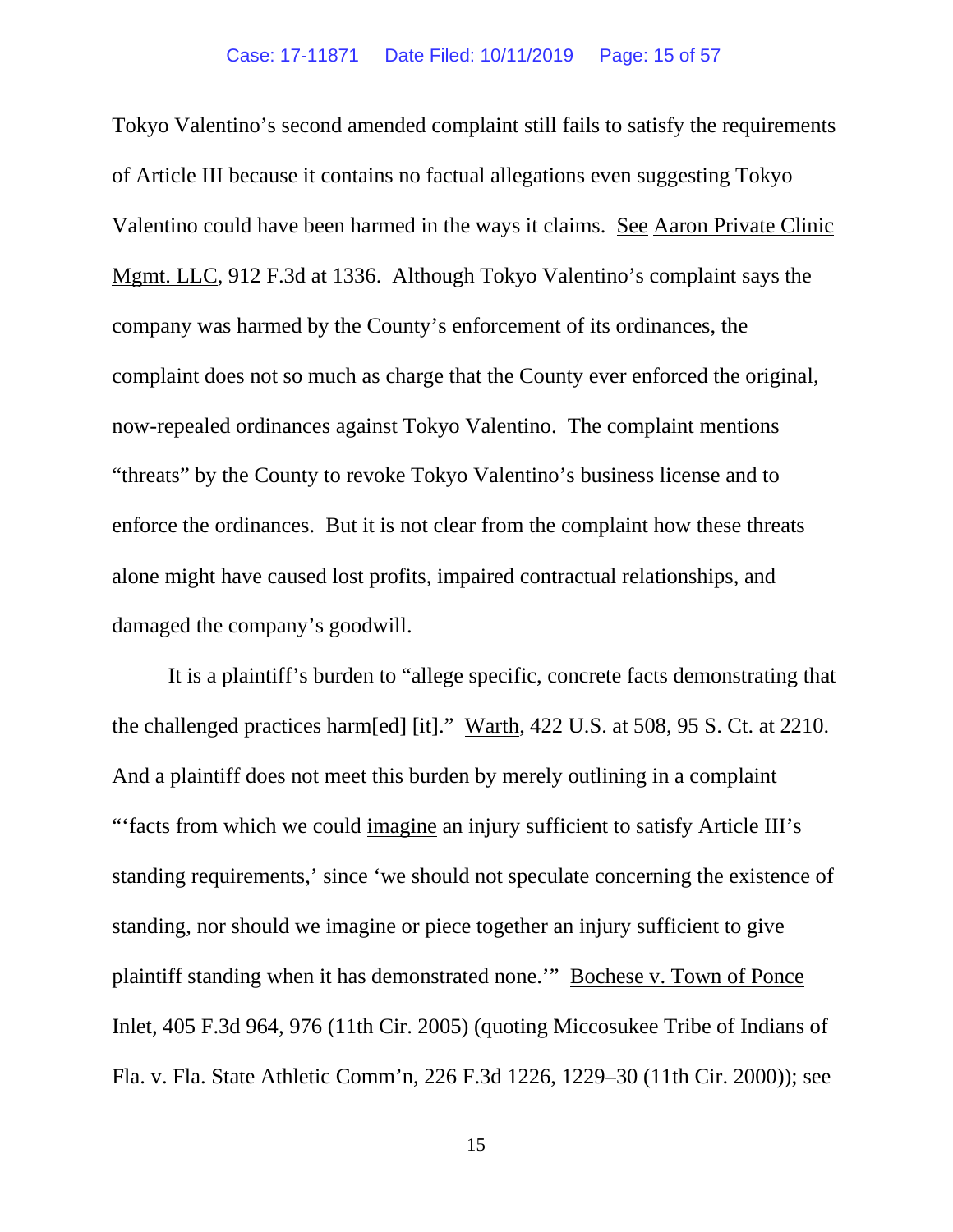also, e.g., Kawa Orthodontics, LLP v. U.S. Dep't of the Treas., 773 F.3d 243, 246 (11th Cir. 2014) (concluding plaintiff's "bare allegation that it has lost the value of the time and resources it expended in 2013 sets out an injury that is too abstract and indefinite to confer Article III standing" (quotation marks omitted)). Because Tokyo Valentino has not alleged facts showing it could have been injured in the ways alleged, we affirm the District Court's dismissal of its claims seeking damages for enforcement of the now-repealed ordinances.

B.

Apart from its claim for damages, Tokyo Valentino sought a declaration that its sale of sexual devices constitutes a lawful prior nonconforming use that was authorized under the now-repealed adult entertainment ordinances and that the new ordinances' failure to include provisions grandfathering in lawful prior nonconforming uses violates Tokyo's rights under federal and state law. [3](#page-15-0) The

<span id="page-15-0"></span><sup>&</sup>lt;sup>3</sup> The panel that decided Tokyo Valentino's earlier appeal concluded that the company's request for "prospective" declaratory and injunctive relief was moot because the old ordinances had been repealed. But we do not believe that determination bars Tokyo Valentino's current claim for retrospective relief. For one, the law of the case doctrine does not appear to apply. That doctrine "bars consideration of only those legal issues that were actually, or by necessary implication, decided in the former proceeding." Oladeinde v. City of Birmingham, 230 F.3d 1275, 1288 (11th Cir. 2000) (emphasis added and quotation marks omitted). The prior panel's determination that a claim seeking prospective relief was moot does not actually or by implication resolve whether a claim for retrospective relief might present a live controversy. Beyond that, it seems to us that a request for a declaration of rights under ordinances that are no longer in effect is not moot. Indeed, this Court has entertained several such challenges in the past. See, e.g., Crown Media, LLC v. Gwinnett County, 380 F.3d 1317, 1325 (11th Cir. 2004) (concluding that a claim seeking recognition of vested property rights presents a live controversy); see also Chafin v. Chafin, 568 U.S. 165, 172, 133 S. Ct. 1017, 1023 (2013) (emphasizing that the doctrine of mootness is limited to cases where "it is impossible for a court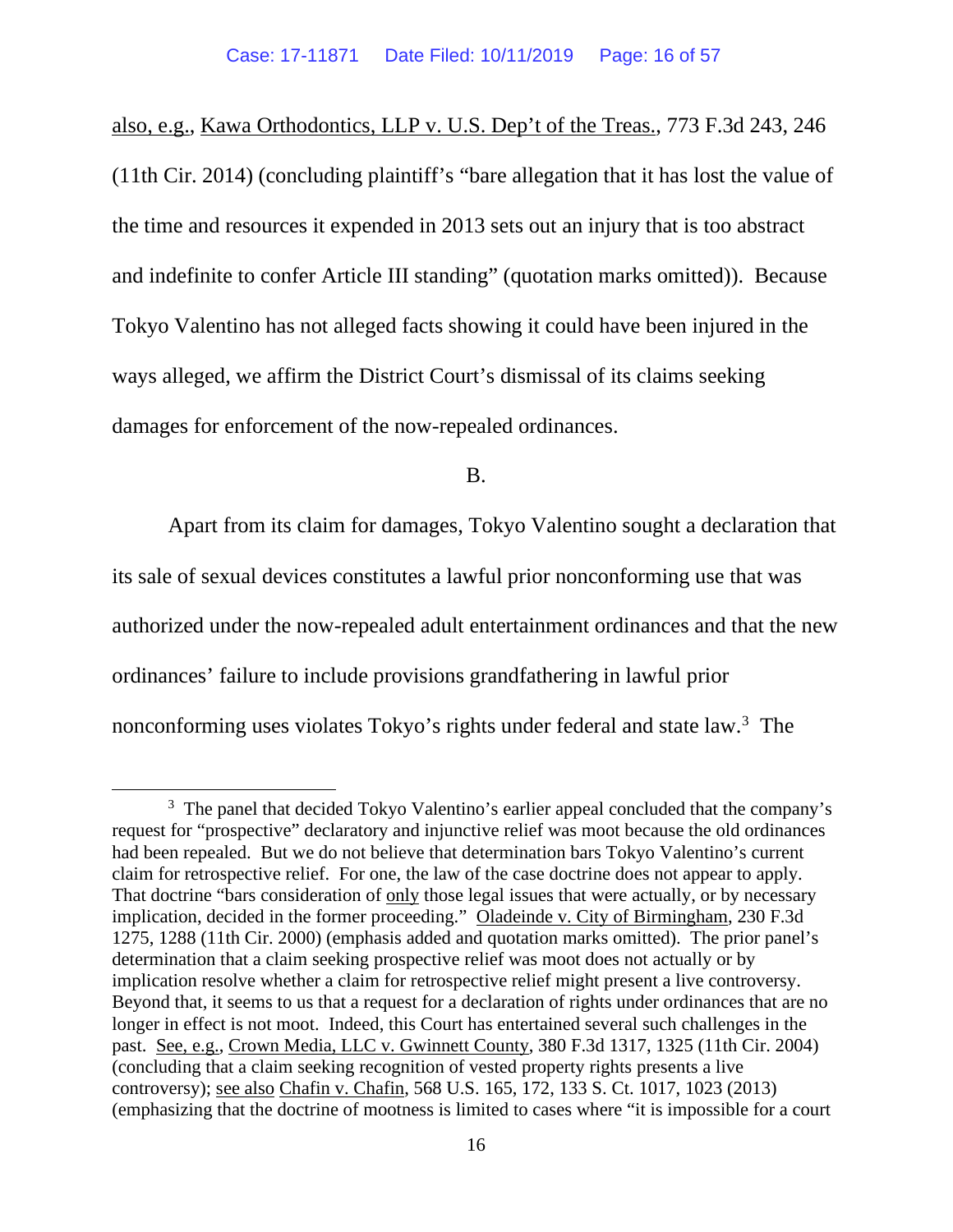District Court dismissed this claim on standing grounds because it found (1) Tokyo Valentino challenged only a specific subset of the original adult entertainment ordinances, (2) zoning ordinance Section 230-100 was not among the challenged provisions, and (3) Section 230-100 independently barred Tokyo Valentino from selling sexual devices. As explained below, we think the record was insufficient to support the last of those findings. Accordingly, we reverse the District Court's dismissal of this claim.

To show redressability, a plaintiff must establish that it is "likely, as opposed to merely speculative, that the injury will be redressed by a favorable decision." Lujan v. Defs. of Wildlife, 504 U.S. 555, 561, 112 S. Ct. 2130, 2136 (1992) (quotation marks omitted). "Redressability is established when a favorable decision would amount to a significant increase in the likelihood that the plaintiff would obtain relief that directly redresses the injury suffered." Mulhall v. UNITE HERE Local 355, 618 F.3d 1279, 1290 (11th Cir. 2010) (alteration adopted and

to grant any effectual relief" and explaining that "[a]s long as the parties have a concrete interest, however small, in the outcome of the litigation, the case is not moot." (emphasis added and quotation marks omitted)).

Neither do we think this case implicates Flanigan's Enters., Inc. of Ga. v. City of Sandy Springs, 868 F.3d 1248 (11th Cir. 2017) (en banc). That case held that when a challenged ordinance is repealed during the pendency of an appeal, a request for nominal damages is not alone sufficient to save the case from mootness. Id. at 1264. Here, the relevant ordinances were not repealed during the pendency of this appeal. Rather, Tokyo Valentino's second amended complaint plainly requested retrospective relief. Thus, mootness is not a basis for dismissing Tokyo Valentino's claim.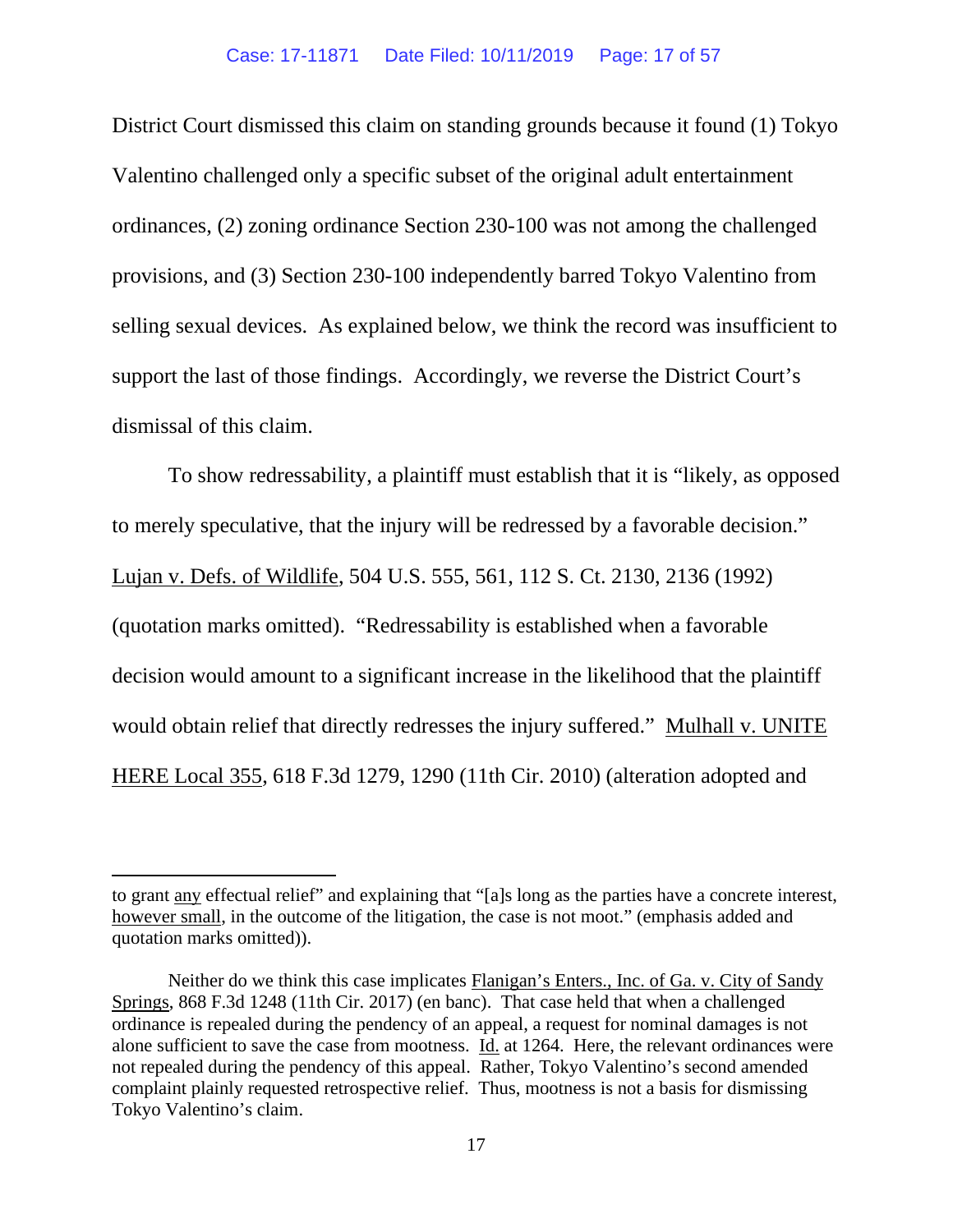quotation marks omitted). "[A] party's standing to seek redress is most often determined on the pleadings." United States v. 1998 BMW "I" Convertible Vin. # WBABJ8324WEM 20855, 235 F.3d 397, 399 (8th Cir. 2000). But not always. See id. Even at the motion to dismiss stage, a defendant may bring a "factual attack" on a plaintiff's standing, which "challenges the existence of subject matter jurisdiction using material extrinsic from the pleadings, such as affidavits or testimony." Stalley ex rel. United States v. Orlando Reg'l Healthcare Sys., Inc., 524 F.3d 1229, 1233 (11th Cir. 2008).

Although the County relied on a provision of law in seeking to undermine Tokyo Valentino's claim to standing, its challenge was at bottom a factual one. The County argued Tokyo Valentino could not call its planned sexual device store a "Novelty Shop" or any of the more than 100 permitted land uses. Instead, according to the County, the zoning ordinance would only recognize Tokyo Valentino's operation as an unpermitted "sexual device store."

We think the District Court too easily revolved this question in the County's favor. The Unified Development Ordinance provides that terms should be defined based on (in order of preference): (1) definitions provided within the Ordinance, (2) the most recent edition of The Illustrated Book of Development Definitions (Rutgers); and (3) "common and ordinary use." Gwinnett County, Ga., Unified Dev. Ordinance §§ 110-20.1, 110-20.2, 110-20.4. But "[w]henever a conflict of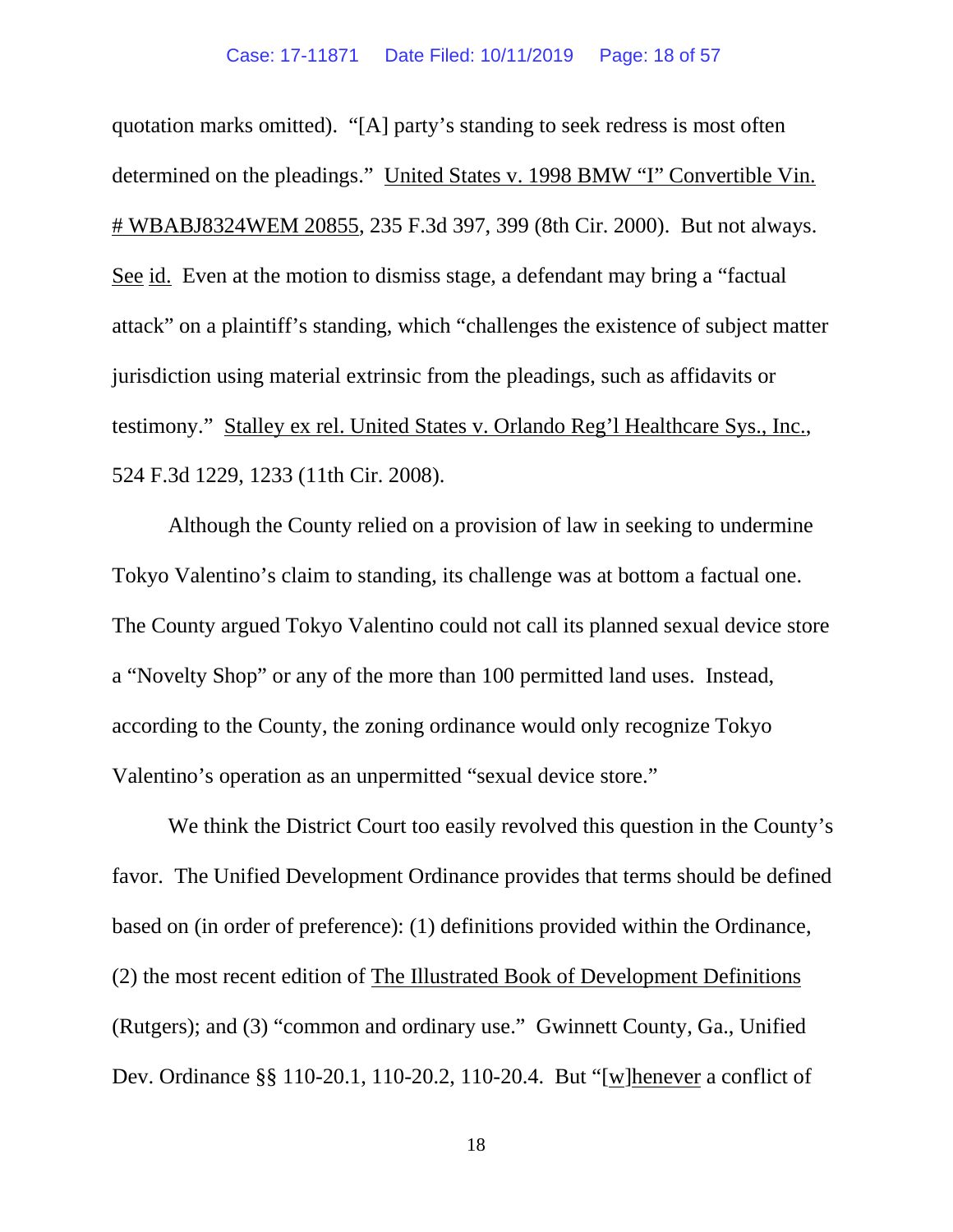definitions is considered to exist or an interpretation of these definitions is necessary, the Director shall resolve the conflict and interpret the definition." Id. § 110-20.5 (emphasis added). Thus, as the District Court recognized, "the authority to discern and distinguish between different land uses would seem to rest squarely in the hands of the Zoning Director."

The District Court dismissed Tokyo Valentino's argument that it was a "Novelty Shop." By implication, it also dismissed the complaint's allegation that Tokyo Valentino's planned land use was a lawful prior nonconforming use. But this ruling was not based on any definition featured in the Ordinance. Rather, the District Court ruled without reference to any record evidence showing how these terms are defined; any affidavit establishing how the Zoning Director has interpreted them; or a supportable explanation for why a common or ordinary definition of "Novelty Shop" necessarily excludes sexual devices. The District Court commented that "[t]he sale of adult sexual devices is fundamentally distinct from the sale of other novelties, as can be seen by the fact that it was the only line of business the County said required an additional permit." But the County's ordinances, as originally enacted, did not bar sexual devices or require additional permitting in order to sell them. In fact, the County explicitly acknowledged before this Court that "Tokyo[] [Valentino's] premise—that the original adult codes did not specifically mention sexual devices—is correct." It seems the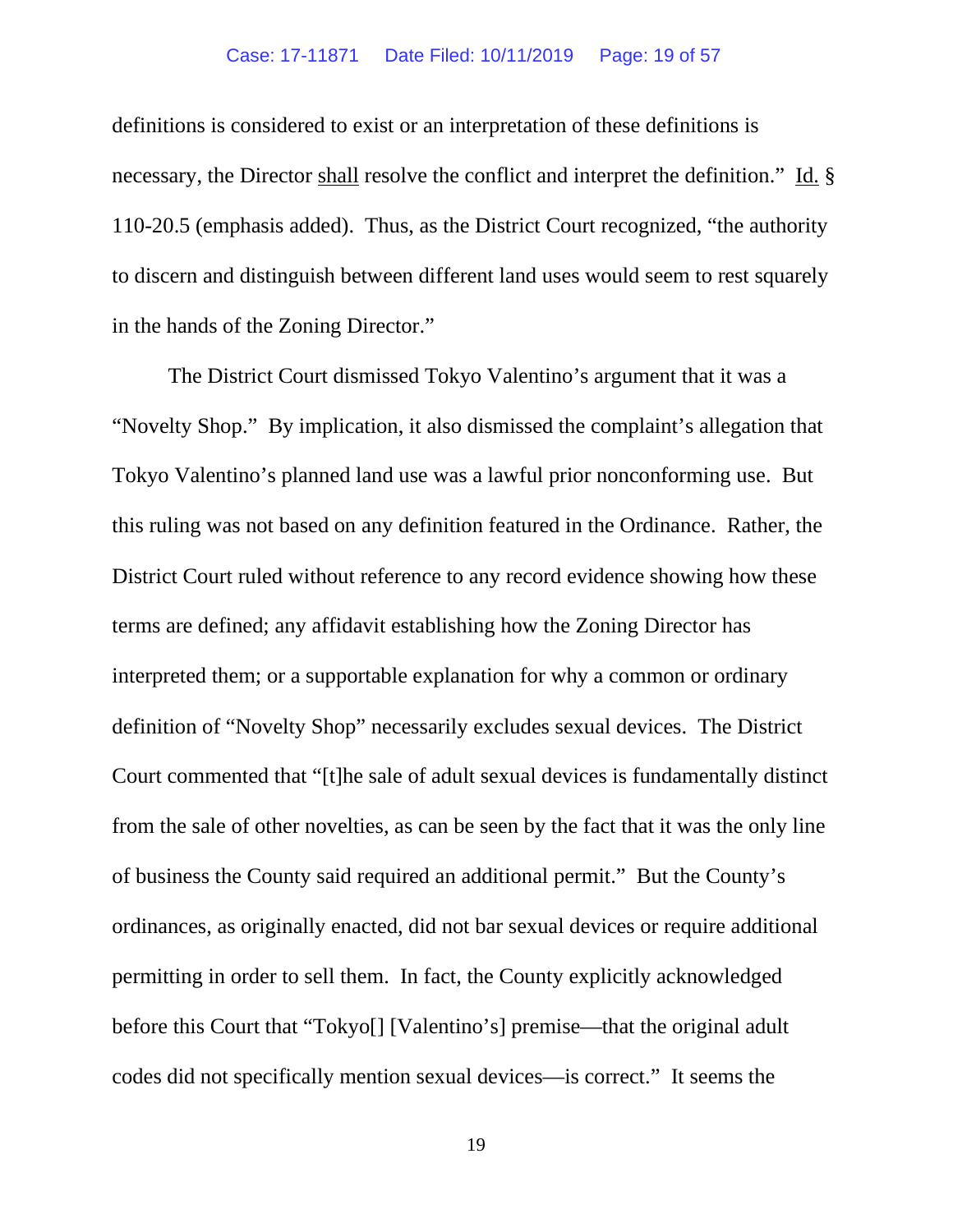District Court accepted the County's litigation position as stating the views of the Zoning Director on the interpretation of "Novelty Shop," despite a lack of record evidence or other clear basis for doing so.

The County is right to say that some cases from our Circuit have concluded that a plaintiff's claims were not redressable because a different, unchallenged provision precluded relief. See, e.g., Maverick Media Grp. v. Hillsborough County, 528 F.3d 817, 821 (11th Cir. 2008) (per curiam); KH Outdoor, L.L.C. v. Clay County, 482 F.3d 1299, 1301, 1303–04 (11th Cir. 2007). But those cases are different in at least two ways. First, those cases addressed unchallenged provisions that inarguably precluded a plaintiff's relief. For example, in Maverick Media Grp., record exhibits revealed that the plaintiff sought permits for signs measuring 14' x 48', a "size of which clearly exceeds the size limitations" contained in other ordinances. 528 F.3d at 821. That case featured no genuine factual dispute about whether the unchallenged ordinance actually precluded the plaintiff's relief. The record—not merely one party's representations—established actual preclusion.

Likewise, in KH Outdoor, this Court explained that "the uncontroverted evidence" showed the plaintiff had not complied with the other, unchallenged provisions that precluded relief. 482 F.3d at 1304. This is not what we have here. The District Court based its finding on little more than its sense that "Novelty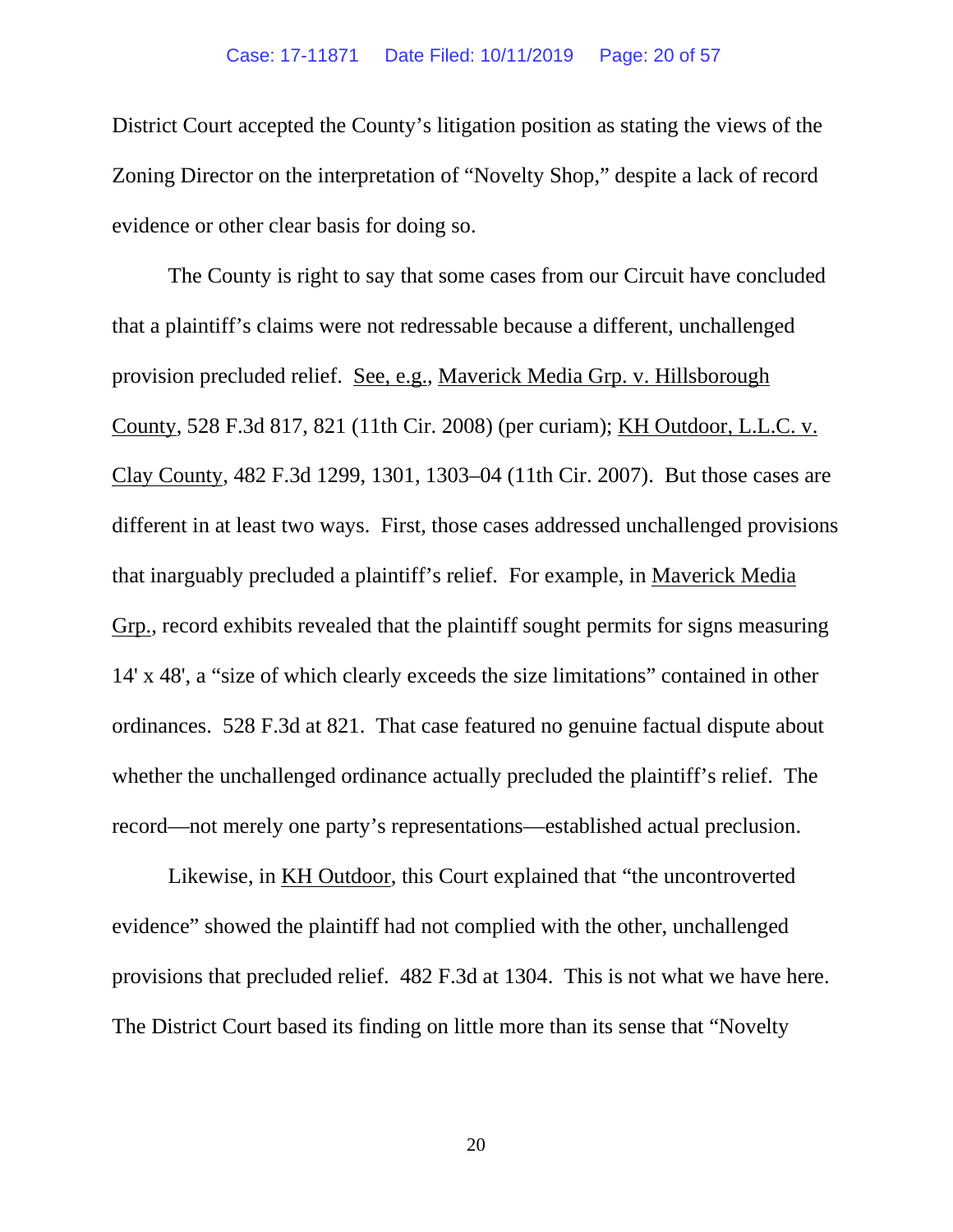Shop" would not include a store selling sexual devices and the County's unsupported contention that the Zoning Director had also come to that conclusion.

Second, the cases relied on by the County came to us in a different posture. They came to this Court after discovery and the filing of motions for summary judgment. See Maverick Media Grp., 528 F.3d at 819; KH Outdoor, L.L.C., 482 F.3d at 1302, 1304. As the Supreme Court has explained, a plaintiff must offer more to support its standing at each successive stage of the litigation. Lujan, 504 U.S. at 561, 112 S. Ct. at 2136. A more demanding approach is appropriate at the summary judgment stage, but it is not warranted before discovery at the motion to dismiss stage. Cf. Id. at 561, 112 S. Ct. at 2137 ("At the pleading stage, general factual allegations of injury resulting from the defendant's conduct may suffice . . . ."). To the extent the County's representations led the District Court to question its jurisdiction, the District Court should have conducted further proceedings, rather than dismissing the complaint on little more than the County's bare assertions. See Bischoff v. Osceola County, 222 F.3d 874, 875 (11th Cir. 2000) (holding a district court erred by resolving "central factual disputes and ma[king] witness credibility choices on issues material to standing just by relying on its reading of warring affidavits"). We conclude the District Court improperly dismissed Tokyo Valentino's claims requesting declaratory relief as to its status as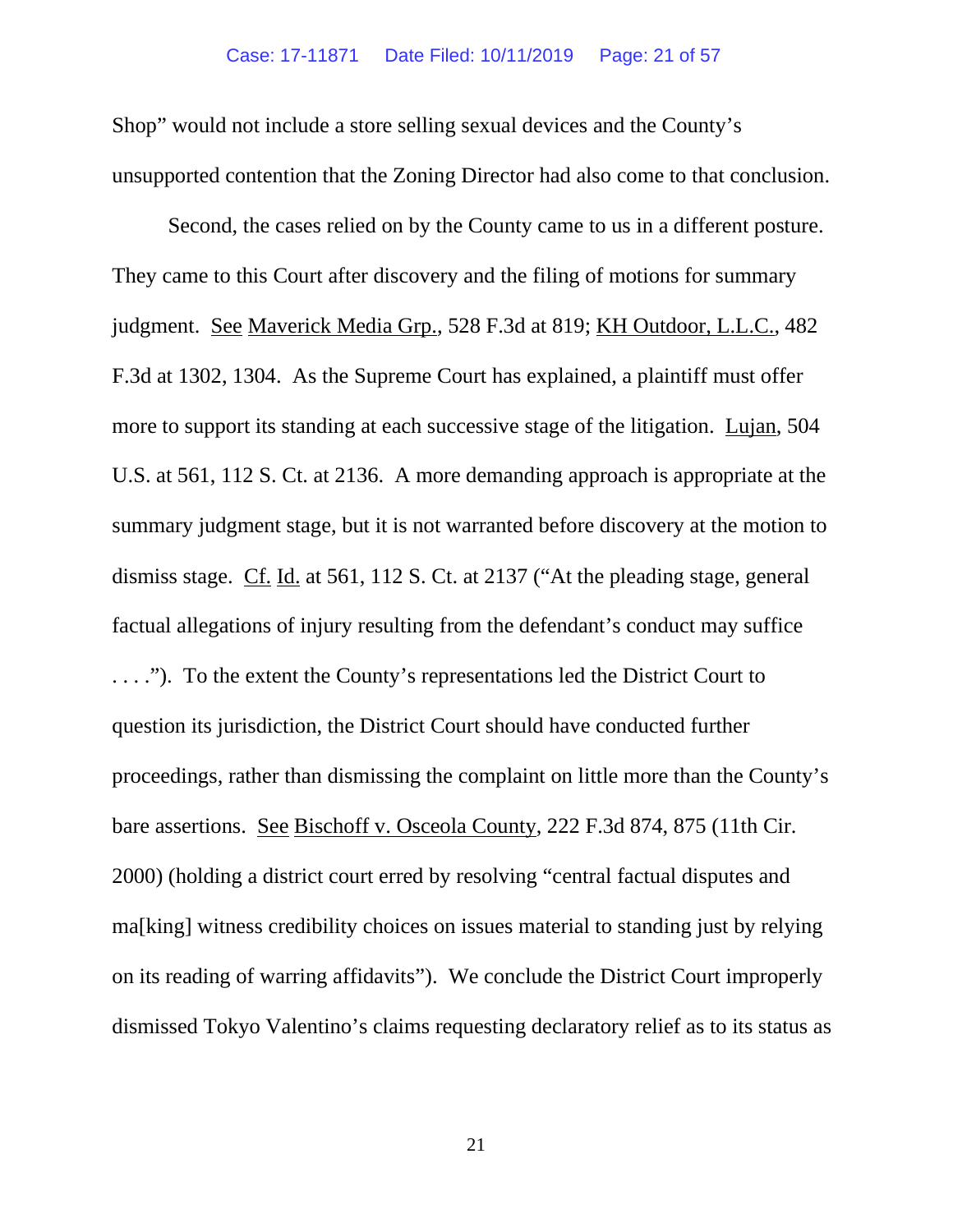a lawful prior nonconforming use and the new ordinances' failure to include provisions to grandfather in prior lawful nonconforming uses.

## **III.**

Tokyo Valentino also contests the District Court's decision to abstain under the doctrine established in Younger v. Harris from considering claims challenging the County's current adult entertainment ordinances. We hold that Younger abstention was improper and reverse on that ground as well.

This Court reviews a district court's decision to abstain for abuse of discretion. See Hughes v. Att'y Gen. of Fla., 377 F.3d 1258, 1262 (11th Cir. 2004). But, in reviewing an abstention decision, we must be mindful that "[a]bstention from the exercise of federal jurisdiction is the exception, not the rule." Colo. River Water Conservation Dist. v. United States, 424 U.S. 800, 813, 96 S. Ct. 1236, 1244 (1976). In fact, "federal courts have a virtually unflagging obligation to exercise their jurisdiction except in those extraordinary circumstances where the order to the parties to repair to the State court would clearly serve an important countervailing interest." Deakins v. Monaghan, 484 U.S. 193, 203, 108 S. Ct. 523, 530 (1988) (quotation marks omitted); see also Sprint Commc'ns, Inc. v. Jacobs, 571 U.S. 69, 72, 134 S. Ct. 584, 588 (2013) ("In the main, federal courts are obliged to decide cases within the scope of federal jurisdiction."). Thus, even with the deferential standard of review, "[o]nly the clearest of justifications merits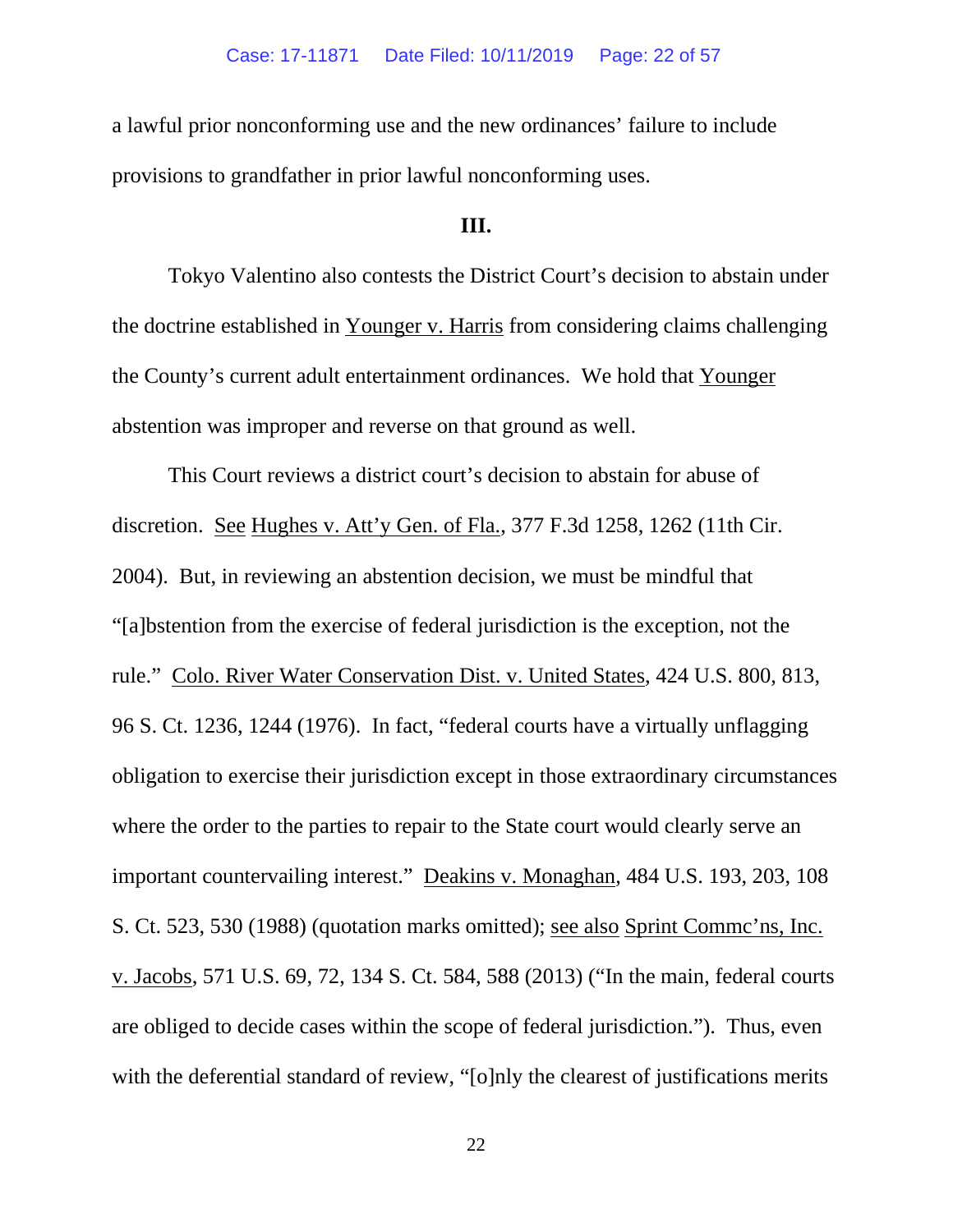abstention." Jackson-Platts v. Gen. Elec. Capital Corp., 727 F.3d 1127, 1140 (11th Cir. 2013) (quotation marks omitted); see also Niagara Mohawk Power Corp. v. Hudson River-Black River Regulating Dist., 673 F.3d 84, 99 (2d Cir. 2012) ("Abuse of discretion is normally a deferential standard, but in the abstention context our review is somewhat rigorous. . . . In abstention cases, . . . the district court's discretion must be exercised within the narrow and specific limits prescribed by the particular abstention doctrine involved." (quotation marks omitted)). Where the requirements for Younger abstention are not met, "federal courts must normally fulfill their duty to adjudicate federal questions properly brought before them." Haw. Hous. Auth. v. Midkiff, 467 U.S. 229, 238, 104 S. Ct. 2321, 2328 (1984) (emphasis added); see also New Orleans Pub Serv., Inc. v. Council of New Orleans, 491 U.S. 350, 358–59, 109 S. Ct. 2506, 2513 (1989) (noting "federal courts lack the authority to abstain from the exercise of jurisdiction that has been conferred" except with respect to the "carefully defined" areas in which "abstention is permissible" (quotation marks omitted)).

The Younger doctrine "requires a federal court to abstain where a plaintiff's federal claims could be adjudicated in a pending state judicial proceeding." Deakins, 484 U.S. at 202, 108 S. Ct. at 529. This doctrine rests on notions of federalism and comity and the desire to avoid duplicative proceedings. See Younger, 401 U.S. at 43–45, 91 S. Ct. at 750–71. But the Supreme Court and this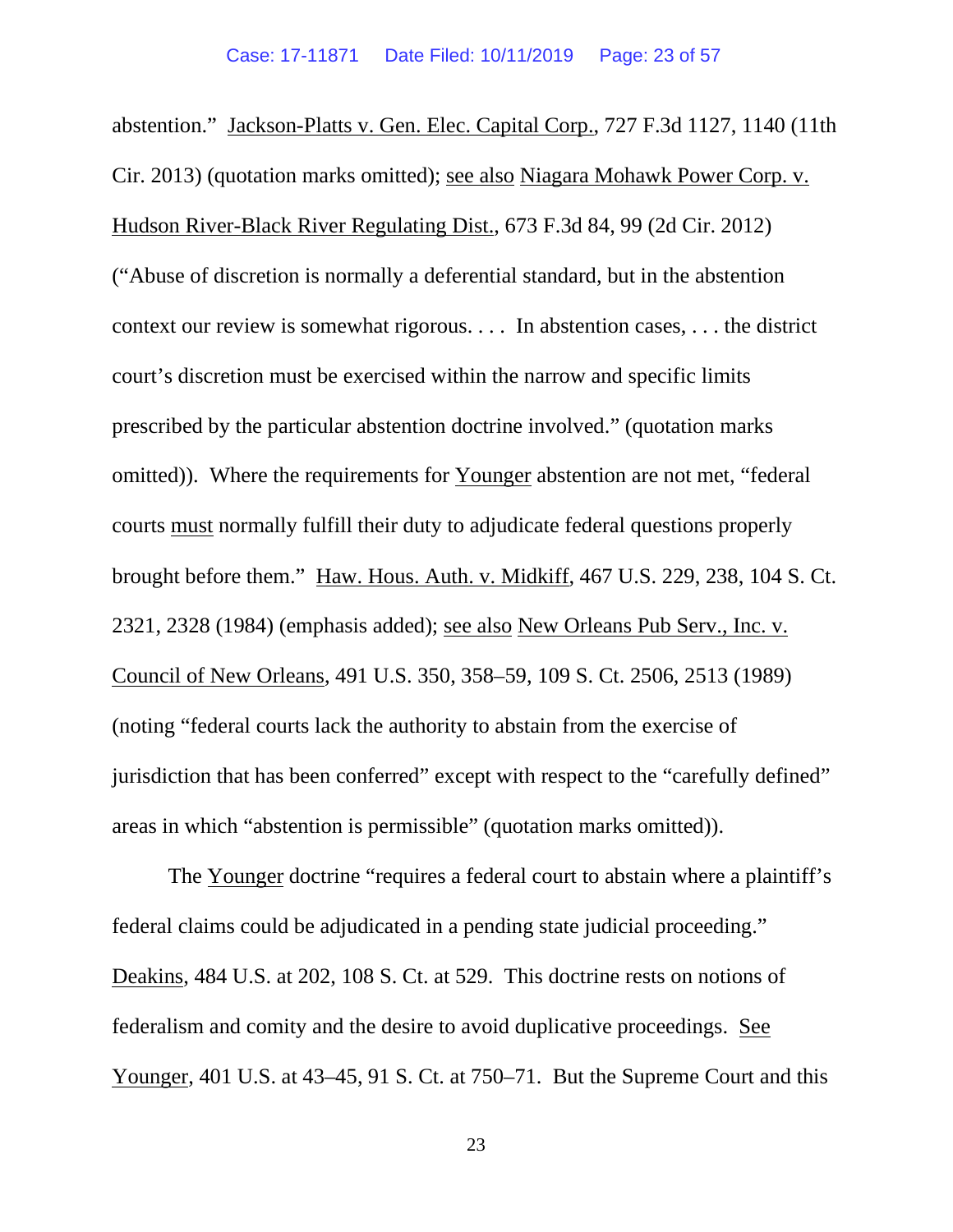Court have recognized that "'Our Federalism' 'does not mean blind deference to States' Rights,' but instead a 'system in which there is sensitivity to the legitimate interests of both State and National Governments.'" For Your Eyes Alone, Inc. v. City of Columbus, 281 F.3d 1209, 1217 (11th Cir. 2002) (quoting Younger, 401 U.S. at 44, 91 S. Ct. at 750). For that reason, even when a federal case implicates important state interests, "federal courts ordinarily should entertain and resolve on the merits an action within the scope of a jurisdictional grant, and should not refuse to decide a case in deference to the States." Sprint Commc'ns, Inc., 571 U.S. at 73, 134 S. Ct. at 589 (alteration adopted and quotation marks omitted).

Younger abstention applies only in three "exceptional circumstances": (1) "ongoing state criminal prosecutions," (2) "certain civil enforcement proceedings," and (3) "civil proceedings involving certain orders uniquely in furtherance of the state courts' ability to perform their judicial functions." Id. at 78, 134 S. Ct. at 591 (alteration adopted and quotation marks omitted); see also Huffman v. Pursue, Ltd., 420 U.S. 592, 604, 95 S. Ct. 1200, 1208 (1975) (holding that Younger abstention is warranted when a civil enforcement action that is "akin to a criminal prosecution" is pending in state court). When one of those circumstances exists, a court must consider the conditions set out in Middlesex County Ethics Committee v. Garden State Bar Ass'n ("Middlesex"), 457 U.S. 423, 102 S. Ct. 2515 (1982), to determine whether abstention was warranted. The three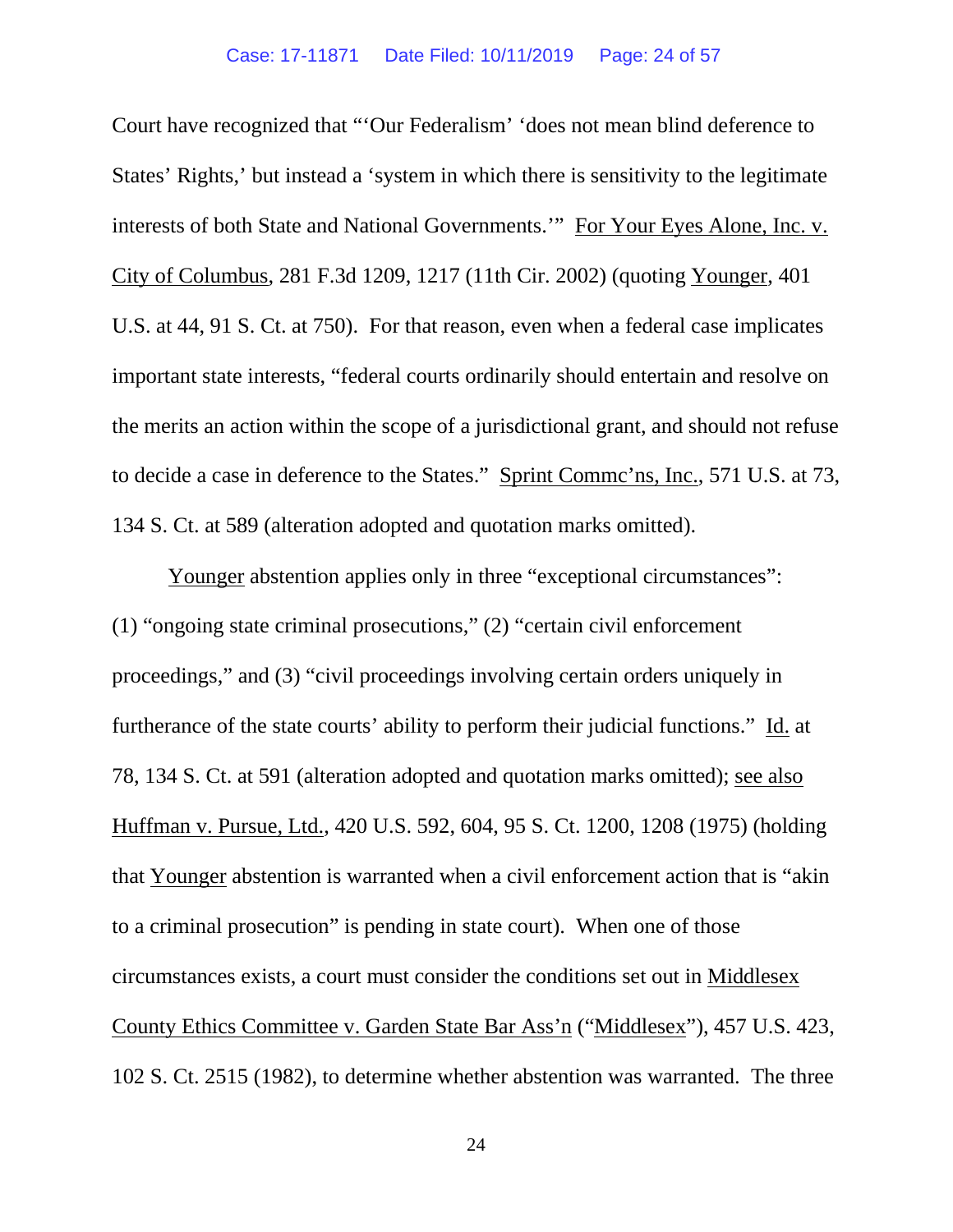Middlesex factors are whether: (1) there is an "ongoing" state-court proceeding at the time of the federal action; (2) the state proceeding implicates an important state interest; and (3) the state proceeding affords the federal plaintiff an adequate opportunity for judicial review of his or her federal constitutional claims. Id. at 432, 102 S. Ct. at 2521; see For Your Eyes Alone, Inc., 281 F.3d at 1217.

Here, neither party disputes that the state-court proceeding pending in Gwinnett County Superior Court constitutes the sort of civil enforcement proceeding for which Younger abstention may be warranted. Likewise, neither party contests that the Superior Court proceedings implicate important state interests or that Tokyo Valentino would have an adequate opportunity to raise its federal claims in those proceedings. Thus, we need only decide whether the statecourt proceeding was "ongoing" at the time of the federal action.

Under this Court's precedent, a state proceeding is considered "ongoing" for Younger purposes in two circumstances. First, a state proceeding is "ongoing" if it was pending at the time the federal suit was filed. See Jones v. Wade, 479 F.2d 1176, 1181 n.6 (5th Cir. 1973) ("The only relevant inquiry is whether state prosecution was pending at the time Jones brought suit in federal court.").<sup>[4](#page-24-0)</sup> Second, even if a state proceeding began after the filing of a federal suit, the state

<span id="page-24-0"></span> $4 \text{ In } \underline{\text{Bonner v. City of Prichard, 661 F.2d 1206, 1209 (11th Cir. 1981) (en banc), this}$ Court adopted as binding precedent all decisions of the former Fifth Circuit handed down prior to October 1, 1981.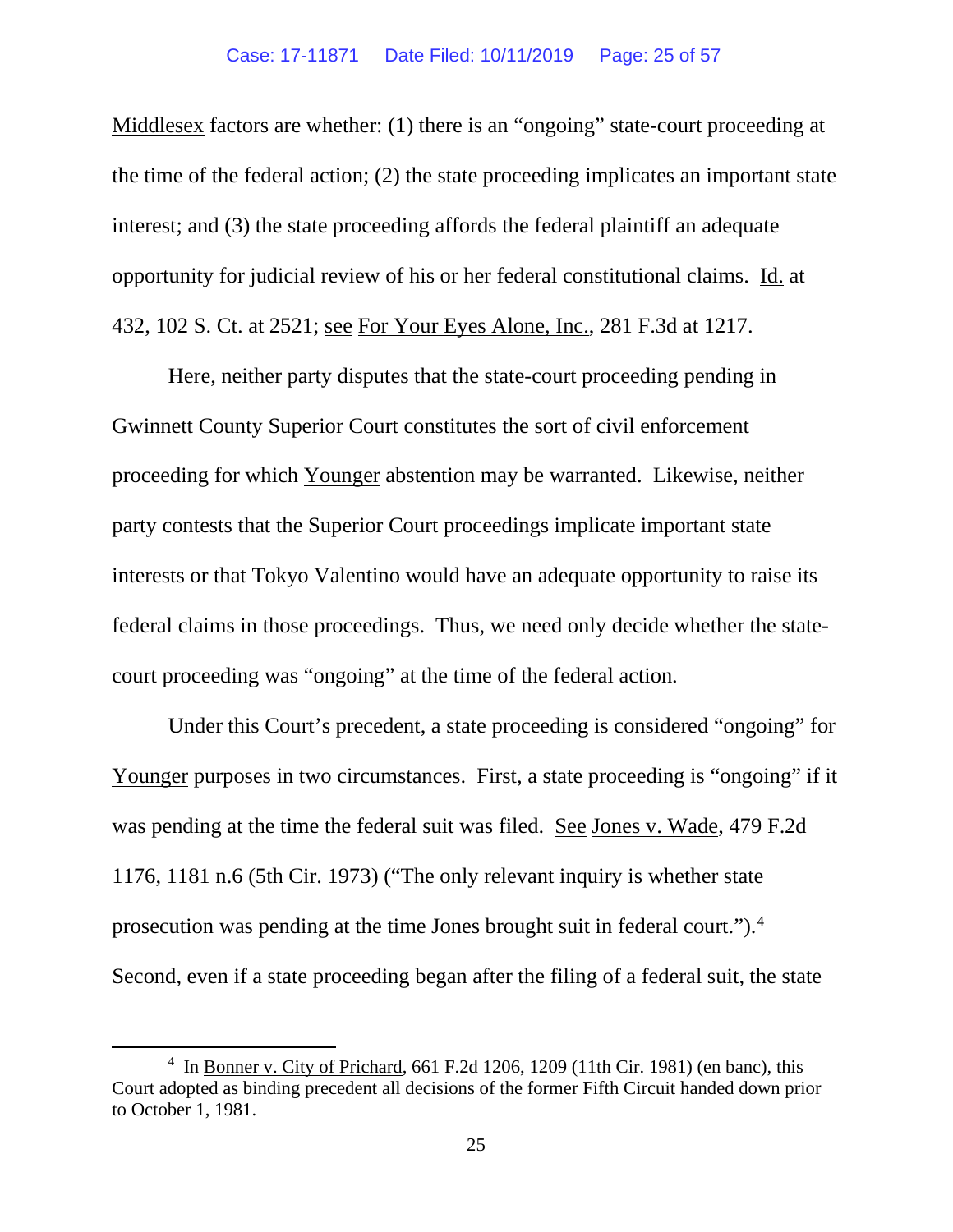proceeding is still "ongoing" if "the state [proceeding] commenced before any proceedings of substance on the merits have taken place in the federal court." For Your Eyes Alone, Inc., 281 F.3d at 1217 (quotation marks omitted). In other words, this second circumstance permits a federal court to abstain under Younger if "the federal litigation is in an embryonic stage and no contested matter has been decided." Id. (alterations adopted and quotation marks omitted).<sup>[5](#page-25-0)</sup> We address each of these circumstances. In contrast with our dissenting colleague, we conclude the state court proceedings were not ongoing when Tokyo Valentino's federal action was filed.

A.

We first consider whether the state court action was pending when the federal action was filed. Tokyo Valentino explains that it filed its lawsuit in July 2015 and the County did not file its state court enforcement action until nearly a year later. It says the federal action therefore started long before the state court

<span id="page-25-0"></span><sup>&</sup>lt;sup>5</sup> The dissenting opinion insists we must perform separate assessments for, on the one hand, whether there were proceedings of substance on the merits in federal court and, on the other, whether the federal litigation progressed beyond the embryonic stage. See Dissent at 8–9. Contrary to the dissenting opinion's assertion, the Supreme Court, this Court, and our sister circuits do not treat these as distinct inquiries. Instead, courts hold that a federal case has necessarily proceeded beyond the "embryonic stage" when there have been "proceedings of substance on the merits." See, e.g., Midkiff, 467 U.S. at 237–38, 104 S. Ct. at 2328 (using interchangeably "proceedings of substance on the merits" and "proceeded well beyond the 'embryonic stage'"); Nationwide Biweekly Admin., Inc. v. Owen ("Nationwide"), 873 F.3d 716, 728 (9th Cir. 2017) (observing that the "embryonic stage" inquiry is "another way" of asking whether "proceedings of substance on the merits have taken place in the federal court"); For Your Eyes Alone, Inc., 281 F.3d at 1217–18.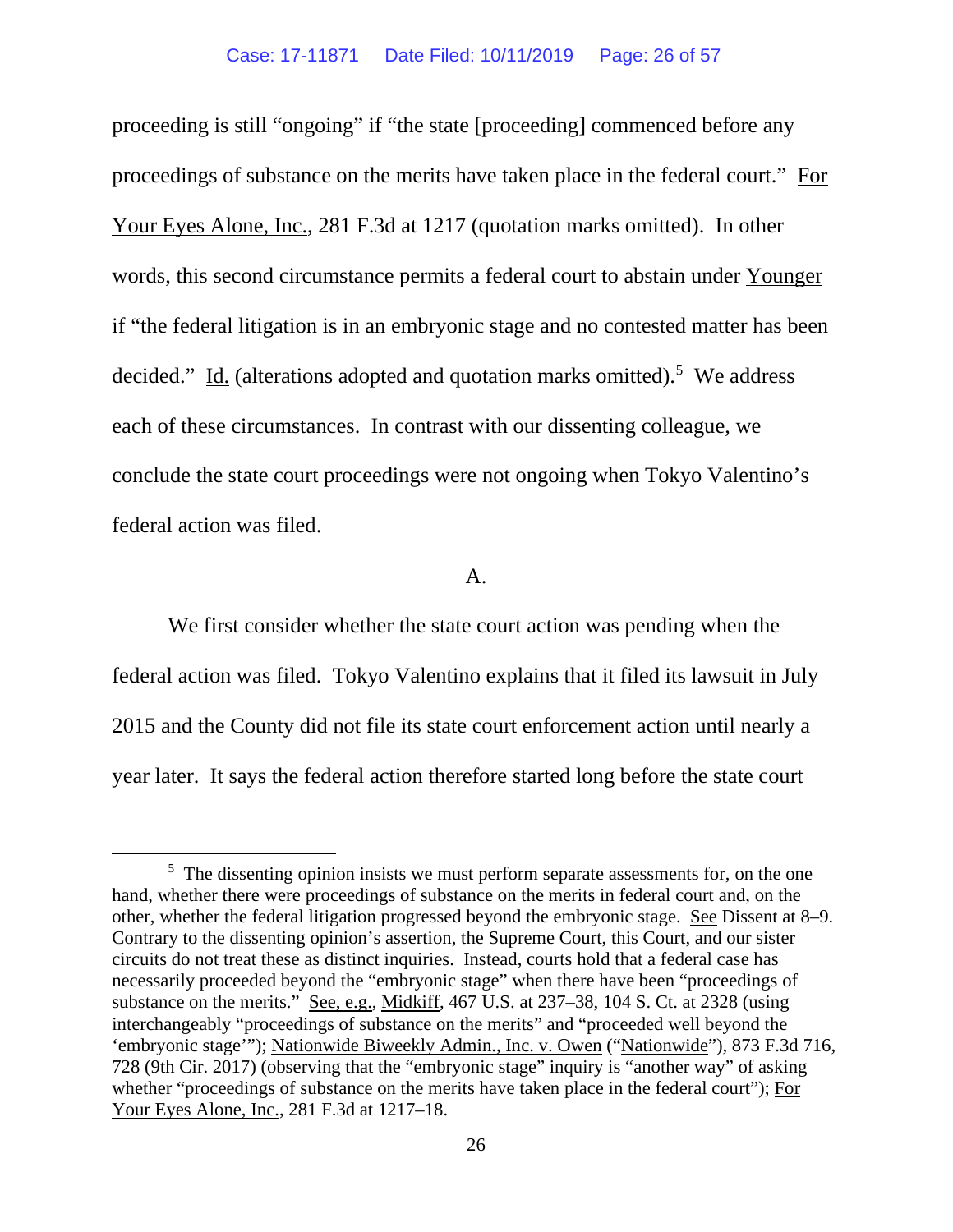#### Case: 17-11871 Date Filed: 10/11/2019 Page: 27 of 57

action. The County (and the dissenting opinion) disagree. The County argues the appropriate reference point for determining which action started first is the moment Tokyo Valentino filed its second amended complaint raising for the first time its challenges to the new ordinances. The County says Younger abstention was appropriate because Tokyo Valentino filed its second amended complaint about four months after the County initiated the state-court enforcement action.

Supreme Court precedent suggests that for abstention purposes we look to events occurring from the time a federal action is first filed. See Town of Lockport v. Citizens for Cmty. Action at the Local Level, Inc., 430 U.S. 259, 264 n.8, 97 S. Ct. 1047, 1051 n.8 (1977) (concluding abstention was not necessary where the "original action" in federal court was brought "well before" the state action was filed); see also M&A Gabaee v. Cmty. Redevelopment Agency L.A., 419 F.3d 1036, 1040 (9th Cir. 2005) ("It is self-evident that, absent some unusual use of language, a lawsuit begins when it is filed."); 17B Charles Alan Wright, Arthur R. Miller et al., Federal Practice and Procedure § 4253 (3d ed.) (Westlaw database updated Aug. 2019) (stating Younger "applie[s] only if there was a prosecution pending in state courts at the time the federal proceeding was begun"). And Eleventh Circuit caselaw does not look squarely to the moment a federal complaint was filed. Instead, precedent tells us to look to the start and progression of the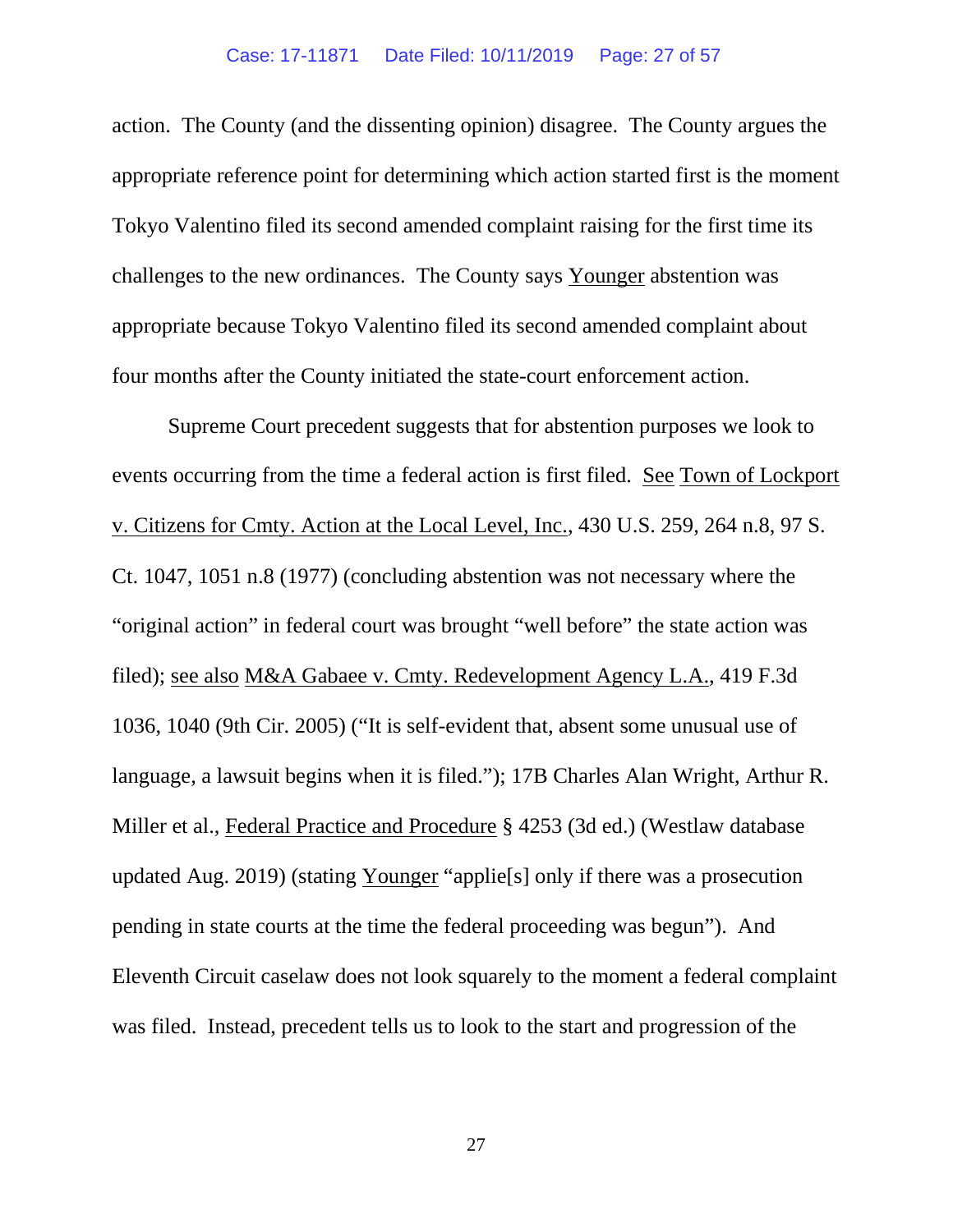federal litigation as compared to the start and progression of the state litigation. See For Your Eyes Alone, Inc., 281 F.3d at 1217.

A decision of the Sixth Circuit details why this is so. Hill v. Snyder, 878 F.3d 193 (6th Cir. 2017), concerned a class action challenge to Michigan's juvenile sentencing scheme brought by prisoners who received mandatory sentences of life without parole for crimes they committed while under the age of eighteen. Id. at 199. The case was first filed in November 2010. Id. While the action was pending in federal district court, the Supreme Court issued Miller v. Alabama, 567 U.S. 460, 132 S. Ct. 2455 (2012), which held that the Eighth Amendment prohibits mandatory sentences of life without parole for those under the age of eighteen at the time of their crimes. Id. at 489, 132 S. Ct. at 2475.

After Miller was decided, Michigan amended its sentencing scheme to create a mechanism for resentencing juvenile offenders whose sentences were imposed before Miller. Hill, 878 F.3d at 200. The federal plaintiffs in Hill then filed a second amended complaint, adding claims challenging Michigan's new sentencing scheme. See id. at 200–01. But the defendants argued, and the district court agreed, that the federal courts were required to abstain under Younger from entertaining challenges to the new sentencing scheme because some of the plaintiffs' criminal cases had been reopened for resentencing before the new claims were brought in federal court. See id. at 201, 206. The Sixth Circuit was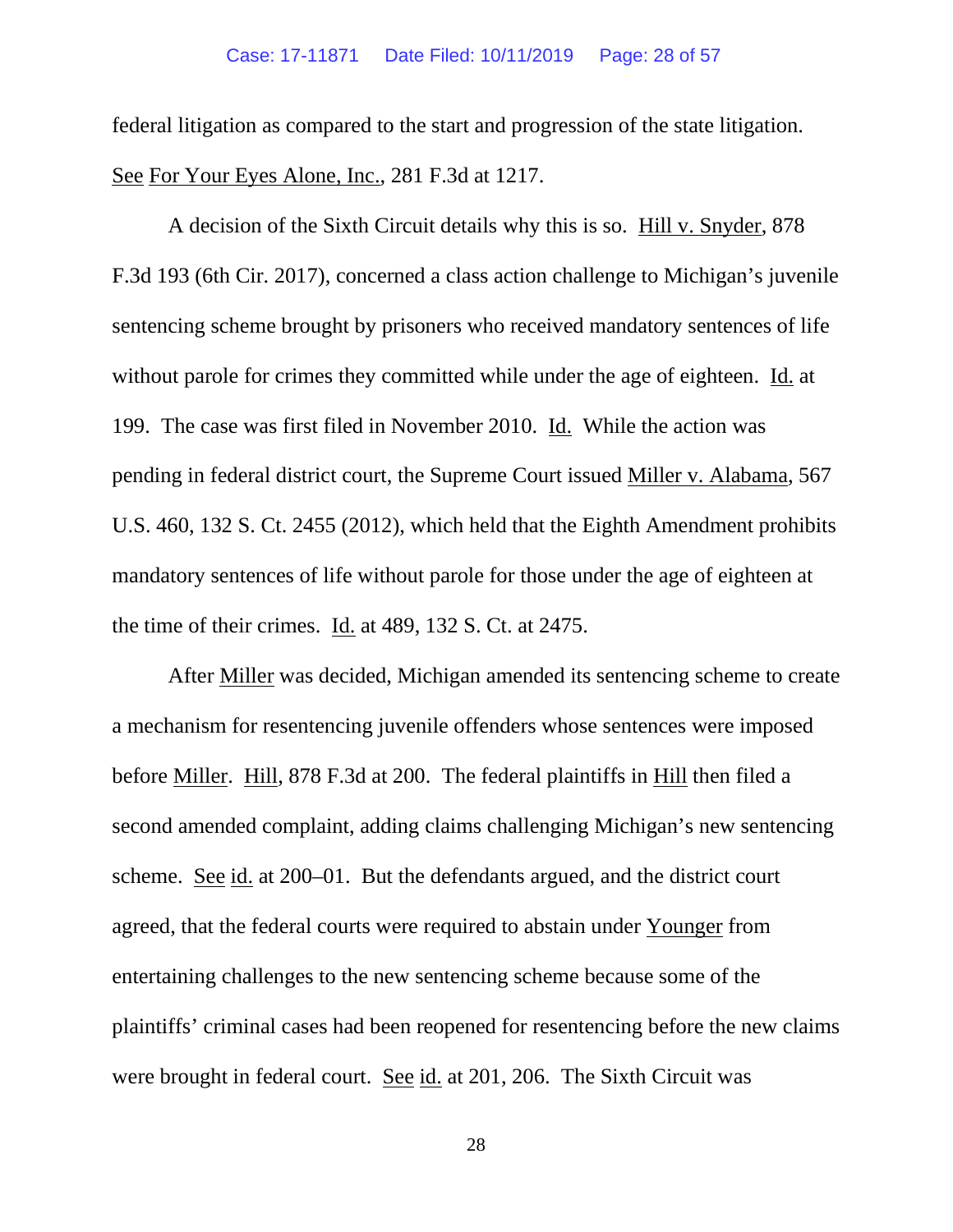#### Case: 17-11871 Date Filed: 10/11/2019 Page: 29 of 57

presented with the question of whether "the filing of the [second amended complaint], seven years into the litigation, require[d] the federal court system to reevaluate whether to exercise its jurisdiction." Id. at 205.

The Sixth Circuit explained that the addition of new claims does not require federal courts to reevaluate, years into litigation, whether to abstain under Younger. Id. The court observed that "Younger is inextricably bound up with beginnings." Id. For that reason, "[c]ourts look to the moment the federal lawsuit was filed to determine whether it should be allowed out of the starting gate." Id. The court pointed to a series of cases that illustrate "Younger abstention issues tend to arise at or near the outset of federal proceedings." Id.; see id. (cataloging cases in which district courts dismissed lawsuits under Younger within six months of the time suit was first filed). To do otherwise, the Sixth Circuit said, would "muddle what is now a practical and common-sense doctrine." Id.

Applying this principle, Tokyo Valentino clearly filed its federal suit before the County initiated its state action. Tokyo Valentino filed this federal action on July 22, 2015, and first moved to amend its complaint to add claims relating to the current ordinances on December 17, 2015. The County did not file the state-court enforcement action until July 8, 2016—nearly a year after Tokyo Valentino filed its action. At the time the County initiated the state-court enforcement action, Tokyo Valentino's appeal concerning its motion to amend was still pending before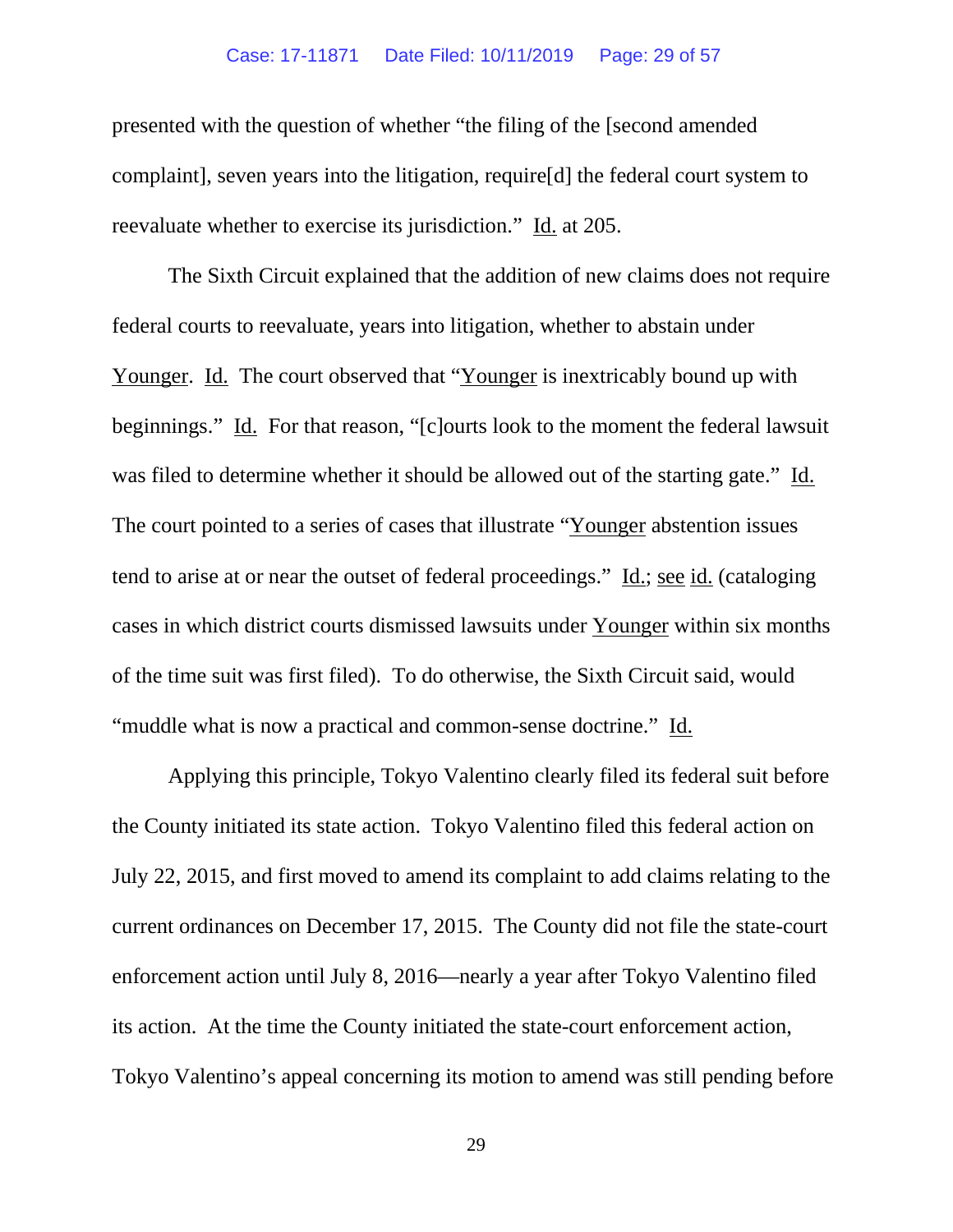this Court. Neither the Supreme Court's precedent nor ours tells us that the door to Younger is reopened when a plaintiff—many months after a case has been filed amends its complaint to bring additional claims related to the same controversy. And there is nothing about that circumstance that might merit abstention. See Hill, 878 F.3d at 205–07; Cf. Sprint Commc'ns, Inc., 571 U.S. at 72–73, 134 S. Ct. at 588.[6](#page-29-0)

Concluding otherwise would sanction the "reverse removal power" this Court has counseled against. See For Your Eyes Alone, Inc., 281 F.3d at 1219 (emphasis omitted) (noting that this Court must "remain circumspect" about "giv[ing] state officials expansive leeway to override a plaintiff's choice of whether to litigate in a federal or state forum"); see also Hill 878 F.3d at 205 (noting plaintiffs might "risk sacrificing federal claims for fear of a late-stage Younger analysis"). That is, the County would be permitted to remove claims to state court nearly a year after this case was filed and after Tokyo Valentino "had

<span id="page-29-0"></span><sup>&</sup>lt;sup>6</sup> The County argues that under our decision in Redner v. Citrus County, 919 F.2d 646, 649–51 (11th Cir. 1990), the District Court was free to abstain from some claims and not others. Picking up on this thread, the dissenting opinion says Redner and Doran v. Salem Inn, Inc., 422 U.S. 922, 95 S. Ct. 2561 (1975), show that district courts must make abstention decisions on a claim-by-claim basis. See Dissent at  $11-12$ . Based on this reasoning, the dissenting opinion says the District Court did not err in separately considering whether to abstain from entertaining claims regarding the new ordinance. See id. However, the dissenting opinion would treat claims added in the midst of litigation the same as claims asserted at the start of litigation. As the Sixth Circuit explained in Hill, this is not the case. See 878 F.3d at 205–07. When federal litigation is beyond its embryonic stage, the addition of new claims is not controlled by Younger abstention, but by the Federal Rules of Civil Procedure. See id. at 206.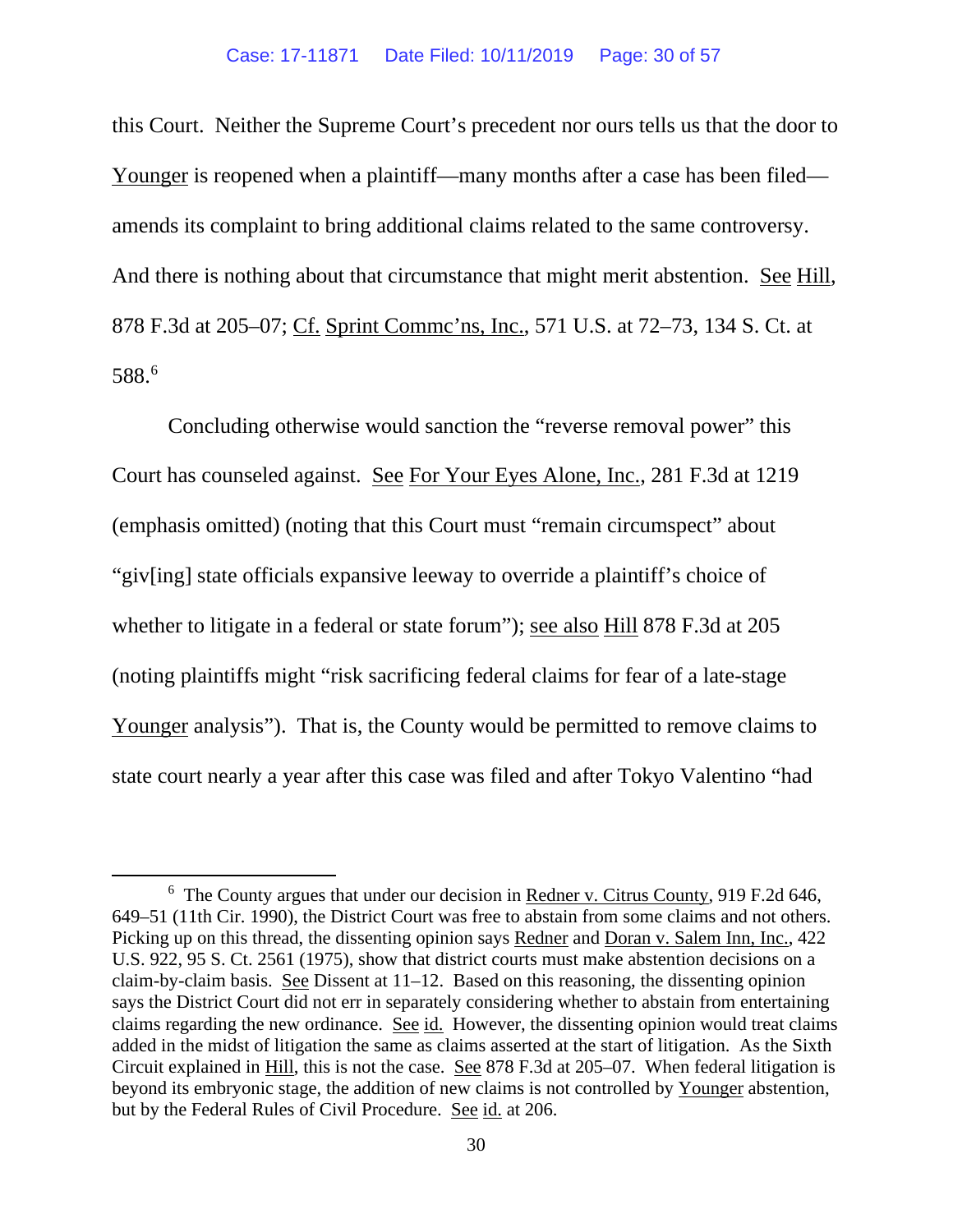invested precious time and resources [in] bringing the federal litigation." For Your Eyes Alone, Inc., 281 F.3d at 1219; Hill, 878 F.3d at 205 (noting that permitting abstention in the middle of litigation "would allow subsequent unforeseen prosecutions to cut the legs out from under long-running federal litigation"). Such permission would "vest[] the [County]—not the aggrieved citizen—with the power to choose the forum, and, indeed, the nature of the proceeding in which the federal constitutional claim will be litigated." For Your Eyes Alone, Inc., 281 F.3d at 1219 (alteration adopted and quotation marks omitted).

Beyond that, applying the Younger doctrine here would effectively penalize Tokyo Valentino for the District Court's initial abuse of discretion. Had the District Court granted Tokyo Valentino's request to add claims about the new ordinances shortly after they were enacted, there would be no dispute about the fact that Tokyo Valentino's action preceded any state court proceedings. Cf. Hill, 878 F.3d at 207 ("Plaintiffs should not be punished because the novel position they championed in 2010 was subsequently given a voice by the Supreme Court, a development that necessitated updates to the complaint in 2016."). Tokyo Valentino should not have to forgo its choice of forum because of the District Court's error.<sup>[7](#page-30-0)</sup>

<span id="page-30-0"></span> $<sup>7</sup>$  The dissenting opinion says the District Court's improper denial of Tokyo Valentino's</sup> motion to amend does not "justify holding that the district court abused its discretion when it abstained." Dissent at 5. But our holding does not turn on the District Court's earlier mistake.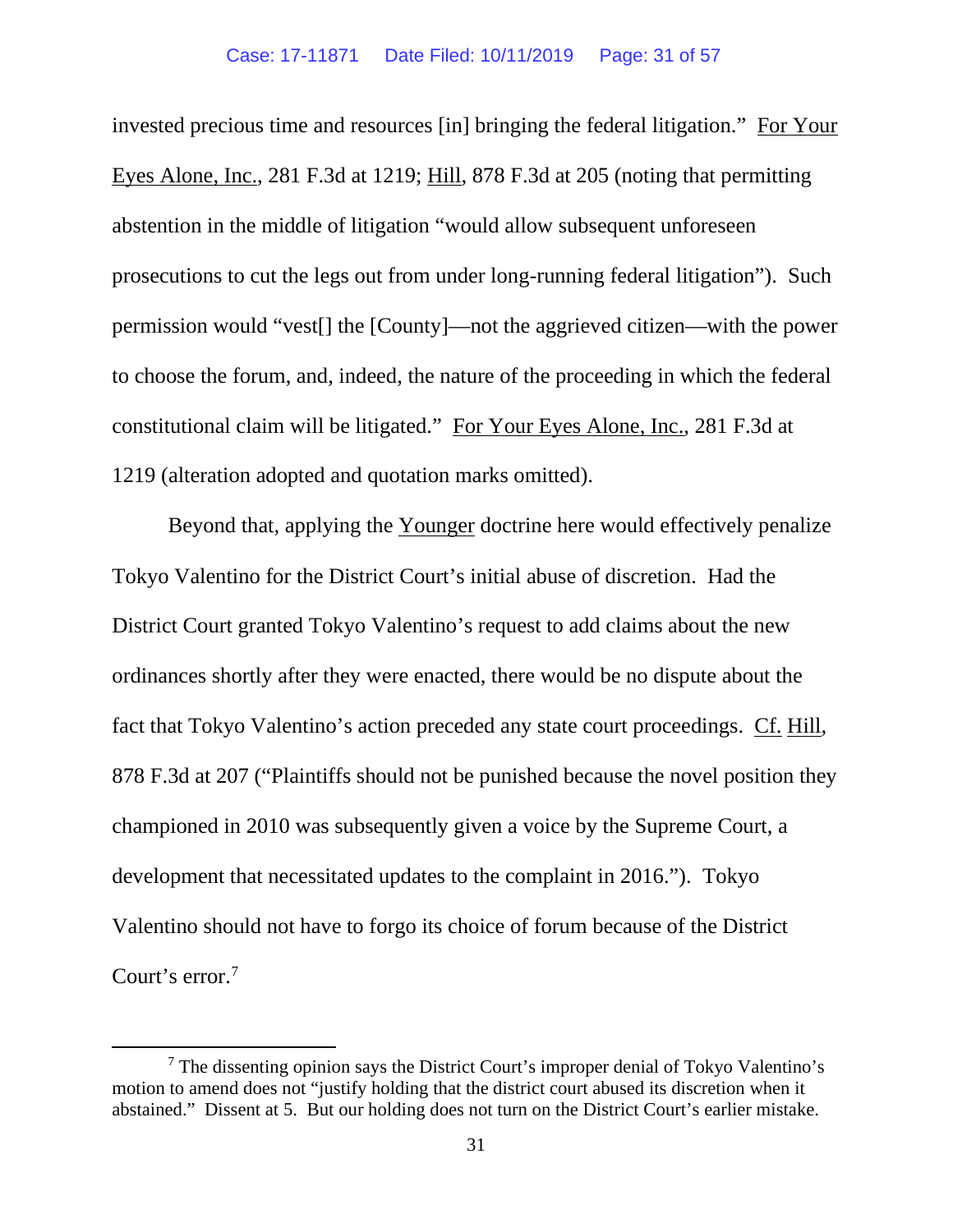The dissenting opinion says Tokyo Valentino "invite[d] a state court enforcement action" by "voluntarily . . . violat [ing] the new adult code." Dissent at 6. Similarly, the dissent notes that the County had an interest in enforcing its new ordinances. Id. at 7–8. According to the dissenting opinion, Tokyo Valentino could have either awaited the outcome of its appeal or filed a new federal lawsuit challenging the new ordinances instead of violating the new ordinances. Id. at 6. But this overlooks that Tokyo Valentino was already operating its business when the new code was enacted. Just as the County had an interest in enforcing its ordinances, Tokyo Valentino had an interest in seeking a federal court's input on whether the new ordinances were a lawful restriction on its existing business. To that end, Tokyo Valentino sought to bring claims challenging the new ordinances. Tokyo Valentino had no way of stopping the County from filing its state court action while the federal appeal was pending. It was the County's actions, not Tokyo Valentino's, that disturbed Tokyo Valentino's opportunity to secure a federal forum.

In sum, the District Court erred in concluding that the state court enforcement action preceded Tokyo's federal court action against the new ordinances.

Instead, it turns on the progress of the federal litigation at the time the state court enforcement action began.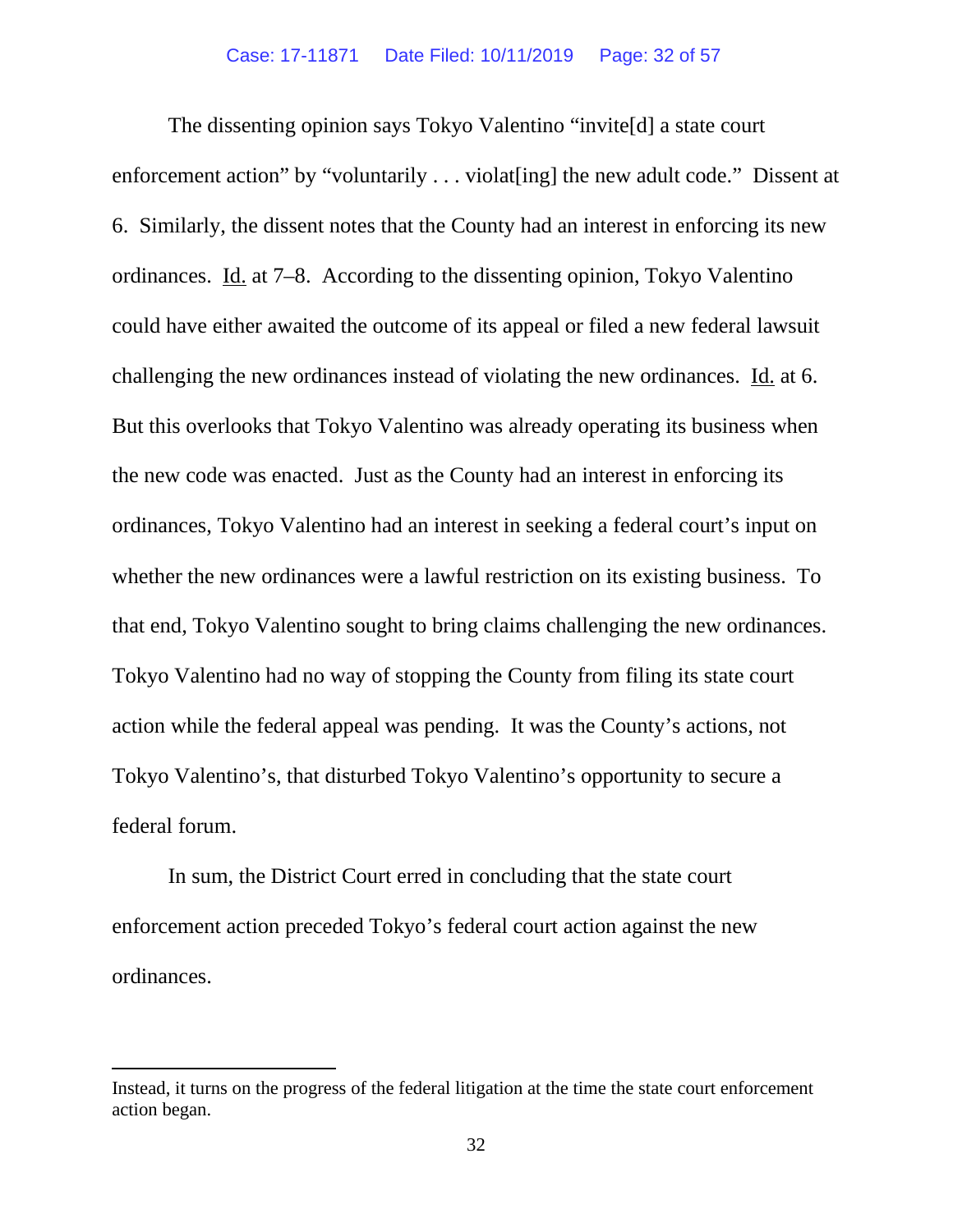B.

The District Court also abstained on the alternative basis that no significant progress had been made in the federal action. The District Court said it had not yet reached any "proceedings of substance on the merits" of the case but had only ruled on procedural matters. We must determine whether the federal litigation moved beyond the "embryonic stage" before the state court action began. Doran, 422 U.S. at 929, 95 S. Ct. at 2566.

The Supreme Court has given us some parameters to decide "what proceedings are 'substantial' and 'on the merits' for Younger purposes." Nationwide, 873 F.3d at 728. For instance, if the "sole issue" addressed by the district court is whether to abstain, those proceedings do not count as proceedings of substance on the merits. Middlesex, 457 U.S. at 437, 102 S. Ct. at 2524. Also, "the grant of a preliminary injunction is always a proceeding of substance on the merits." Nationwide, 873 F.3d at 728 (citing Midkiff, 467 U.S. at 238, 104 S. Ct. at 2328). And, without more, the denial of a temporary restraining order is not a proceeding of substance on the merits. See id. (citing Hicks, 422 U.S. at 337, 349, 95 S. Ct. at 2286, 2292). But this Court has found abstention improper where a district court denied a motion for a temporary restraining order after a thorough evidentiary hearing on the motion and the submission of several pleadings by the parties. For Your Eyes Alone, Inc., 281 F.3d at 1218. In most instances, courts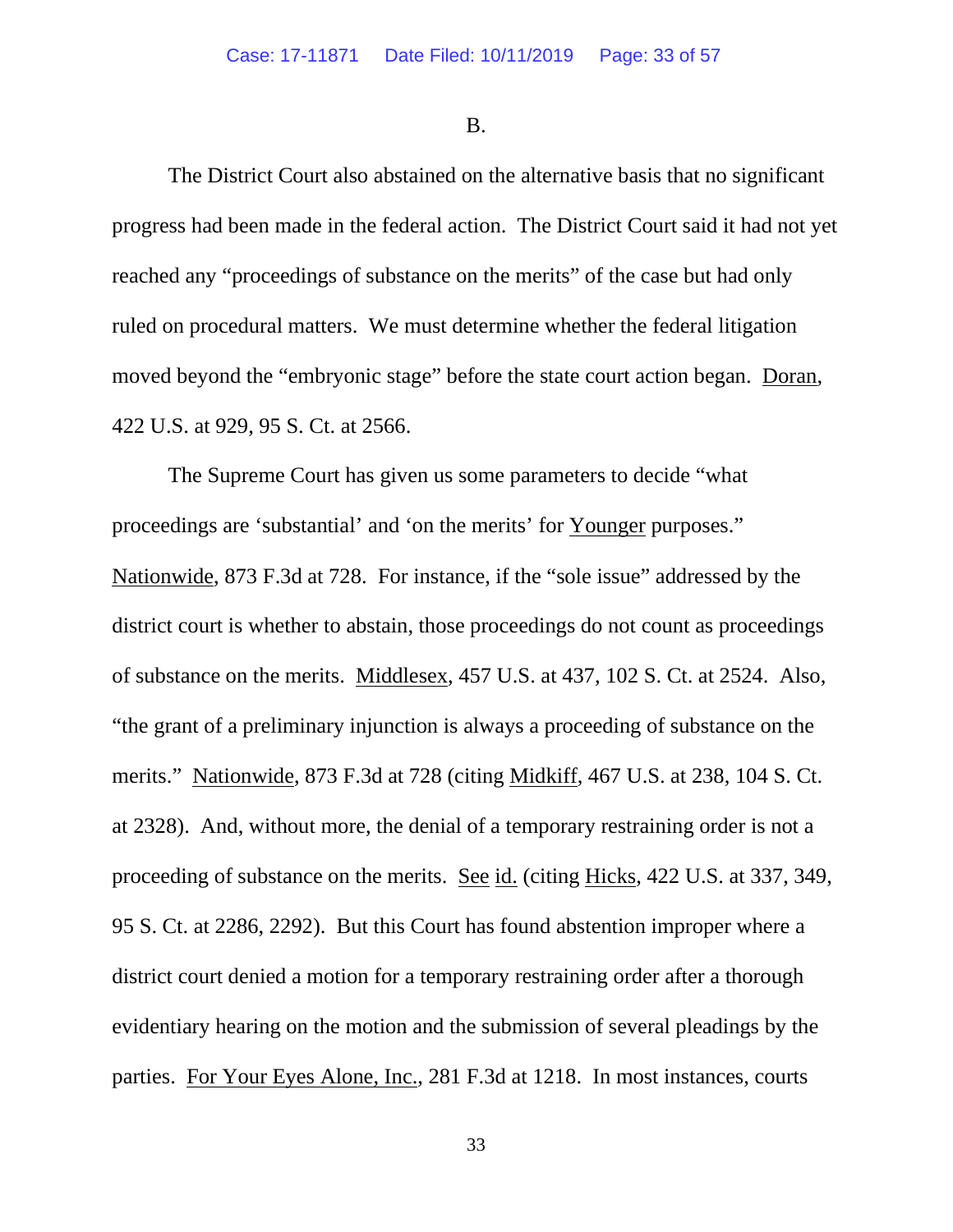"must conduct a fact-specific assessment of the circumstances in individual cases." Nationwide, 873 F.3d at 728; see For Your Eyes Alone, Inc., 281 F.3d at 1218 (describing the case-specific circumstances that made abstention improper).

In assessing whether abstention was proper, courts look to "the time that the district court has spent considering the case, any motions ruled on, any discovery, the number of conferences [or hearings] held, and any change in the parties' position as a result of the federal litigation." Nationwide, 873 F.3d at 728–29; see also For Your Eyes Alone, Inc., 281 F.3d at 1218; Ciotti v. Cook County, 712 F.2d 312, 314 (7th Cir. 1983) ("Apart from the lower court's decision on standing, the record indicates no other proceedings—for instance, depositions taken, discovery completed, or briefs filed on the issues—that would suggest advancement toward a determination on the merits."). Courts also consider the filing of motions, even if the district court did not rule on the motions. See, e.g., For Your Eyes Alone, Inc., 281 F.3d at 1218 (finding abstention improper where the parties had filed a complaint, a motion to dismiss, an answer, and a motion for summary judgment and the district court held an evidentiary hearing on and denied a motion for a temporary restraining order). Consistent with these considerations, this Court's precedent establishes that "significant and substantial procedural steps" may move a case past its embryonic stage. See Costello v. Wainwright, 525 F.2d 1239, 1246 (5th Cir. 1976) ("There is nothing in the Younger series of cases that requires a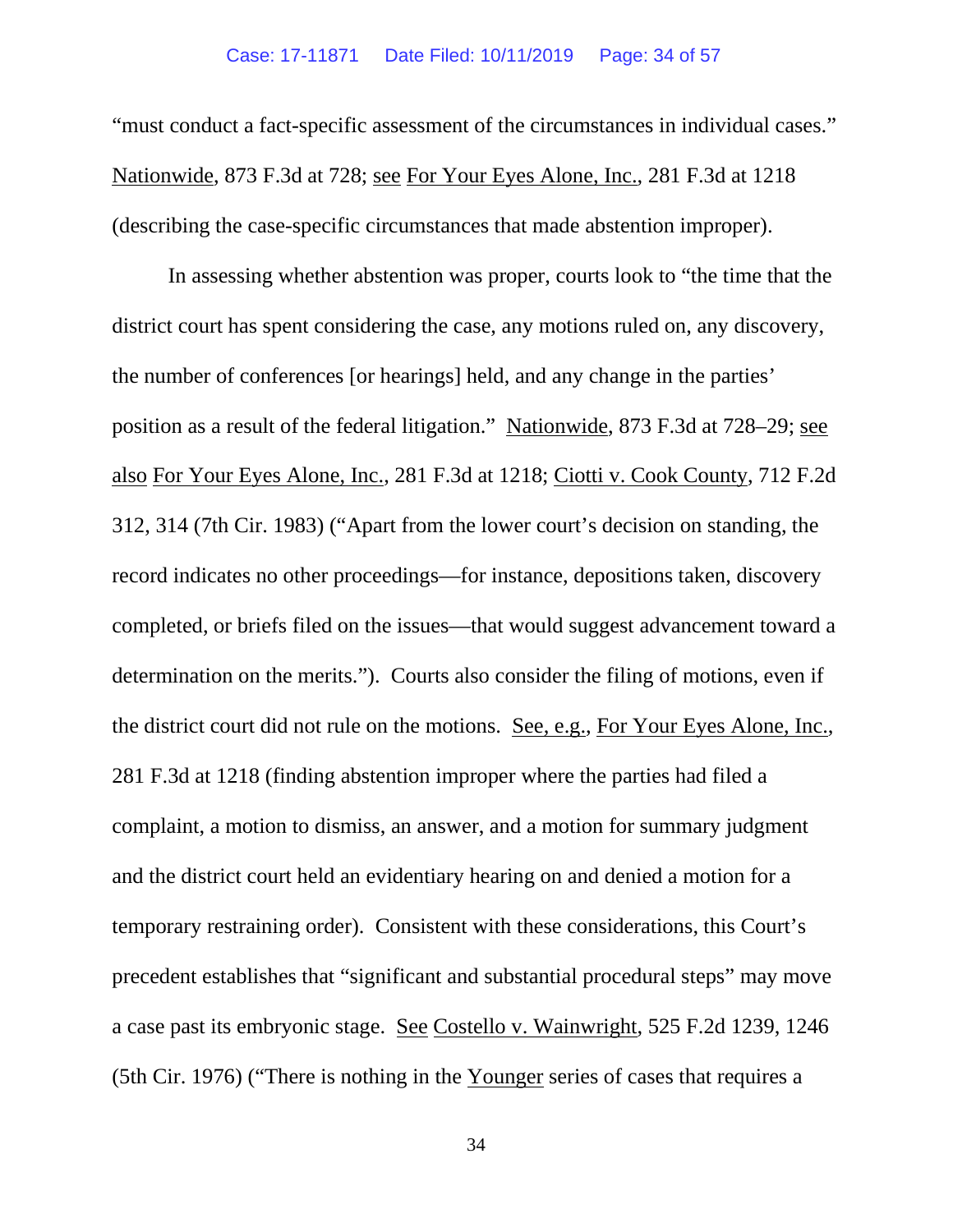#### Case: 17-11871 Date Filed: 10/11/2019 Page: 35 of 57

federal court to abstain . . . merely because the litigants have raised a somewhat similar issue in state civil litigation long after the federal court has taken jurisdiction and has taken significant and substantial procedural steps."), vacated in part on other grounds en banc, 539 F.2d 547 (5th Cir. 1976), rev'd, 430 U.S. 325, 97 S. Ct. 1191 (1977), on remand en banc, 553 F.2d 506 (5th Cir. 1977) (per curiam) (reinstating the original panel decision); see also See For Your Eyes Alone, Inc., 281 F.3d at 1218.

Before the County initiated the state court proceeding in this case, the following significant events took place in District Court: the parties agreed to and the District Court entered a consent temporary restraining order; the County answered Tokyo's first amended complaint; and the County filed a motion to dismiss that Tokyo Valentino responded to and the District Court ruled on. In addition, both parties filed their initial disclosures. Also, Tokyo Valentino had already filed a notice of appeal and its opening brief for the first appeal before this Court. This activity no doubt constitutes "significant and substantial procedural steps" and takes this litigation past the embryonic stage.Because the federal action passed this threshold before the state enforcement proceeding began—and would have progressed even further had the District Court not abused its discretion in refusing Tokyo Valentino leave to file its second amended complaint when it requested to do so—Younger abstention was not warranted. We conclude the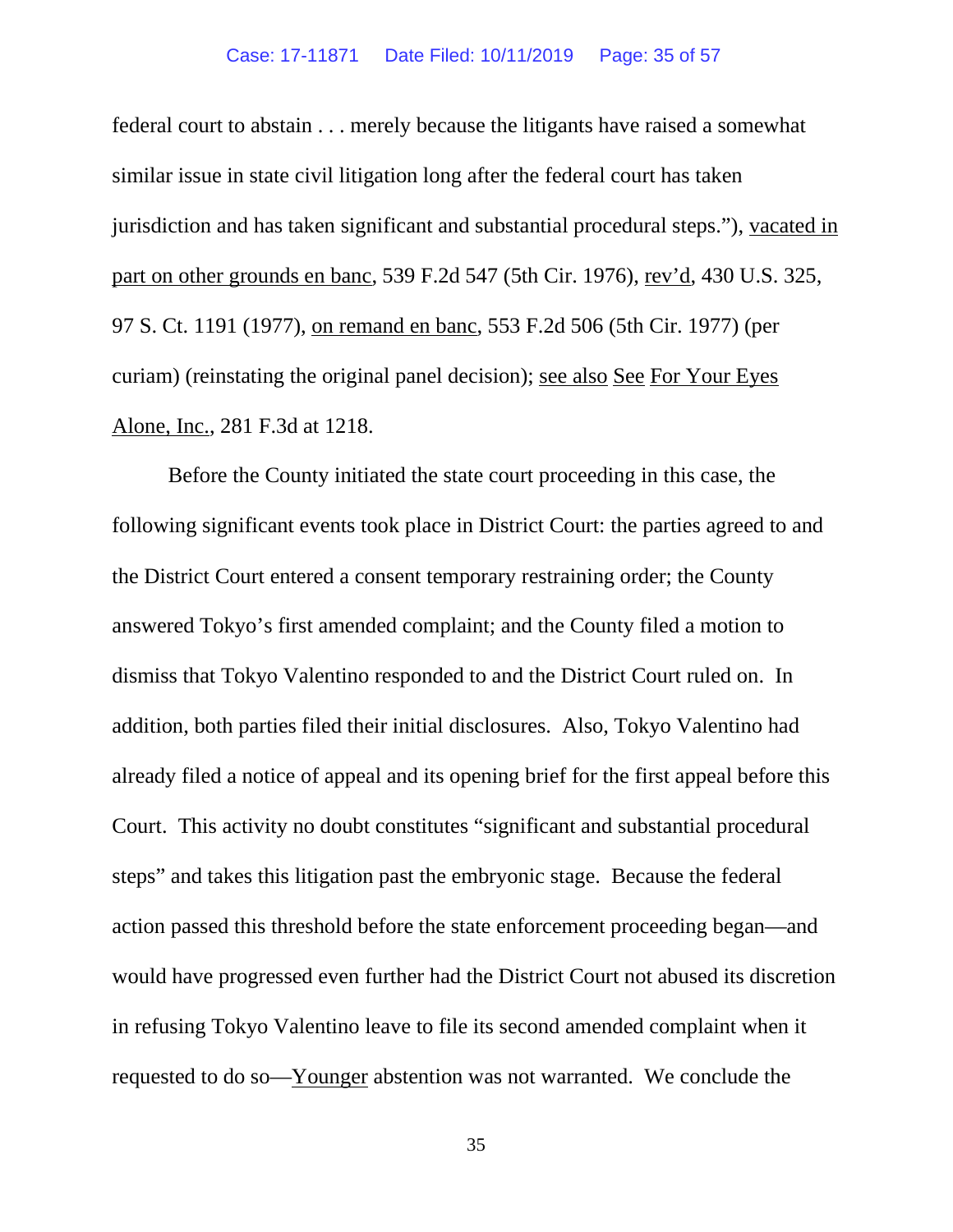District Court improperly dismissed Tokyo Valentino's claims and reverse and remand for further proceedings.

# **AFFIRMED IN PART, REVERSED IN PART, AND REMANDED.**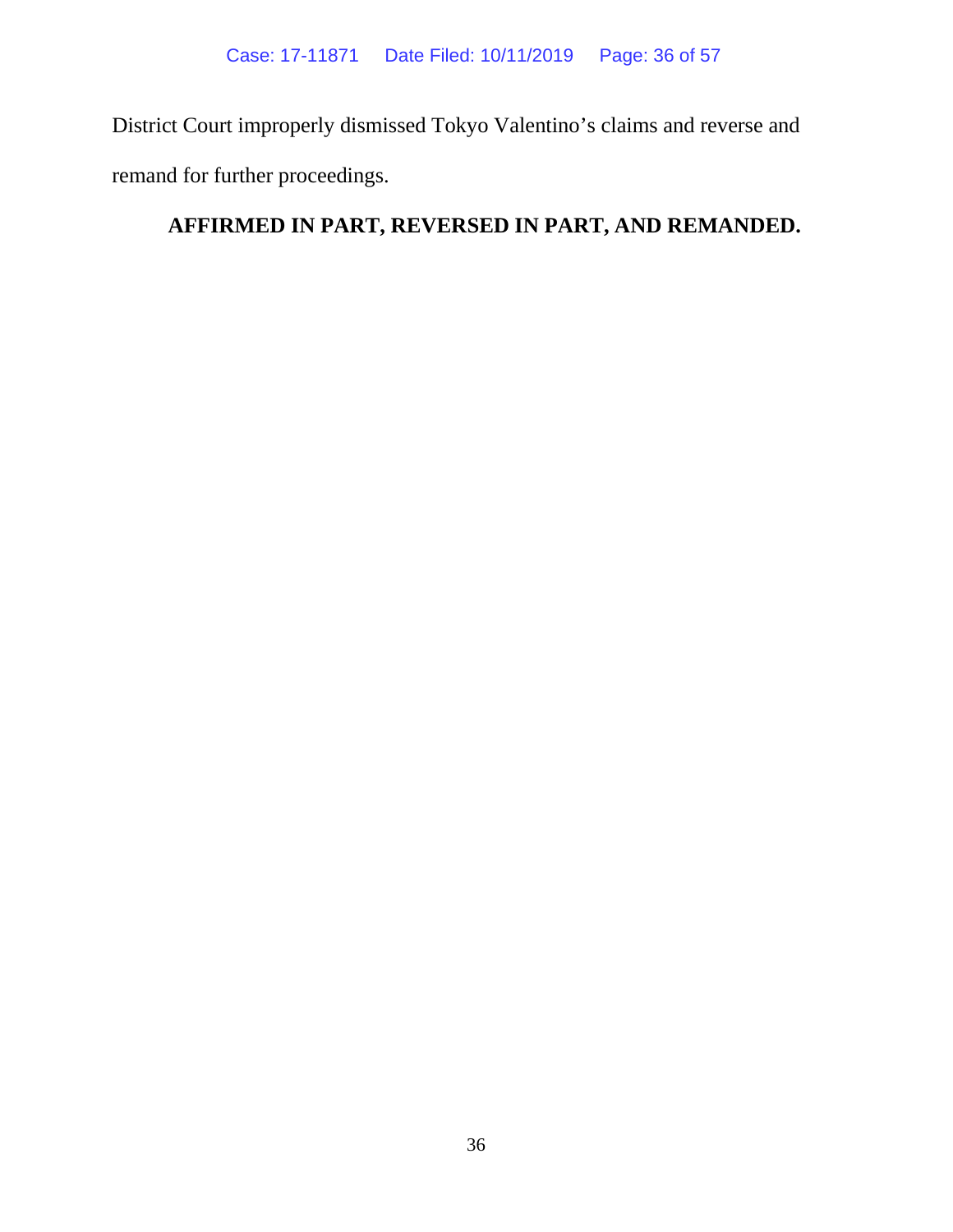JULIE CARNES, Circuit Judge, concurring in part and dissenting in part:

I concur with the majority's disposition of claims concerning the nowrepealed code. However, I respectfully dissent from that part of the majority opinion concluding that the district court abused its discretion when it abstained from adjudicating Plaintiff's challenge to Gwinnett County's ["the County"] new adult entertainment ordinance. And based on controlling law, as well as the admittedly convoluted facts of the case, I cannot conclude that the district court abused its discretion when it determined that abstention was appropriate.

Specifically, because it concluded that a state-court enforcement action to enforce Plaintiff's compliance with a newly enacted code was ongoing at the time Plaintiff's federal complaint was amended to challenge this new code, the district court abstained from hearing Plaintiff's challenge to that new code. As caselaw provides, if the district court was right when it said that the state-court enforcement proceeding was ongoing, the district court necessarily acted within its discretion in thereby abstaining. The majority holds that the district court was wrong to find that this state enforcement action was ongoing. The majority's pronouncement to the contrary, though, it is clear that the state enforcement action was ongoing when Plaintiff's complaint was amended to include a challenge to the new code. That is, Plaintiff's claims challenging the new code were filed in the federal action after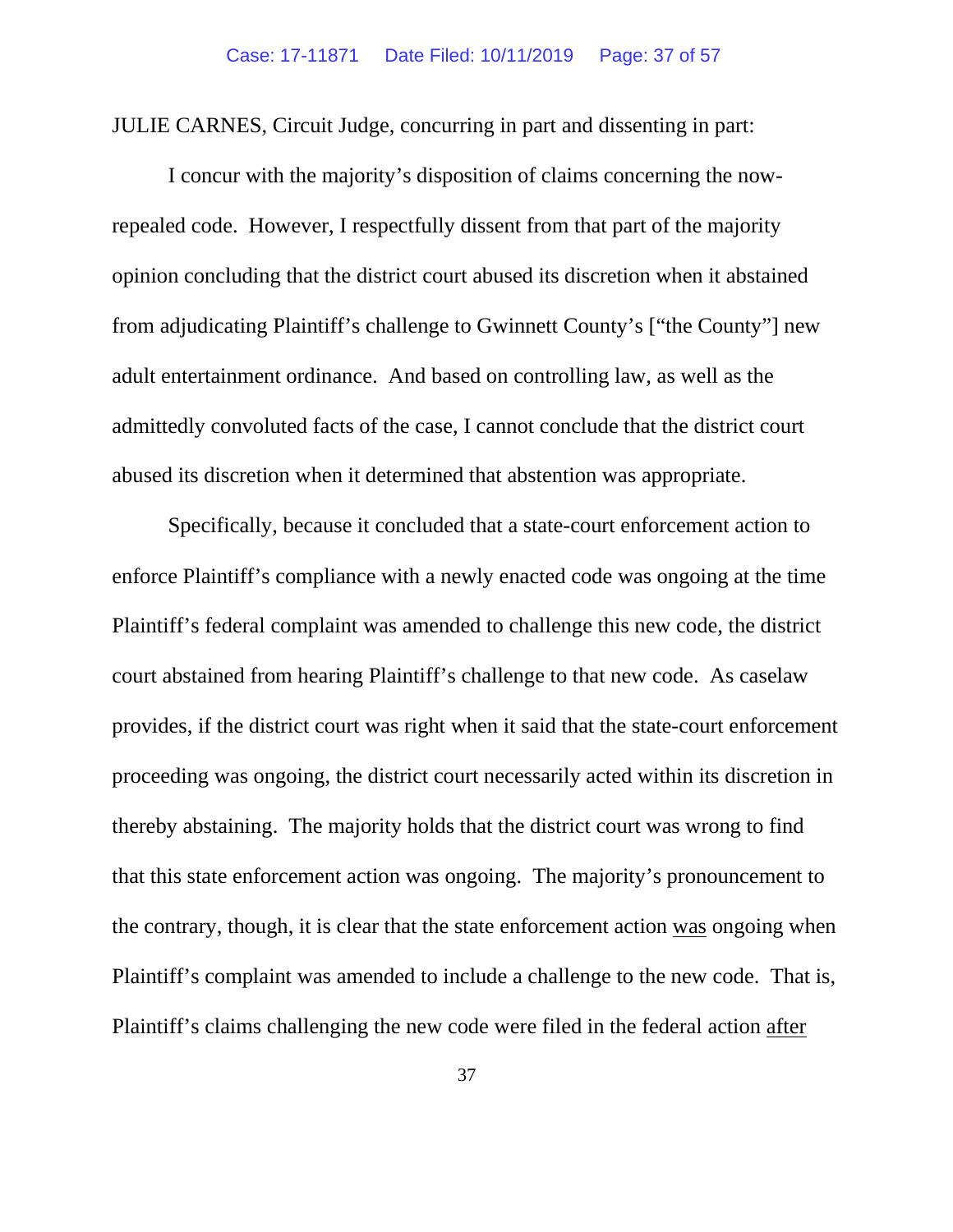Defendant had filed the state enforcement action asserting that Plaintiff was in violation of the new code; after the state court had conducted an evidentiary hearing in which it considered the merits of the County's action and Plaintiff's defenses to enforcement of the new code; after the state court, based on its substantive examination, had denied the County's request for temporary injunctive relief; and before the state court had yet issued its final decision. In contrast, the district court had taken no substantive action with respect to the new-code claims (or even the old-code claims) at the time it abstained, yet the majority nonetheless finds that the door to *Younger*[1](#page-37-0) abstention had already closed.

The majority's holding hinges on what I believe to be an incorrect notion that the existence of any procedural activity in the federal action concerning the old-code claims barred the district court from abstaining on new claims that challenge the entirely-revamped new code and raise constitutional challenges not previously at issue. Yet, as I read our and Supreme Court authority, none of this caselaw indicates that the district court's abstention from hearing the new-code claims constitutes an abuse of discretion under these circumstances.

The majority purports to adhere to that authority, but ultimately fails to answer what the caselaw holds to be the dispositive question, which is: whether the district court had conducted "proceedings of substance on the merits" with

<span id="page-37-0"></span><sup>1</sup> *Younger v. Harris*, 401 U.S. 37 (1971).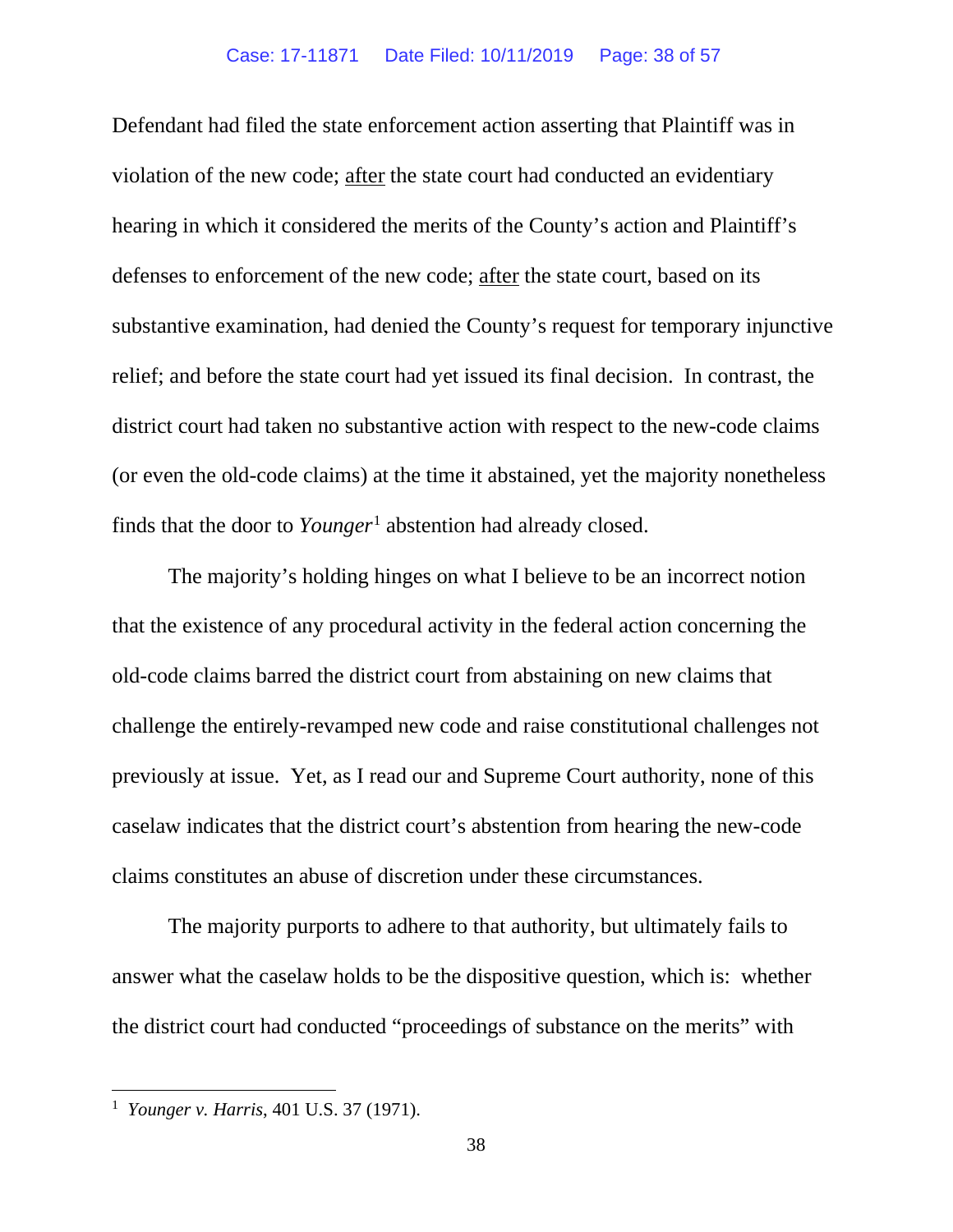respect to the new-code claims. Instead, the majority merely defaults to a conclusion that because the routine procedural events that typically occur at the outset of most civil litigation occurred here with the regard to the old-code challenges, this means that the federal litigation had proceeded beyond the "embryonic stage" as to that old-claim litigation, thereby precluding abstention on a later challenge to an entirely new code. Because binding authority requires abstention to be considered on a claim-by-claim basis and because the district court had not conducted "proceedings of substance on the merits" of any claim, much less the new-code claims, I conclude that the district court did not abuse its discretion in abstaining on those claims.

# **I. The State Enforcement Action was "Ongoing" Because Plaintiff's New-Code Claims Were Filed After the State Action Commenced and No Proceedings of Substance on the Merits Occurred Before the District Court Abstained**

As noted, we apply an abuse of discretion standard to a district court's decision to abstain and, in doing so, we look to "the circumstances with which [the court] was presented when it abstained." *Redner v. Citrus Cty.*, 919 F.2d 646, 649 n.5 (11th Cir. 1990). Whenever applying an abuse of discretion standard, we may reverse only if the district court made a clear error of judgment or applied the wrong legal standard. *United States v. Frazier*, 387 F.3d 1244, 1259 (11th Cir. 2004) (en banc). Applying that standard, I conclude that the district court did not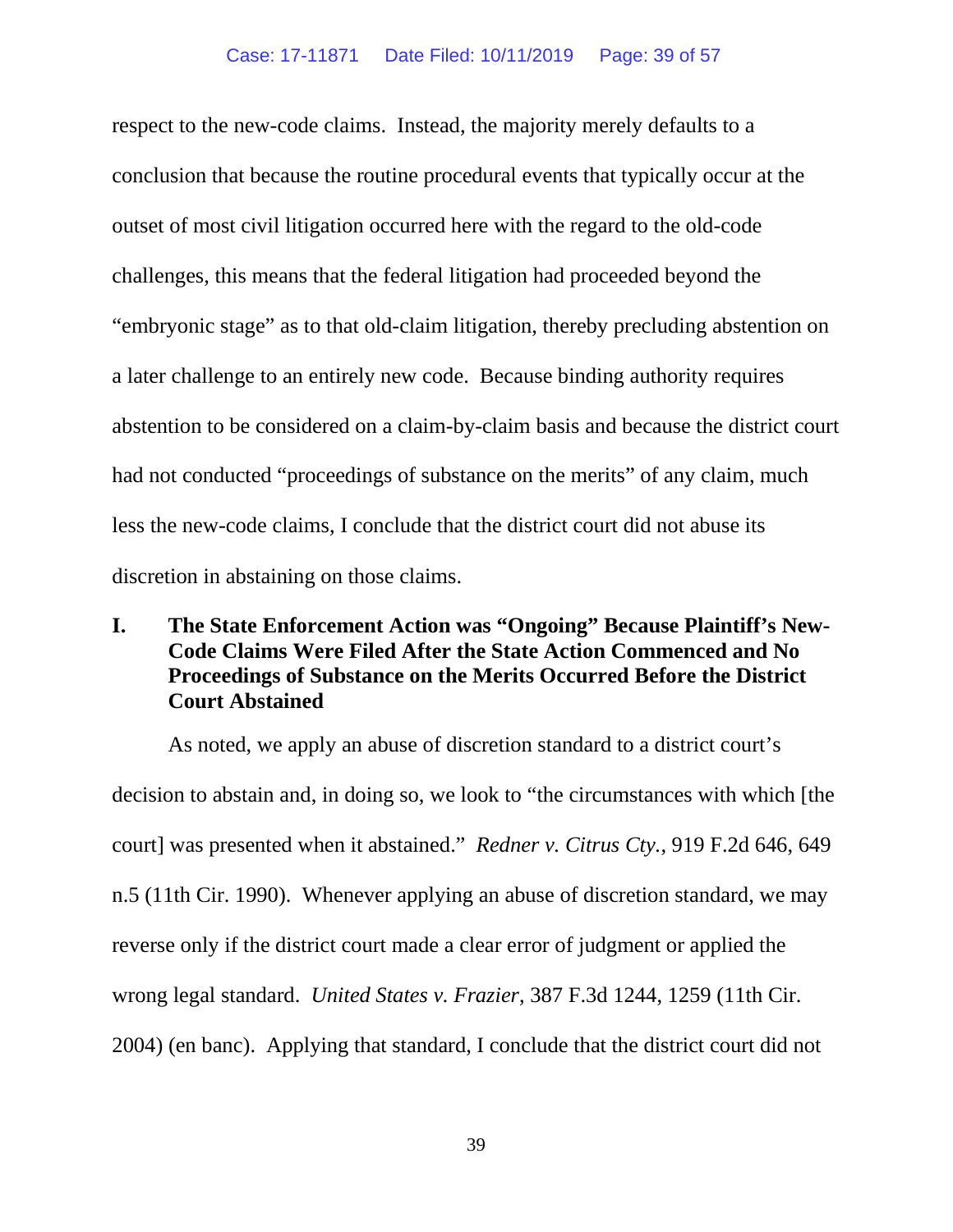clearly err or apply the wrong legal standard in holding that the state enforcement action was "ongoing" regarding the new claims.

The Supreme Court has identified two scenarios justifying abstention even if a state court action was filed after the federal action commenced. *See Hicks v. Miranda*, 422 U.S. 332, 349 (1975); *Doran v. Salem Inn, Inc*., 422 U.S. 922, 928– 29 (1975). "[F]ederal courts are to abstain if the state [action] commenced 'before any proceedings of substance on the merits have taken place in the federal court,' *Hicks*, 422 U.S. at 349, 95 S.Ct. at 2292, **or** if 'the federal litigation [is] in an embryonic stage and no contested matter [has] been decided,' *Doran*, 422 U.S. at 929, 95 S.Ct. at 2566." *For Your Eyes Alone*, *Inc. v. City of Columbus*, 281 F.3d 1209, 1217 (11th Cir. 2002) (emphasis added). Abstention was permitted here under either scenario.

First, Plaintiff's new-code claims were not filed in this action until after the state enforcement action began. As the district court observed before the filing of the Second Amended Complaint adding claims challenging the new code, "the entire case before [the district court] was about the old regulations." The district court correctly reasoned that the state court action was "ongoing" because "[t]he new regulations created an entirely new set of claims that the Court has not addressed in any way until now. In effect, [Plaintiff's] claims with regard to the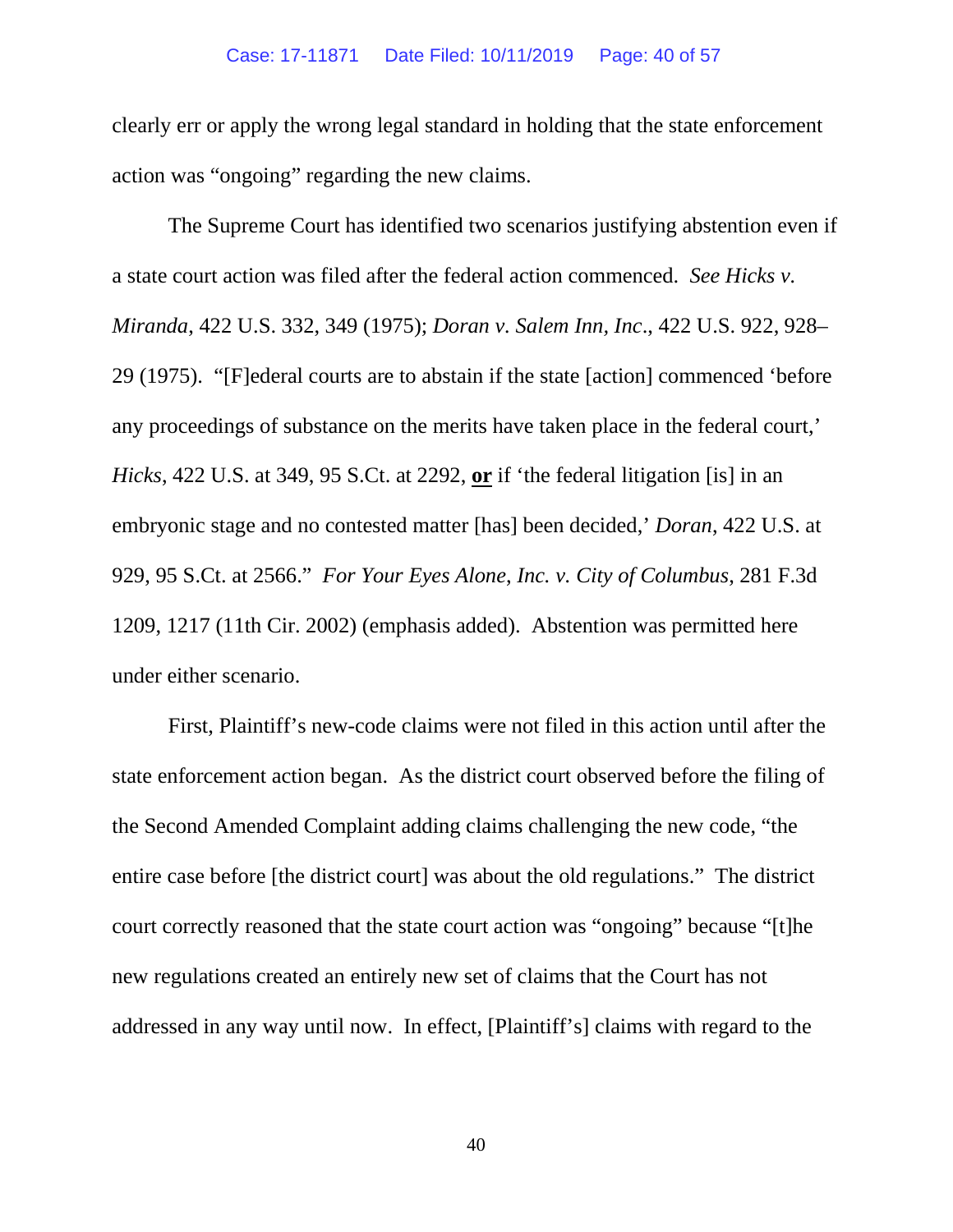new regulations are a completely different case than its claims with regard to the old regulations."[2](#page-40-0)

Moreover, *Younger* abstention is appropriately determined on a claim-byclaim basis, not on "an all-or-nothing" basis, as Plaintiff argues and the majority apparently accepts in lumping Plaintiff's new-code claims in with its previously dismissed old-code claims. For example, *Doran* and *Redner* each directed abstention for only a portion of the claims brought before the district court, even though the claims were, in the words of the majority here, "related to the same controversy." *Doran*, 422 U.S. at 929–30 (requiring abstention for claims brought by one of three adult establishment owners even though all were subjected to the same topless dancing ordinance and the same constitutional challenges would be decided in federal and state court); *Redner*, 919 F.2d at 649–50 (affirming district court's abstention from deciding the constitutionality of adult entertainment Ordinance 88-05, at issue in state court, but reversing on abstention of its successor Ordinance 88-06, which was not considered in state court, even though the

<span id="page-40-0"></span><sup>&</sup>lt;sup>2</sup> Unlike the old code, the new code made explicit reference to stores selling sex toys, expressly drawing them into the ambit of the County's "adult establishment" licensing and zoning scheme. The new adult licensing code specifically defined what constitutes a "sexual device" and defined "sex paraphernalia store" as a "commercial establishment where more than 100 sexual devices are regularly made available for sale or rental." While Plaintiff contends its selling activity was lawful under the original code because its business did not fall within the definition of an "adult entertainment establishment," it acknowledges that the new code bars its activities absent a finding that its prior activity conformed with the old code or that the new code is unconstitutional.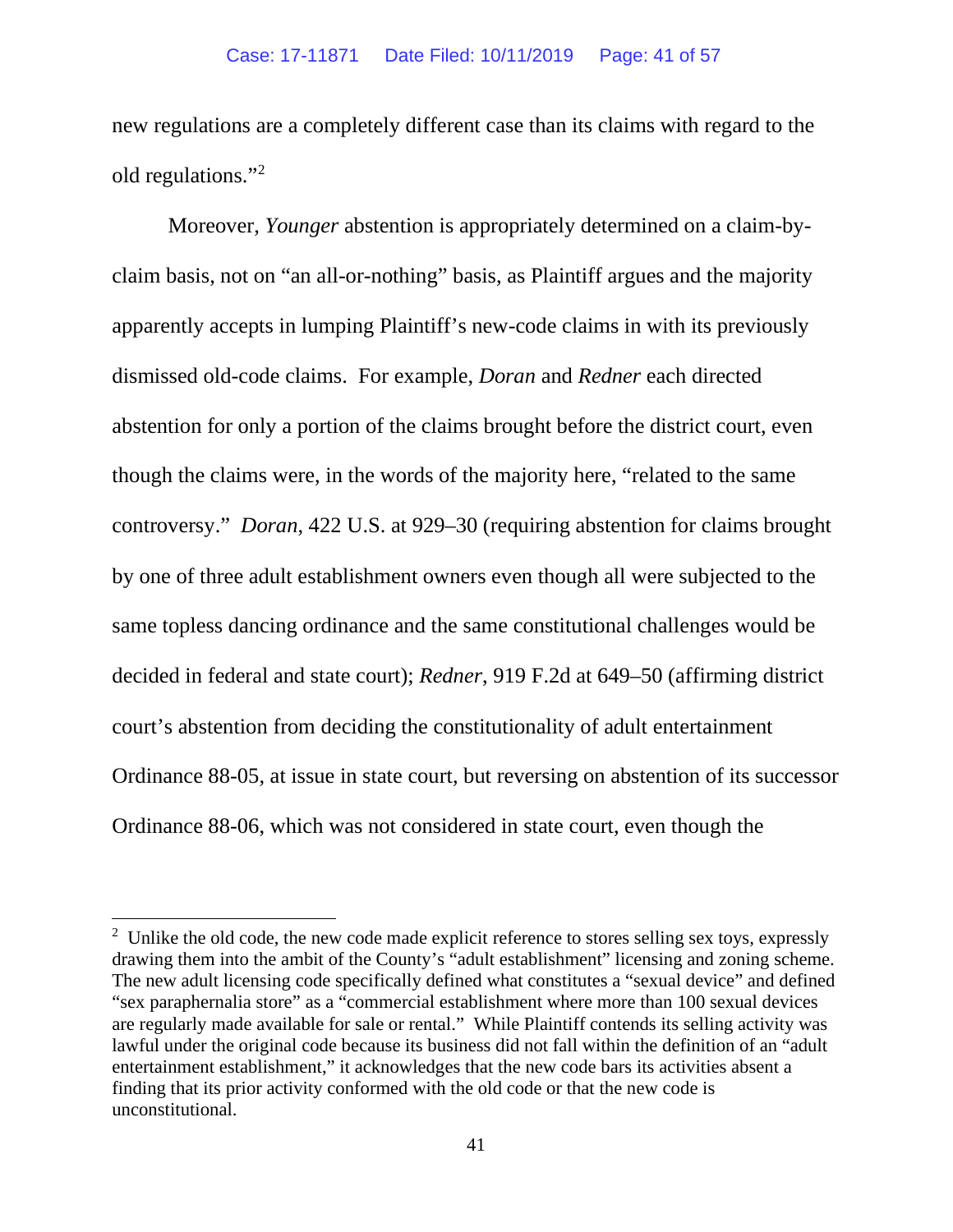ordinances were extremely similar). Thus, Plaintiff's filing of "related" claims in an already pending federal action does not foreclose *Younger* abstention.

Second, as to litigation activity that occurred before the County initiated the state action to enforce the new code, the majority suggests that proceedings of substance occurred merely by virtue of the district court's entry of a consent TRO at the beginning of the old-code litigation, the County's filing of an answer to the complaint in that old-code litigation, the parties' exchange of initial disclosures in the old-code litigation, the court's dismissal of Plaintiff's old-code claims as moot upon the enactment of a new code that governed adult entertainment establishments and supplanted the old code, and the district court's denial and Plaintiff's appeal of its motion to amend. I disagree with that characterization.

None of the above-described litigation activity cited by the majority constitutes proceedings of substance on the merits of any of Plaintiff's claims, much less the new-code claims at issue here. As reflected in numerous cases evaluating the progress of federal actions for *Younger* abstention purposes, "proceedings of substance on the merits" refers to whether the district court has substantively considered or began adjudicating issues that overlap with a pending state court proceeding. Thus, the issuance of a preliminary injunction by the federal court has been found to meet this standard, as has the court's holding of a thorough evidentiary hearing, followed by a ruling on a temporary restraining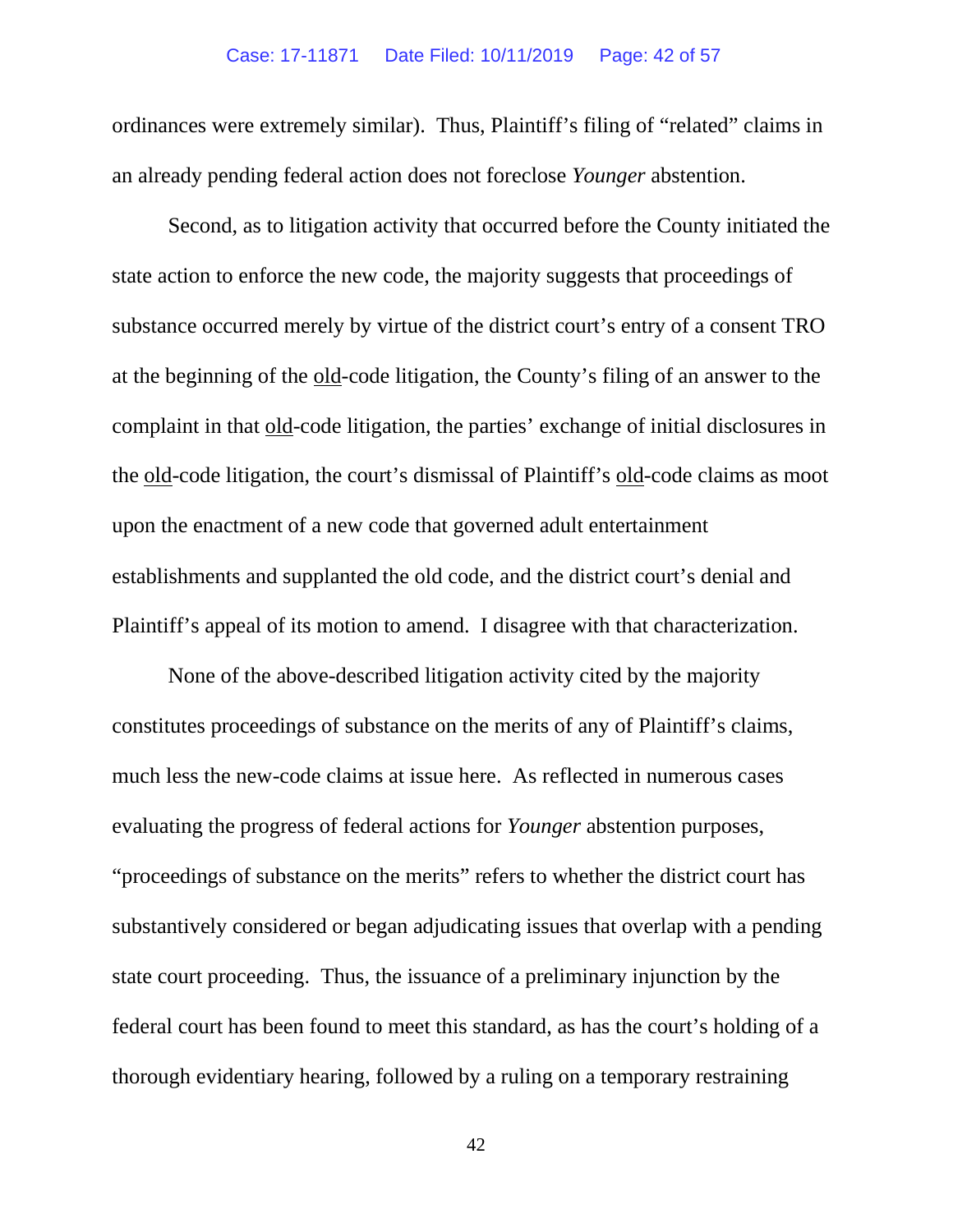order. *See Hawaii Hous. Auth. v. Midkiff*, 467 U.S. 229, 238 (1984) ("Whether issuance of [a] temporary restraining order was a substantial federal court action or not, issuance of [a] preliminary injunction certainly was."); *For Your Eyes Alone*, 281 F.3d at 1218–19 (*Younger* abstention foreclosed when district court had already conducted a thorough evidentiary hearing and ruled on a motion for a temporary restraining order). Likewise, even if the federal court has not issued a substantive ruling, but the court or parties have taken substantial steps in anticipation of that ruling, the court may find a later-filed state proceeding not "ongoing" and decline to abstain on *Younger* grounds. *Costello v. Wainwright*, 525 F.2d 1239, 1246 (5th Cir. 1976), *vacated in par*t *on other grounds*, 539 F.2d 547 (5th Cir. 1976) (en banc), *rev'd*, 430 U.S. 325, *on remand*, 553 F.2d 506 (5th Cir. 1977) (en banc) (reinstating the original panel decision) (denial of abstention affirmed where federal court had appointed a special master and special master had conducted a 20-month study and prepared a report before the state action was filed).

None of the litigation activity cited by the majority in this case involved proceedings of substance on the merits. The district court did not conduct an evidentiary hearing or otherwise evaluate the merits of Plaintiff's claims. *For Your Eyes Alone*, 281 F.3d at 1218–19 (identifying "lack of any hearings" in *Hicks* and *Doran* and the district court's "thorough evidentiary hearing" as a key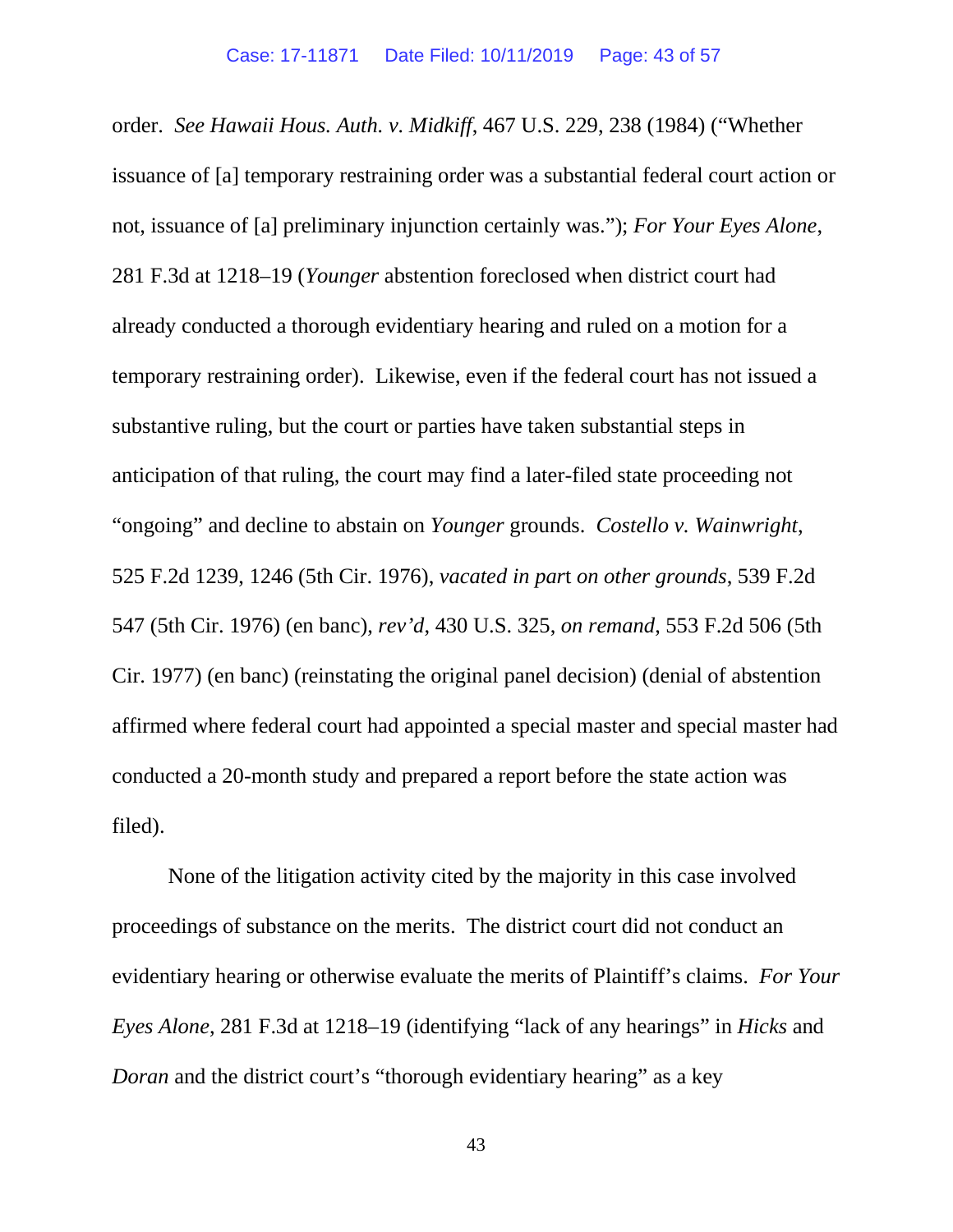distinguisher); *Nationwide Biweekly Admin., Inc. v. Owen*, 873 F.3d 716, 728 (9th Cir. 2017) (stating "the relevant inquiry, in examining the history of the case, is the extent of the district court's involvement in the merits"). There is no analysis of the merits of Plaintiff's claims in the district court's order adopting the parties' proposed consent TRO. *Compare Nationwide Biweekly Admin.*, 873 F.3d at 728 (identifying specific pages in which the district court addressed the merits in ruling on defense motions). Likewise, the district court's one-paragraph order granting Defendant's motion to dismiss for mootness and denying Plaintiff's motion to amend its complaint on ripeness grounds does not constitute a proceeding on the merits; nor does Plaintiff's appeal of that procedural ruling. *Id*. at 729; *Forty One News, Inc. v. Cty. of Lake*, 491 F.3d 662, 666–67 (7th Cir. 2007) ("Like a finding about standing . . . or a ruling on a motion to dismiss for failure to state a claim . . . the preliminary matters addressed here [in defendant's motions to dismiss for *res judicata*] were not sufficiently related to the merits to satisfy the standard in *Hicks*."). Finally, the filing of an answer and the serving of initial disclosures are preliminary matters that do not involve the court in the merits of Plaintiff's claim.

In short, the district court correctly reasoned that "the threshold between substantive and non-substantive proceedings is whether the federal case has moved beyond matters of mere procedure to matters that are key to the eventual outcome of the case." Here, at the time the district court abstained, it had not substantively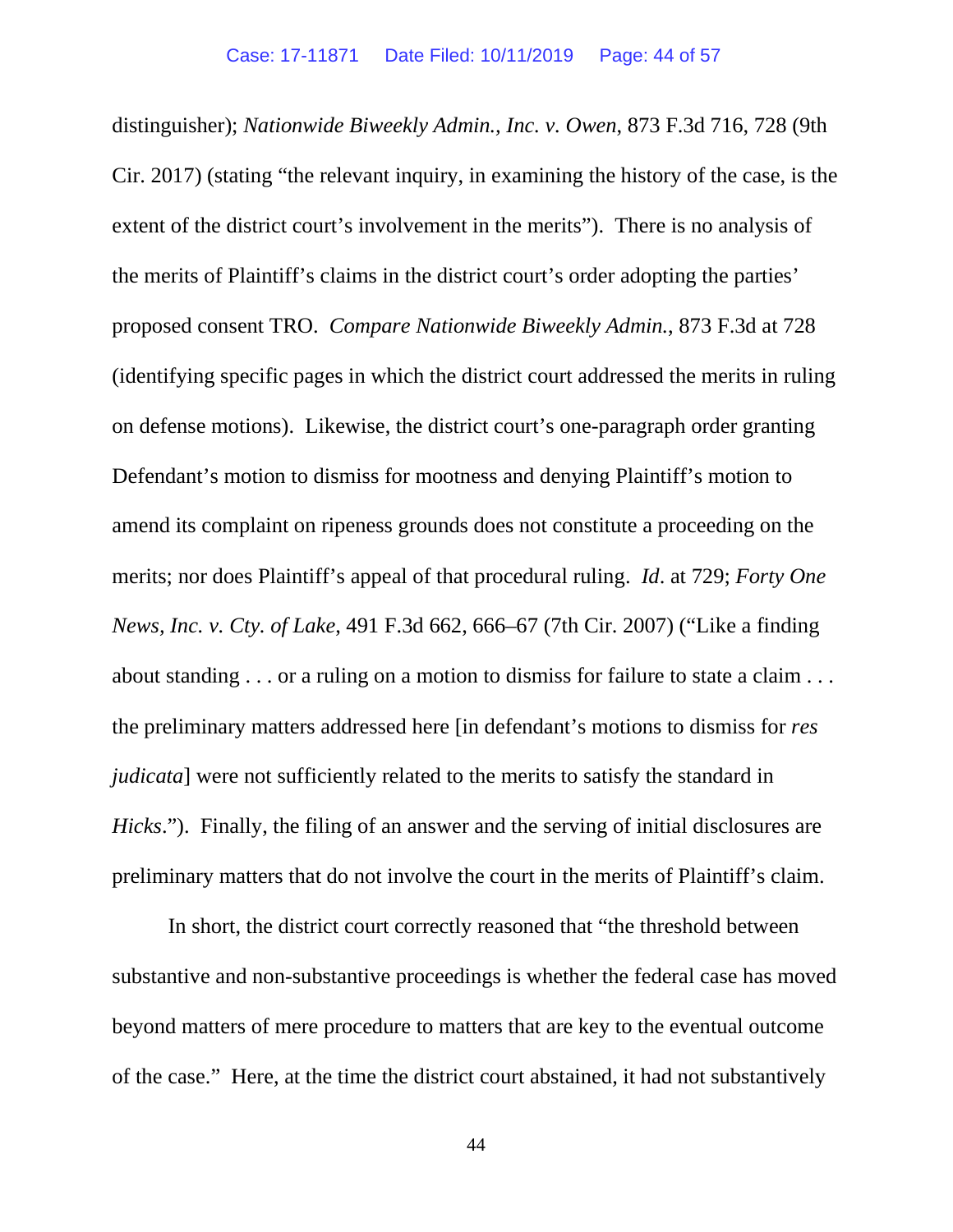evaluated any claim, much less the claims subject to abstention in view of the state court enforcement action. At the time the district court abstained, only the state court had invested time and energy in conducting proceedings of substance on the merits of Plaintiff's claims. I am at a loss in understanding how one could assert that the district court made a clear error of judgment or applied the wrong legal standard when it determined that the procedural matters preceding abstention failed to rise to the level of "proceedings of substance on the merits," as controlling authority has interpreted that phrase.

## **II. The Majority Misconstrues and Misapplies Controlling Authority**

Despite *Hicks*' clear directive to consider whether "proceedings of substance on the merits have taken place in the federal court," the majority limits its inquiry to only the question "whether the federal litigation moved beyond the 'embryonic stage' before the state court action began." Majority Op. at 33. The majority cites *Doran* in support of the above statement, but *Doran* held only that federal litigation "in an embryonic stage," with "no contested matter" decided, is "squarely governed by *Younger*." Doran, 422 U.S. at 929 (emphasis added). That is, in such a circumstance, the district court should abstain. Thus, *Doran* reflects the strongest case for abstention in view of a later-filed state court action. It does not hold that the fact that federal litigation may have proceeded beyond an "embryonic" stage procedurally means that the federal court can forgo a determination whether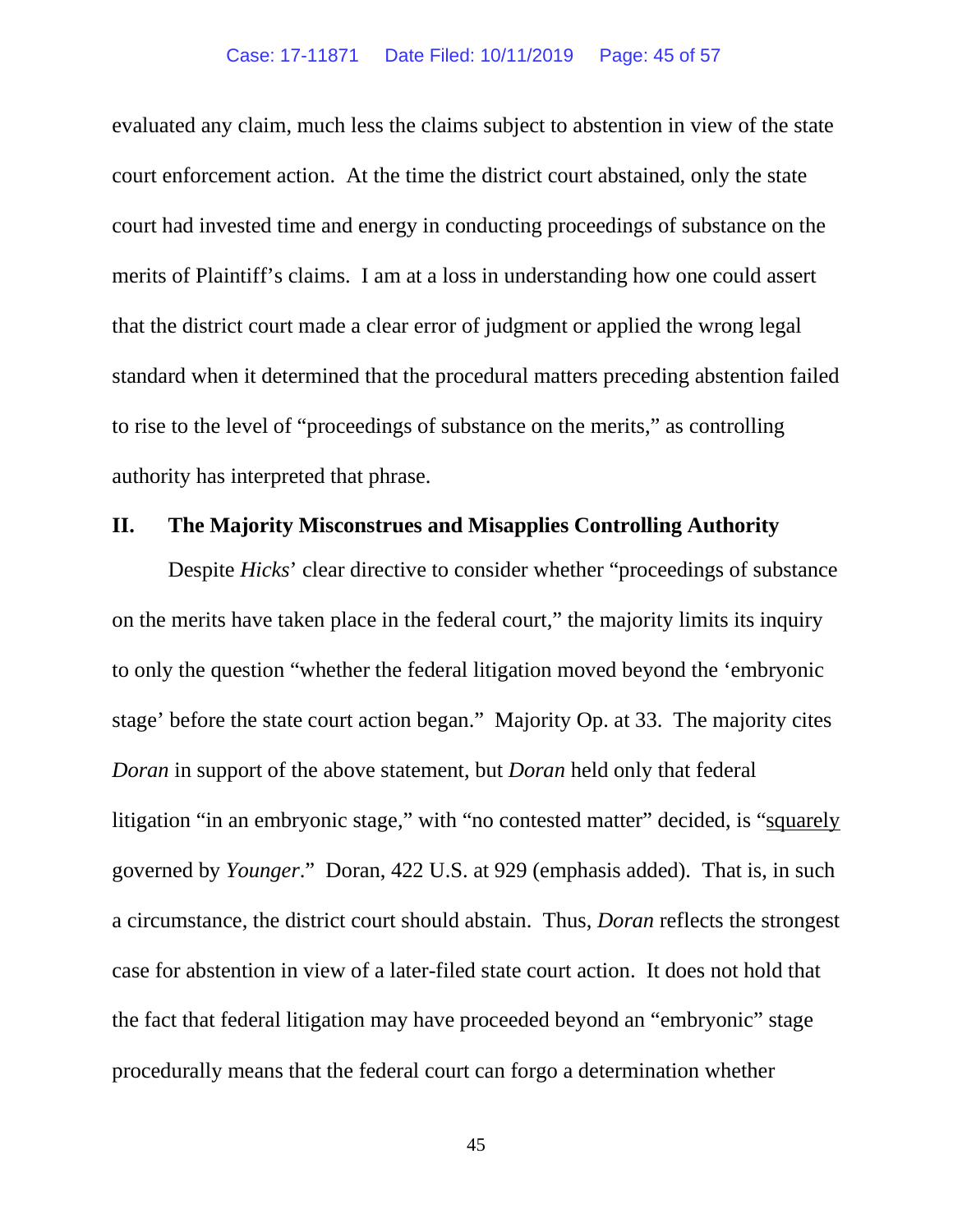proceedings of substance on the merits have occurred before it. Indeed, *Doran*  does not cite the *Hicks* standard, much less define the outer limits of what constitutes "proceedings of substance on the merits" or otherwise preclude *Younger* abstention when procedural matters could be argued to have moved the litigation beyond the embryonic stage. It is not enough to say, as the majority does here, that procedural matters have taken the federal litigation beyond the embryonic stage without then next evaluating whether abstention would nevertheless still be permitted because no "proceedings of substance on the merits" have taken place in that same litigation. *Hicks*, 422 U.S. at 349[.3](#page-45-0)

Building on that error, the majority relies on *Costello v. Wainwright*, 525 F.2d 1239, 1246 (5th Cir. 1976) for the proposition that "'significant and substantial procedural steps' may move a case past its embryonic stage" and thereby foreclose *Younger* abstention in this case. Majority Op. at 34. In *Costello,* a class action suit on behalf of all Florida prisoners, we rejected appellant's contention that the district court should have abstained from ruling on an application for preliminary injunction three years after suit was filed. *Id.* During

<span id="page-45-0"></span><sup>&</sup>lt;sup>3</sup> The majority mischaracterizes my position as advocating the performance of "separate assessments for, on the one hand, whether there were proceedings of substance on the merits in federal court and, on the other, whether the federal litigation progressed beyond the embryonic stage." Majority Op. at 26 n.5. My position is that the majority's "embryonic stage" analysis is incomplete because it focuses on the mere passage of time in a case with minimal procedural developments and fails to answer the pertinent question: whether proceedings of substance on the merits have occurred.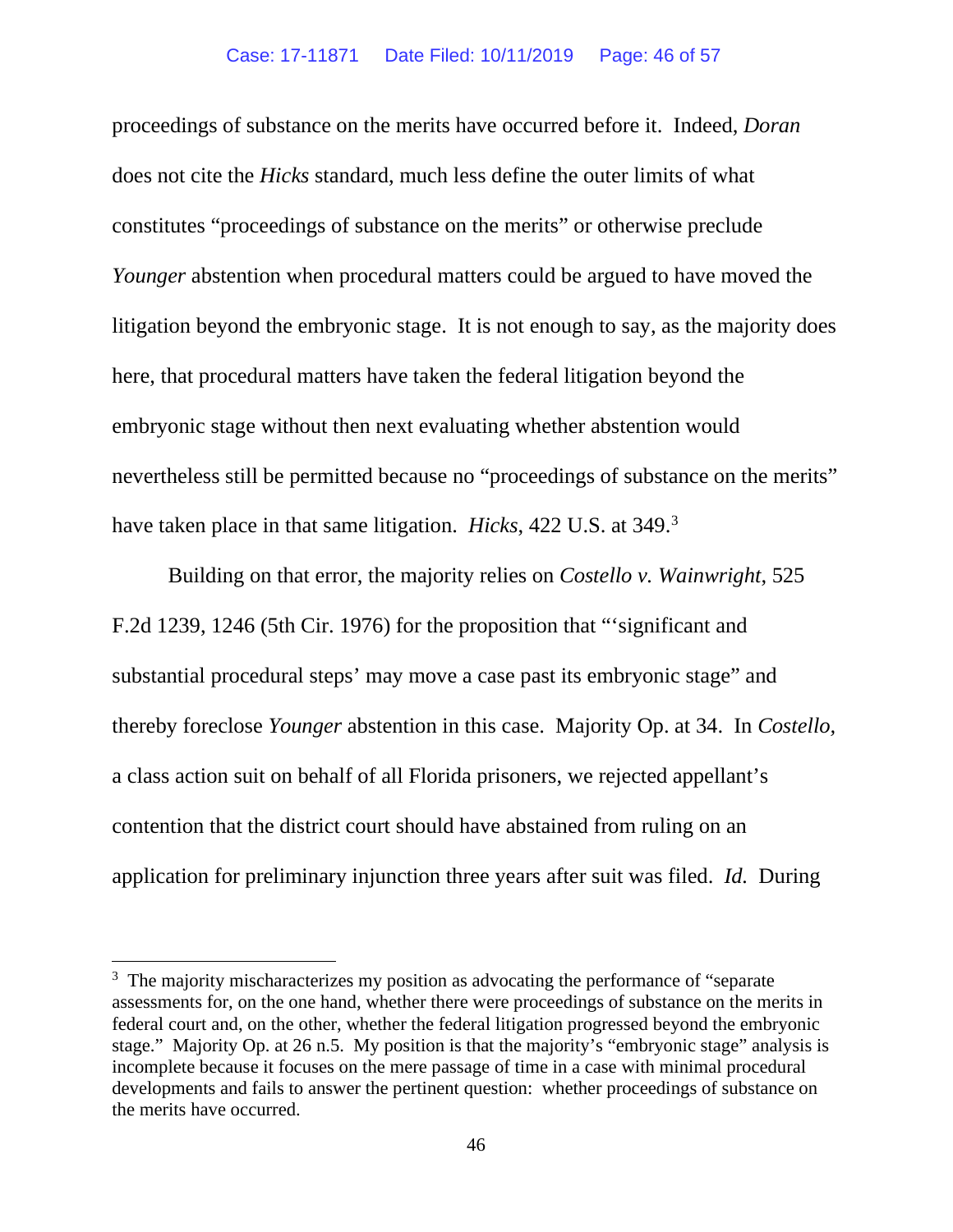those three years, the district court had twice rejected plaintiff's' application for a preliminary injunction to alleviate severe prison over-crowding. *Id*. at 1241. Nevertheless, the district court had appointed an expert special master to conduct a "comprehensive health services survey of all correctional institutions" operated by the Florida Division of Corrections and to report on needed remedial measures. *Id*. That comprehensive report was completed, or nearly so, when the state proceeding was filed twenty months after the district court appointed the special master.<sup>[4](#page-46-0)</sup> Importantly, the court's ruling on the third preliminary injunction motion that it ultimately granted in the plaintiffs' favor was intended to be, and was, premised on the contents of this report.

The defendants, however, argued on appeal that because a state action involving related issues had been filed after denial of the second preliminary injunction request and before the district court's issuance of its ultimate ruling on plaintiffs' final request for injunctive relief, the district court should have abstained. Defendants' primary argument was a technical argument: that the district court had "effectively divested itself of further jurisdiction" on the issues before it because it had failed "to state expressly that it was retaining jurisdiction

<span id="page-46-0"></span><sup>&</sup>lt;sup>4</sup> The court appointed the special master "soon" after it rejected plaintiffs' renewed application for a preliminary injunction one month after denying plaintiffs original application on February 8, 1973. *Id*. The state mandamus action was filed in December 1974. *Id*. at 1245. The opinion does not expressly indicate when the special master submitted his report. However, the parties entered into a pre-trial stipulation that referenced the special master's report ("the Babcock Commission Report") in January 1975. *Id*. at 1241, 1244–451.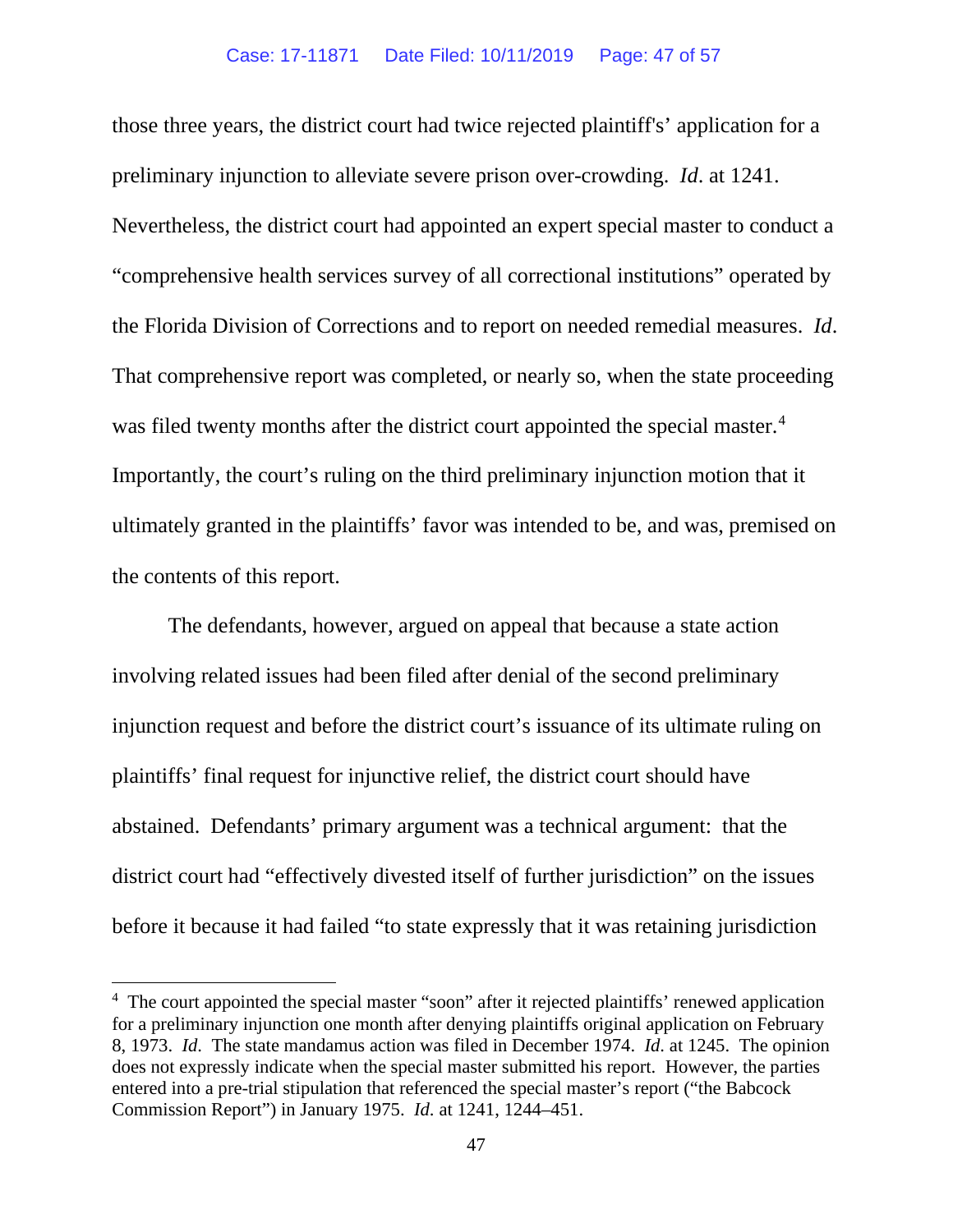of the issues in the case when it denied the renewed [second] application for preliminary injunction." *Id*. at 1245. Our court made short work of that argument, noting that by appointing a special master to conduct an intensive study of plaintiffs' claim, the district court clearly expressed its intention to retain jurisdiction over all aspects of the case and to ultimately rule on plaintiffs' request for relief. *Id*. at 1245–46.

In contrast to the facts in this case, *Costello* upheld a district court decision to deny an abstention motion when the district court was prepared to grant a preliminary injunction after having taken elaborate steps to obtain evidence informing that decision. *Costello* noted that the district court did not have to abstain on issuing its planned ruling "merely because the litigants have raised a somewhat similar issue in state civil litigation long after the federal court has taken jurisdiction and has taken significant and substantial procedural steps" to resolve the dispute. *Id*. at 1246.

Moreover, the "significant and substantial procedural steps" referenced in *Costello*, in fact, involved proceedings of substance on the merits. Specifically, the district court appointed a special master to evaluate prison overcrowding issues and the special master's report—rendered after 20 months of intensive work—was intended to guide—and in fact did guide—the district court in its ultimate determination of the merits of the plaintiffs' request for relief.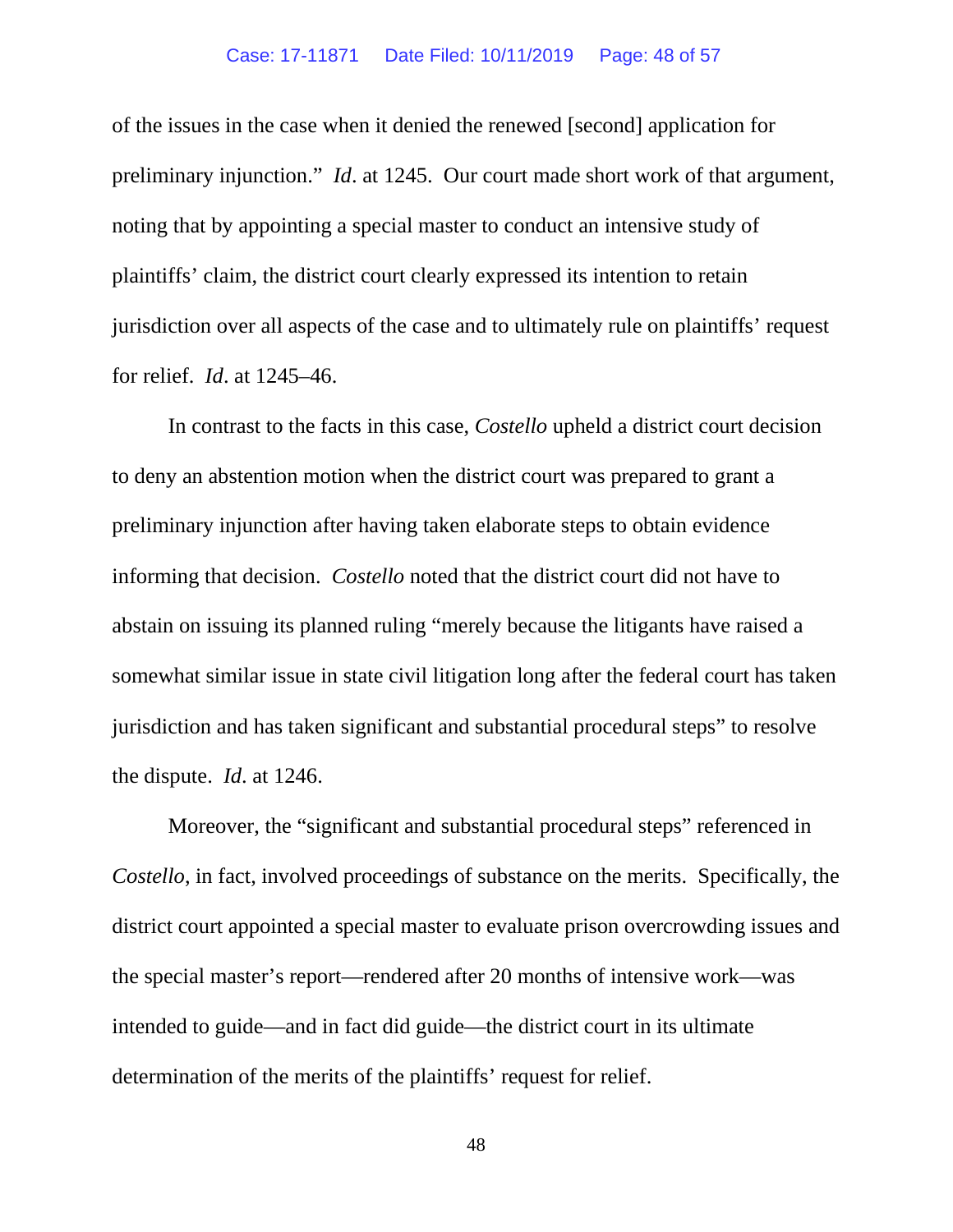In short, the facts in this case differ in all important respects from those in *Costello*. Moreover, *Costello* never even mentioned *Hicks* or *Doran*, used the phrase "embryonic stage," opined on what it takes to move past such a stage, or purported to define the limits of *Younger* abstention. *Costello*, 525 F.2d at 1246. In short, it provides no helpful guidance here and certainly does not stand for the proposition that mere procedural steps—and certainly those as minimal as occurred in this case—can bar *Younger* abstention when there have been no proceedings of substance on the merits. Had *Costello* so asserted such a proposition, its interpretation would have contradicted controlling authority. *Hicks*, 422 U.S. at 349 ("where state criminal proceedings are begun . . . before any proceedings of substance on the merits have taken place in the federal court, the principles of *Younger v. Harris* should apply in full force") (emphasis added).<sup>[5](#page-48-0)</sup>

<span id="page-48-0"></span><sup>5</sup> The majority cites authority that it views as "consistent" with interpreting *Costello* to preclude *Younger* abstention based on procedural steps not involving the merits*.* See Maj. Op. at 34–35. In my view, this cited authority provides no support for that proposition. *For Your Eyes Alone* deemed *Younger* abstention inappropriate after a "through evidentiary hearing" on the merits of plaintiffs' claim and cited the "lack of any hearings" in *Hicks* and *Doran* as a key distinguisher. *For Your Eyes Alone*, 281 F.3d at 1218–19. Likewise, the Ninth Circuit in *Nationwide* stated "the relevant inquiry, in examining the history of the case, is the extent of the district court's involvement in the merits." *Nationwide Biweekly Admin.*, 873 F.3d at 728. The *Nationwide* court concluded that *Younger* abstention was not warranted because "the district court had already conducted proceedings of substance on the merits." *Id*. at 729 (stating "the district court spent a substantial amount of time evaluating the merits of the cases in considering and denying (in a detailed and reasoned order) Nationwide's motions for preliminary injunctions"). Indeed, the *Nationwide* court distinguished the district court's substantive orders on the merits, which involved 21 pages of "legal discussion of the merits" following evaluation of "250 pages of declarations, affidavits, and exhibits," from "denying the motions on a non-merits ground—such as ripeness, standing", or other non-merit factors. *Id*. Thus, when looking at all of the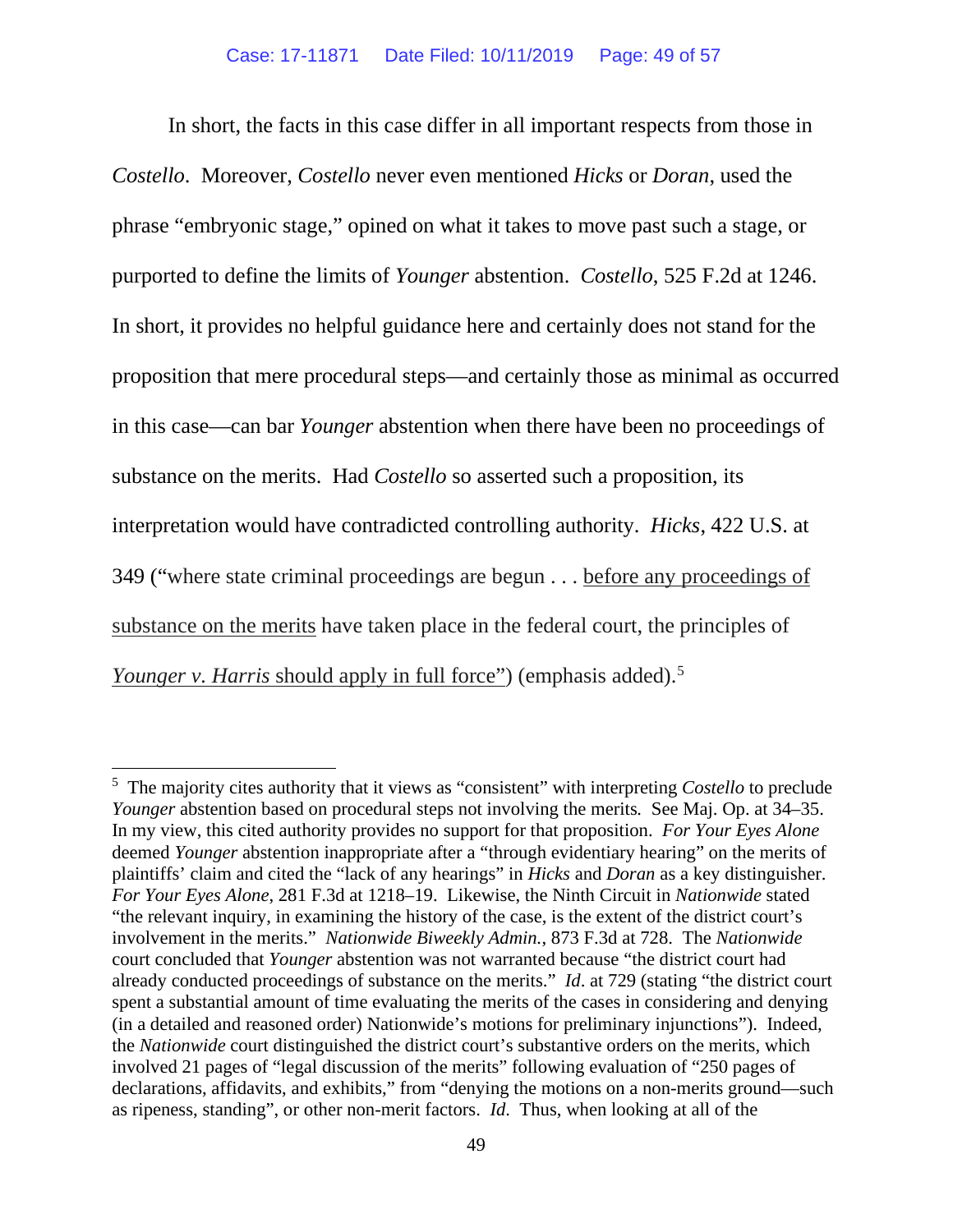The majority further states: "Supreme Court precedent suggests that for abstention purposes we look to events occurring from the time a federal action is first filed." In support of that broad proposition, the majority cites to a footnote in *Town of Lockport v. Citizens for Community Action at Local Level*, 430 U.S. 259, 264 n.8 (1977). Majority Op. at 27. In that case, the Supreme Court addressed whether a particular method for enacting a New York county charter violated the Equal Protection Clause. The only mention of abstention occurred in the cited footnote in which the Court rejected the local government's argument that the federal district court should have lateraled the challenge to the state court in which a subsequent claim had been filed. The Supreme Court expressed uncertainty whether *Younger* even applied fully in a civil context, but concluded that, at any rate "principles of comity and federalism do not require that a federal court abandon jurisdiction it has properly acquired simply because a similar suit is later filed in a state court." *Id*. There was no mention of *Doran* or *Hicks*, or the standards articulated in those cases. Moreover, unlike in this case where the state court was the only court to have taken substantive action on the operative ordinance, in *Lockport*, there had been no rescission of the ordinance at issue when

developments in the history of a case, we should do so with an eye toward discerning whether any of them involved proceedings of substance on the merits of the claims subject to abstention.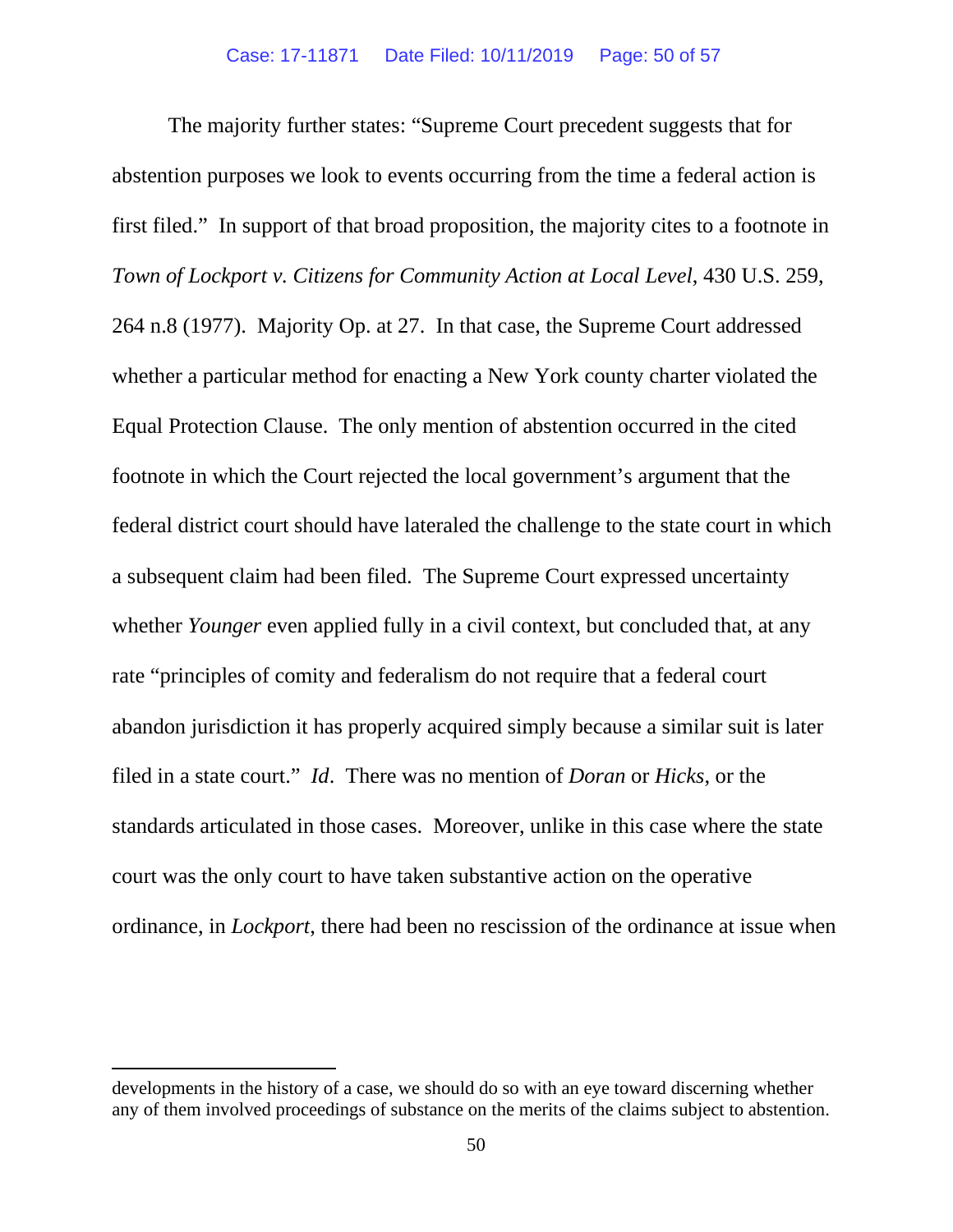the federal suit was brought and both the federal and state courts were looking at the same ordinance.

As to the majority's concern that affirming the district court's decision to abstain "would sanction the reverse removal power this Court has counseled against," I understand that concern, but do not think a decision finding no abuse of discretion by the district court on these facts would reasonably support such a characterization. *See* Majority Op. at 30. To be sure, *For Your Eyes Alone* cautions us to consider the risk of "creating an expansive 'reverse removal power.'" *For Your Eyes Alone*, 281 F.3d at 1219. But the unique facts of this case present little such risk. Unlike in *For Your Eyes Alone*, the district court here had not conducted a "thorough evidentiary hearing" nor had it substantively ruled on any issues pertinent to the merits of Plaintiff's new claims prior to commencement of the state court action. Likewise, Defendant had not litigated the merits of Plaintiff's new claims before commencing the state court action, as the City had done in *For Your Eyes Alone*.

That our court in an earlier appeal determined that the district court here had wrongly denied Plaintiff's motion to amend its complaint to add the new-code claims (a motion that was filed before the state court action began) does not mean that the district court abused its discretion when it later abstained on a claim for which there had nonetheless been no substantive federal litigation, but there had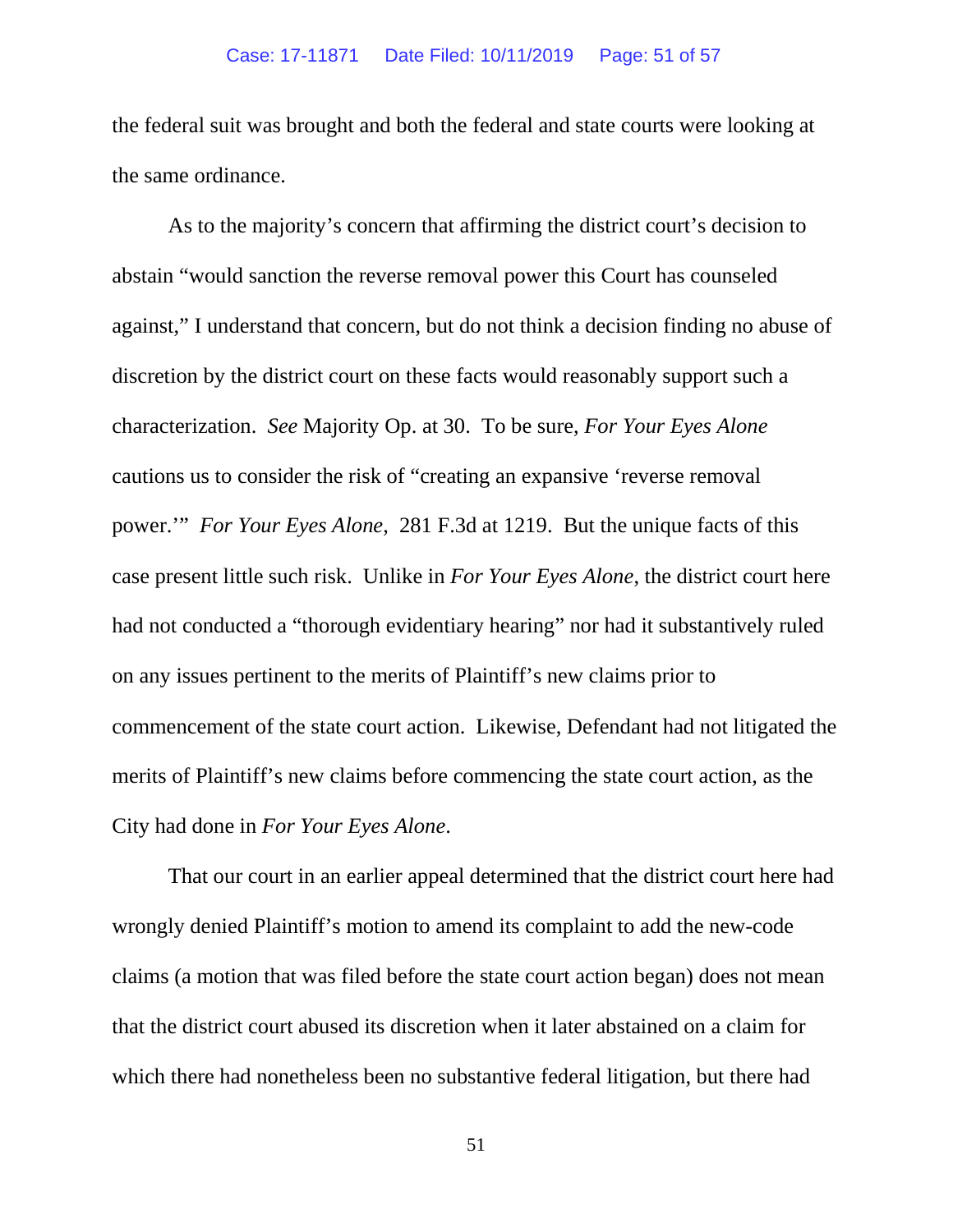been substantive state litigation. Plaintiff's attempt to amend its complaint and establish federal court jurisdiction over its new claims was no more significant a step than the actual filing of a separate district court action would itself have been. Yet, we would not hold that such a newly-filed, second federal action on which there had been no substantive litigation would bar abstention if that second action was itself the subject of a prior and ongoing state enforcement proceeding. *See Hicks*, 422 U.S. at 349 (abstention warranted even when federal action filed first if there have been no "proceedings of substance on the merits").

Nor is it clear, as the majority asserts, that "[h]ad the District Court granted Tokyo Valentino's request to add claims about the new ordinances, shortly after they were enacted, there would be no dispute about the fact that Tokyo Valentino's action preceded any state court proceedings." *See* Majority Op. at 31. The *Younger* abstention analysis focuses on the extent of "proceedings of substance on the merits" in federal court, *Hicks*, 422 U.S. at 349, not the order actions were filed nor the length of time claims have been pending in federal court. And there is no basis to conclude that any proceedings of substance on the merits would have occurred in the few months after Plaintiff moved to amend its complaint and before Defendant filed the state enforcement action. Regardless, we must focus on whether there have been actual proceedings of substance on the merits, not whether proceedings of substance on the merits might have occurred had Defendant not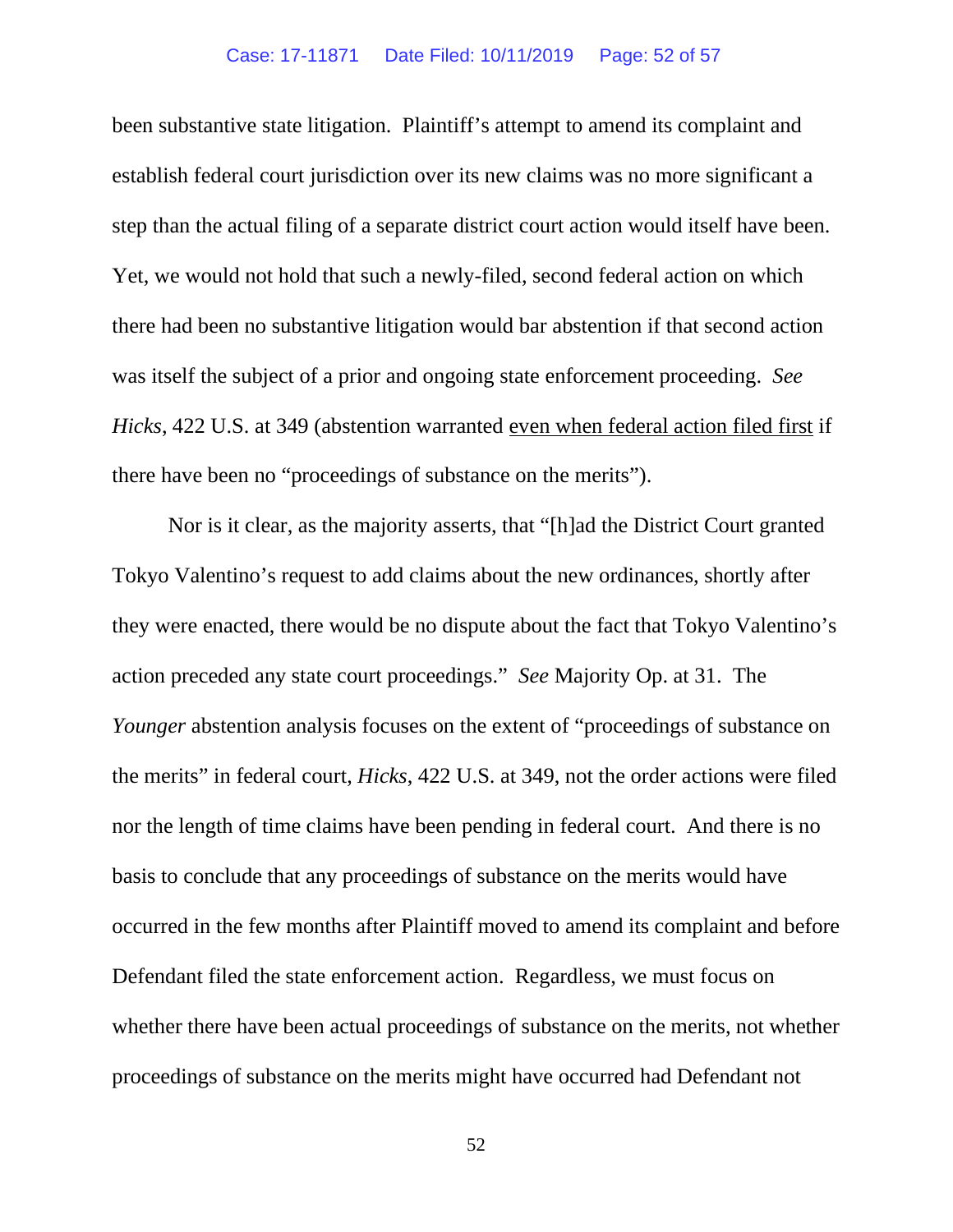opposed Plaintiff's motion to amend or the district court had not denied its motion*. See Forty One News*, 491 F.3d at 666 (rejecting plaintiff's argument that dismissal on *Younger* grounds would be unjust because defendant's successive motions to dismiss prevented maturation of the case beyond the embryonic stage and affirming *Younger* abstention where "nothing important relating to the merits" happened in the seven months the case was pending in federal court before the filing of a state enforcement action). $<sup>6</sup>$  $<sup>6</sup>$  $<sup>6</sup>$ </sup>

Moreover, rather than await the outcome of its appeal challenging the denial of the motion to amend or file a new action in federal court asserting its new code claims, Plaintiff voluntarily chose to violate the new adult code and invite a state court enforcement action. "Having violated the ordinance, rather than awaiting the normal development of its federal lawsuit, [plaintiff] cannot now be heard to complain that its constitutional contentions are being resolved in a state court."

<span id="page-52-0"></span><sup>6</sup> The majority cites *Hill v. Snyder*, 878 F.3d 193 (6th Cir. 2017), for the proposition that *Younger* abstention is inappropriate at a "late stage" and that Plaintiff should not be "punished" because of the district court's error in denying its motion to amend. *See* Majority Op. at 31. But expressing its reluctance to even entertain an argument for abstention in a case in which the parties had "already expended significant resources to resolve the federal claims," with both the court and the parties having "litigated [the] case for seven years, including engaging in discovery, a costly and burdensome process," the Sixth Circuit engaged in little analysis of the settled principles underlying a *Younger* challenge. *Id.* at 206. Indeed, that case involves little similarity to the present case, as the court later noted that during the seven-year pendency of the federal case, "[s]ubstantive proceedings on the merits of [p]laintiffs' overarching claim . . . occurred in that time period." *Id*. at 206–07. This case is very different. Like *Forty One News*, this case had been pending only for several months, not several years, when the state enforcement action was filed. Also like *Forty One News*, I "have no trouble concluding that nothing important relating to the merits has happened" on any of Plaintiff's claims. *Forty One News*, 491 F.3d at 666.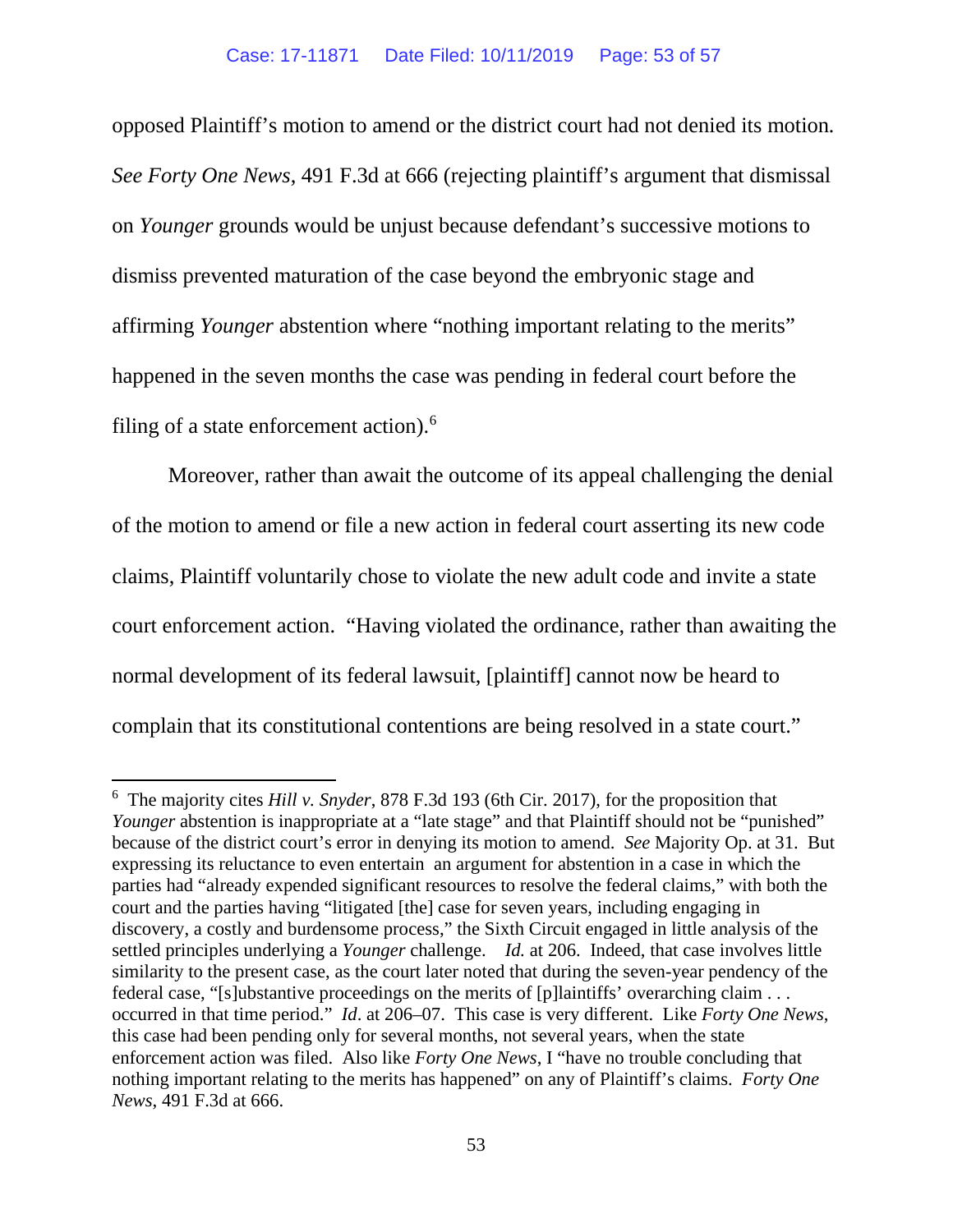*Doran*, 422 U.S. at 928–29. In short, Plaintiff had the ability to ensure that its preference for a federal forum would not be defeated by a state enforcement action. Yet, Plaintiff chose not to exercise this option, presumably content to take advantage of a lengthy appeals process while it continued to violate the new adult code[.7](#page-53-0)

*For Your Eyes Alone* instructs us to "attempt to strike [a] balance" between the risk of creating a "reverse removal power" and the principles that underlie *Younger* abstention, rather than focus disproportionately on the length of time Plaintiff had, or could have had, pertinent claims pending in federal court. *For Your Eyes Alone*, 281 F.3d at 1219. Although not considered by the majority, Defendant's interest in enforcement of its codes against Plaintiff's ongoing violations must also figure in the balance when weighing the respect due Plaintiff's choice of forum. *Doran*, 422 U.S. at 929. Plaintiff's choice of a federal forum cannot be the sole concern because "[d]enial of a preferred federal forum for

<span id="page-53-0"></span> $7$  The majority concludes that this case is different because "Tokyo Valentino was already operating its business when the new code was enacted." *See* Majority Op. at 32. But that was also true of each of the three adult establishment plaintiffs in *Doran*. *Doran*, 422 U.S. at 924 ("Prior to enactment of the ordinance in question, each provided topless dancing as entertainment for its customers."). Those plaintiffs that ceased topless dancing in view of the new ordinance were permitted to stay in federal court. The one plaintiff that chose to violate the new ordinance after filing a federal action was forced by the Supreme Court to litigate the enforcement action in state court. *Id*. at 929 ("Respondent M & L could have pursued the course taken by the other respondents" but instead continued topless dancing and "subjected itself to prosecution for violation of the ordinance in the state court."). Moreover, Plaintiff here could have avoided a state enforcement action, and could have still operated its business, had it simply decided to suspend the sale of any sex devices until the federal action challenging the state ordinance had been completed.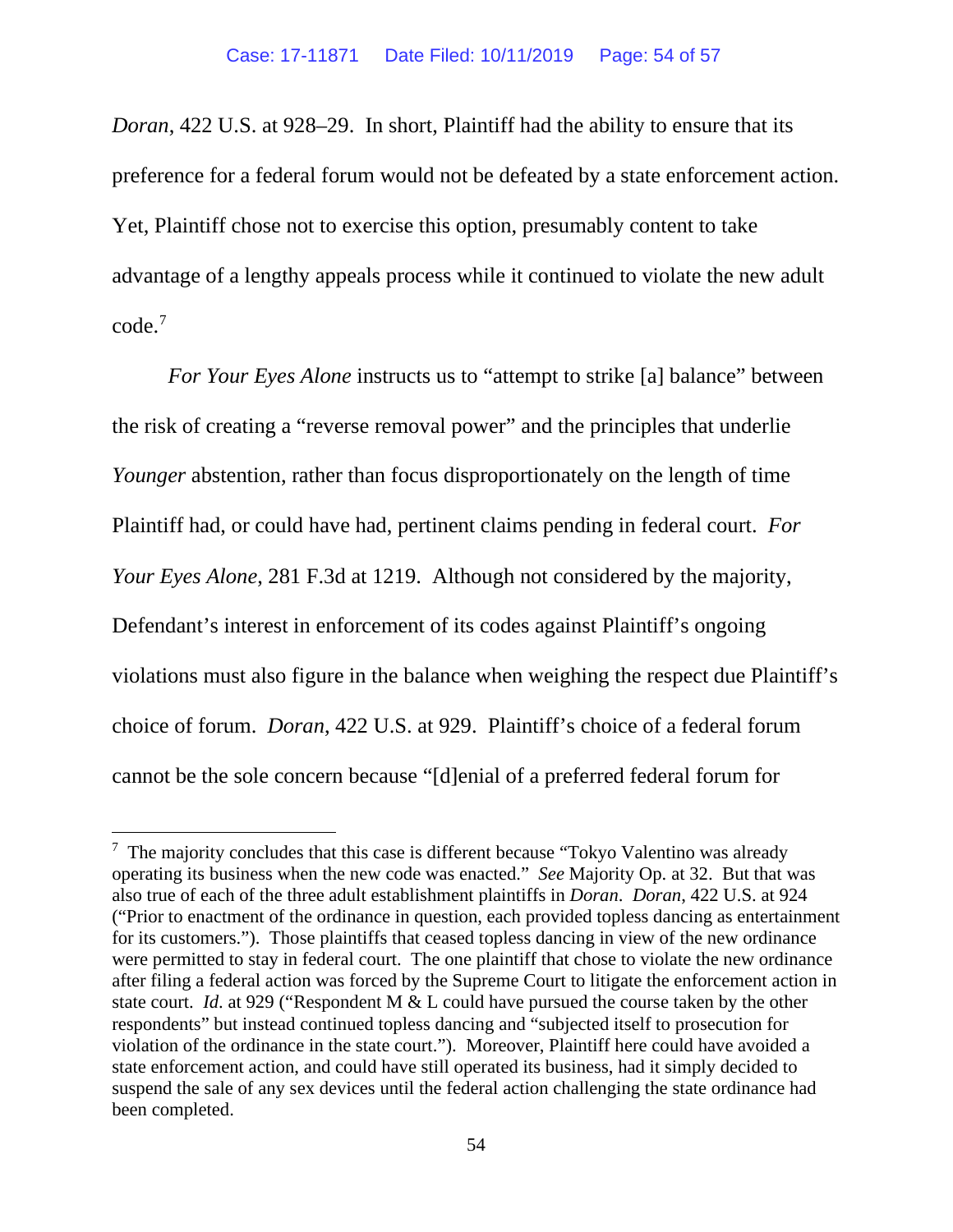federal claims is often the result of the application of *Younger* abstention." *Forty One News*, 491 F.3d at 667.

As to the proper outcome of such an examination, I cannot conclude that the district court clearly erred in striking that balance in favor of abstention on the new-code claims. Indeed, *Doran* accorded great weight to the state government's interest in enforcing adult ordinances when it forced into state court the one plaintiff that had violated an adult entertainment ordinance (and thereby become subject to an enforcement action) after filing a federal action, while allowing other plaintiffs running similar businesses and making the same First and Fourteenth Amendment challenges to that ordinance to proceed in district court. *Doran*, 422 U.S. at 927–29. In doing so, *Doran* elevates the state governmental enforcement interest over the interests of jurisdictional certainty, conservation of judicial energy, avoidance of contradictory outcomes, and avoidance of what the district court there had deemed an "anomalous" result. *Id*. at 926. Similarly, and based on that precedent, I do not conclude that the district court here abused its discretion when it abstained based on the ongoing state enforcement action, in which action the state court, in contrast to the district court, had already conducted substantive proceedings on the merits at the time that the district court abstained.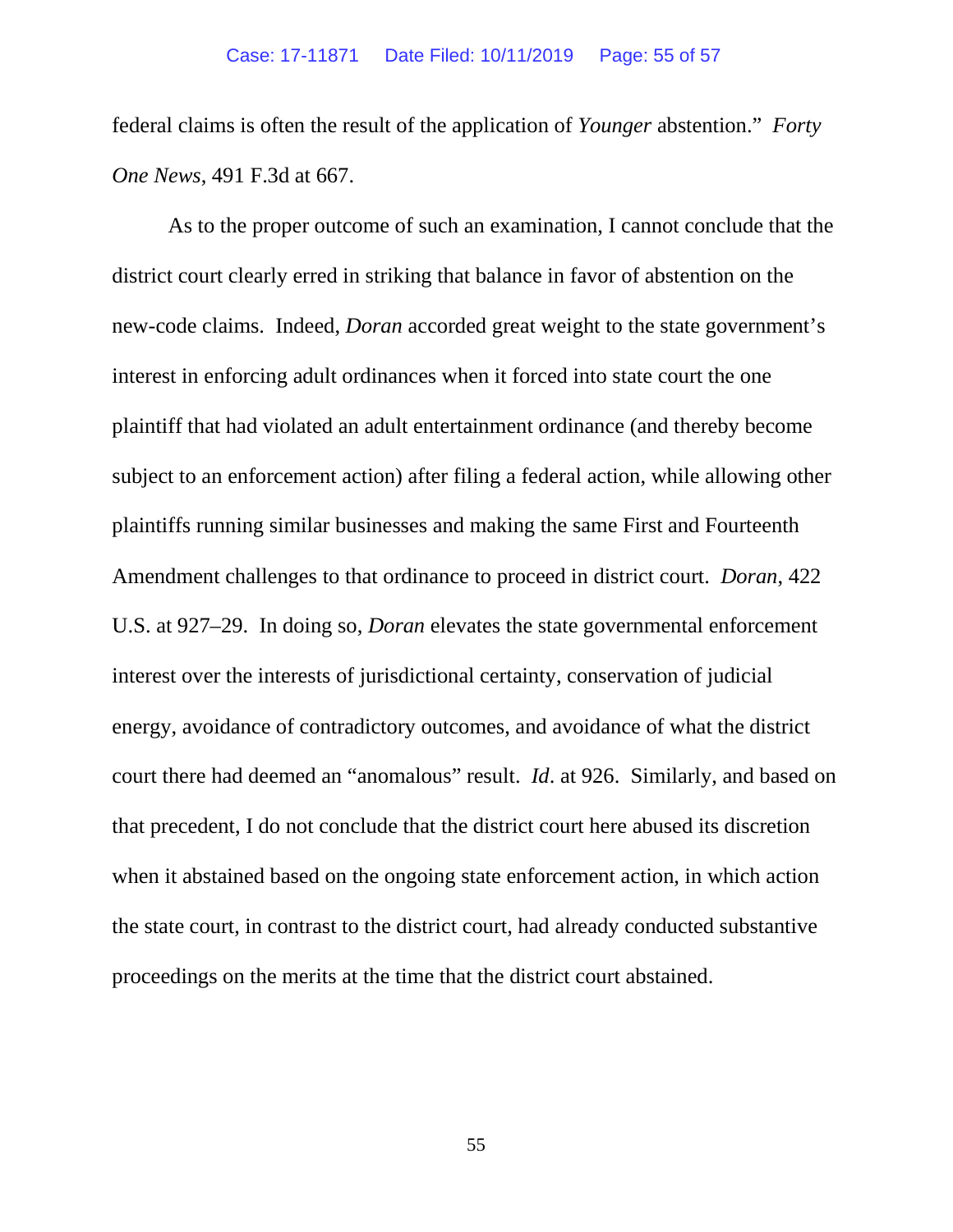# **III. The District Court Did Not Abuse Its Discretion in Abstaining on the New-Code Claims**

I end where I began. The pertinent standard of review is abuse of discretion, and the district court did not abuse its discretion when it abstained from adjudicating Plaintiff's challenge to the new ordinance. Because the proper focus of the "ongoing" state-proceeding prong of the *Younger* inquiry is on the substantive progress made by the district court in adjudicating the merit of claims subject to possible abstention, and because the district court here had taken no substantive action on the challenges to the new ordinance, I respectfully disagree with the majority's conclusion that the district court abused its discretion in abstaining from hearing Plaintiff's claims challenging Defendant's new adult entertainment code. A faithful review of the caselaw demonstrates that the district court exercised its discretion within the narrow and specific limits prescribed by the *Younger* abstention doctrine. *Frazier*, 387 F.3d at 1259 (the abuse of discretion standard "recognizes [a] range of possible conclusions the trial judge may reach"); *Thompson v. RelationServe Media, Inc.*, 610 F.3d 628, 669 (11th Cir. 2010) (relevant abuse of discretion inquiry is "whether the district court's decision was tenable—in the 'range of possible conclusions,' or, metaphorically, 'in the ballpark'").